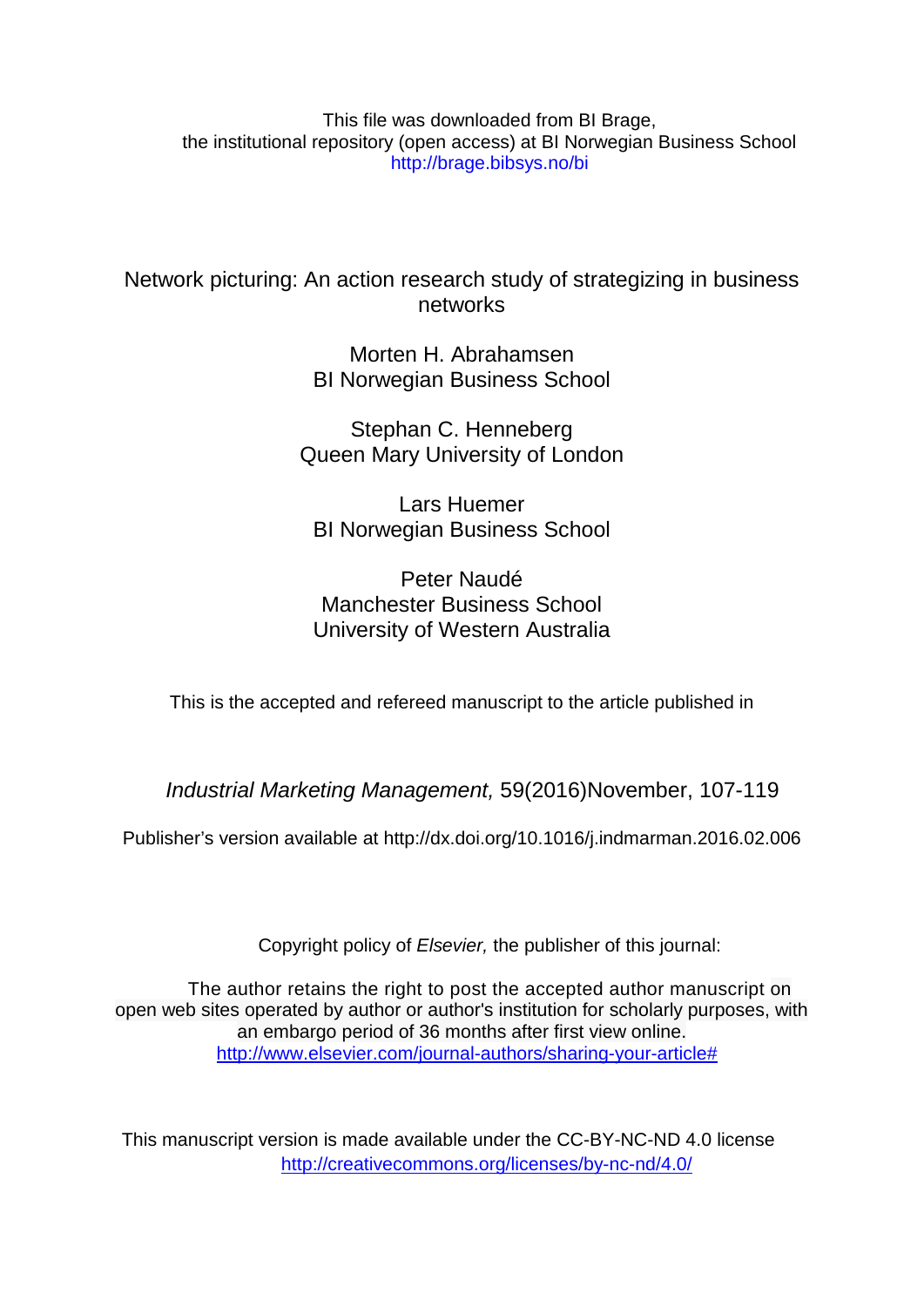## **Network Picturing: An Action Research Study**

## **of Strategizing in Business Networks**

#### **Abstract**

This paper aims to understand how managers use network pictures in their strategizing decisions. In business networks, strategizing concerns decisions about how to interact with, mobilize and influence other actors through connected relationships. One way to understand how managers strategize is to understand their network picturing processes. Network picturing is concerned with how managers' network pictures (their understanding or sensemaking of their network of connected relationships) translate into managerial analysis, options and decisions about networking activities.

The study presents a novel research design within the industrial network tradition. It utilizes an action research design including elements from process research and longitudinal case studies, where a group of managers is followed over a three-year period. Through interviews and exercises, the study investigates how the participant managers understand and act in their business network.

The results indicate that using network pictures to map connected relationships proves to be a meaningful theory-in-use and a practical tool for managers. The participating managers have become more aware of the complexity and interconnectedness of business relationships. The results also suggest that the network picturing process may occur in three distinct phases, where the managers gain a more nuanced and detailed understanding of the network, and are thus able to actively engage in broader and deeper networking activities. However, this process is both dynamic and messy, and includes incidences of re-evaluating network pictures in light of unexpected network outcomes.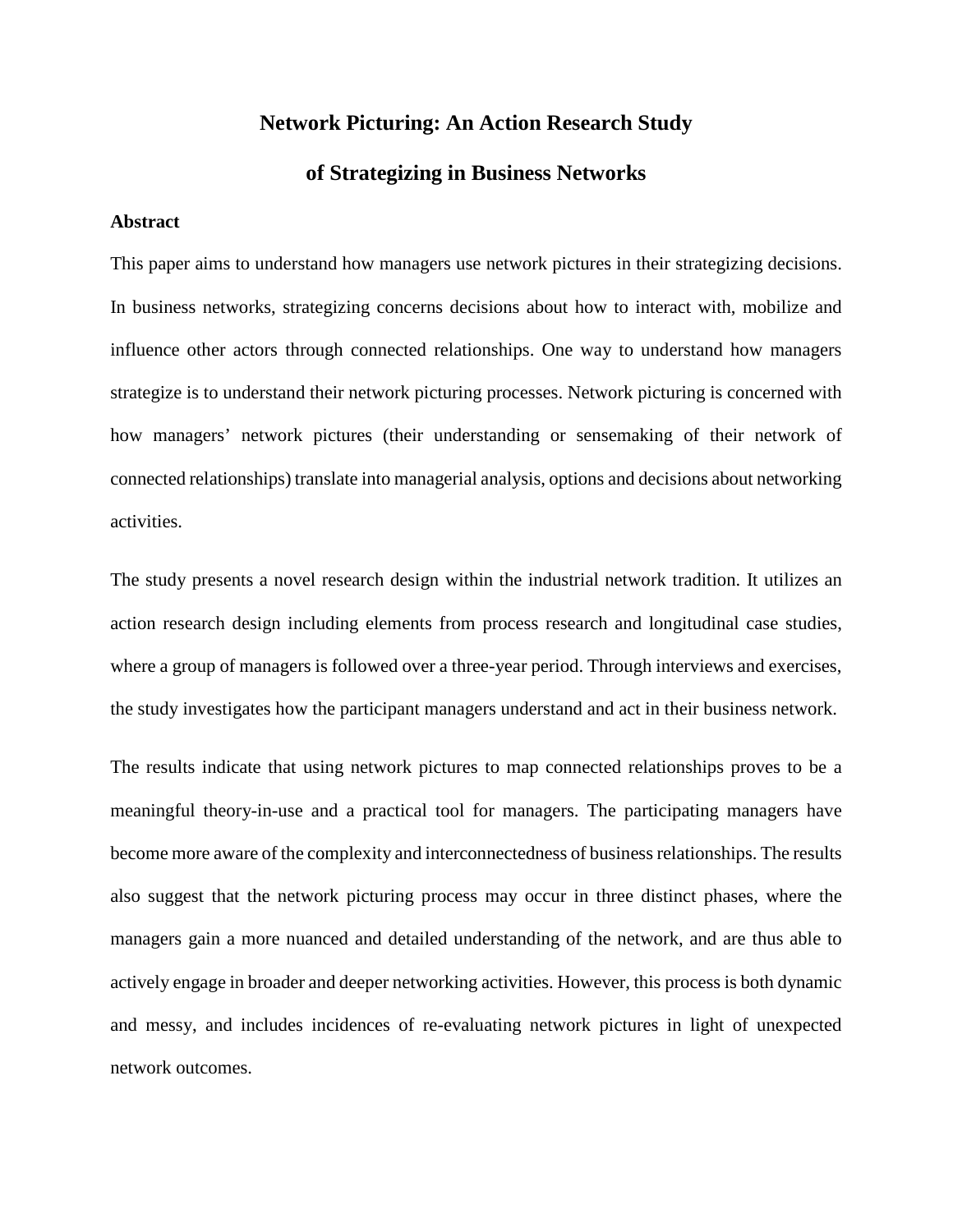The findings contribute to our knowledge of the interplay between cognition and action, a conceptually as well as managerially under-researched area. It adds to our understanding of network pictures by analyzing how this concept is used to understand managerial decision-making. Additionally, it complements the existing strategy and management literature by suggesting that managers create and recreate their understanding of the network by interacting with one another, where network picturing is an ongoing process analysis that in itself transforms perceptions of the "inside" and "outside" commonly associated with classical strategy and SWOT analyses.

## **Keywords**

Strategizing, action research, network pictures, decision-making, business relationships, business networks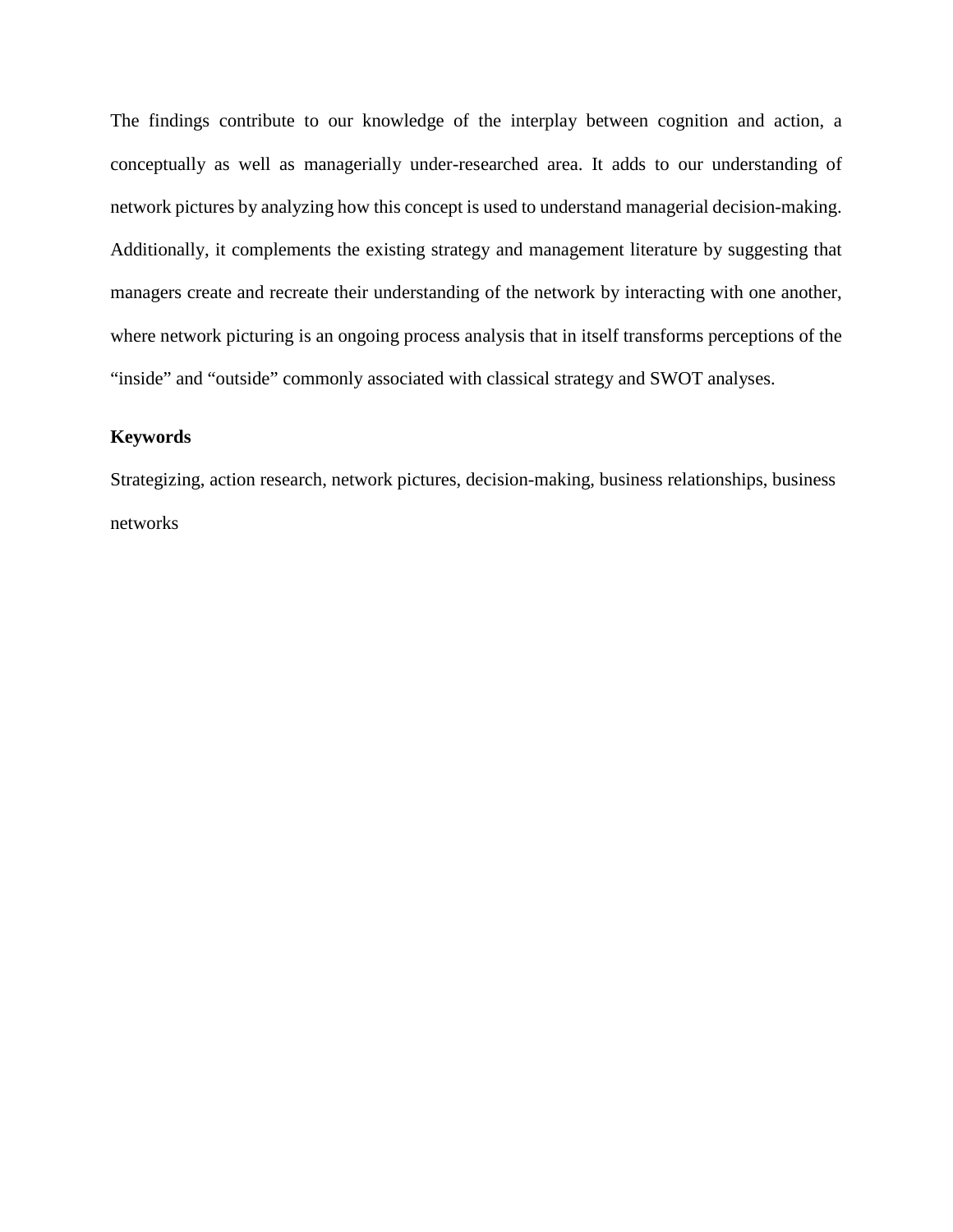#### **1. Introduction**

Companies need to make strategic decisions in order to survive and prosper. Relational theories claim that such decisions are particularly concerned with the issue of how a firm should relate to other companies and actors, how it interacts with them, and responds to their actions (Gadde et al., 2003; Holmen & Pedersen, 2003) This is due to the fact that firms need to mobilize resources by interacting with other companies, such as suppliers and customers (Håkansson & Waluszewski, 2002; Mouzas & Naudè, 2007; Pfeffer & Salancik, 1978). Strategic decisions about how to build business relationships are therefore of key importance, as a company's success or failure is closely connected to the outcome of these actions. Central to strategic decision-making in business relationships is the activity of *strategizing*, which concerns choices about how to interact with, and mobilize as well as influence, other actors through connected business relationships (Gadde et al., 2003).

One way to understand how companies, or more precisely the managers within such companies, seek to strategize is to understand their *cognition* and *sensemaking*, which provides insights into the 'theories-in-use' that they apply when making decisions (Argyris, 1978; Cornelissen, 2002). Of particular interest with regard to their decisions is the concept of managers' *network pictures*. Network pictures are managers' theories-in-use about their business network, i.e. how they make sense of their network of connected relationships (their environment), how they perceive strategizing options, and how they evaluate these collectively (Geiger & Finch, 2010; Henneberg et al., 2006). While several studies have developed an understanding of the structures and characteristics of network pictures, as well as the behavioral outcomes (Abrahamsen et al., 2012; Corsaro et al., 2011; Henneberg et al., 2006, 2009; Kragh & Andersen, 2009), the *managerial process*, i.e. the specifics about how managers use their understanding of the network to prepare,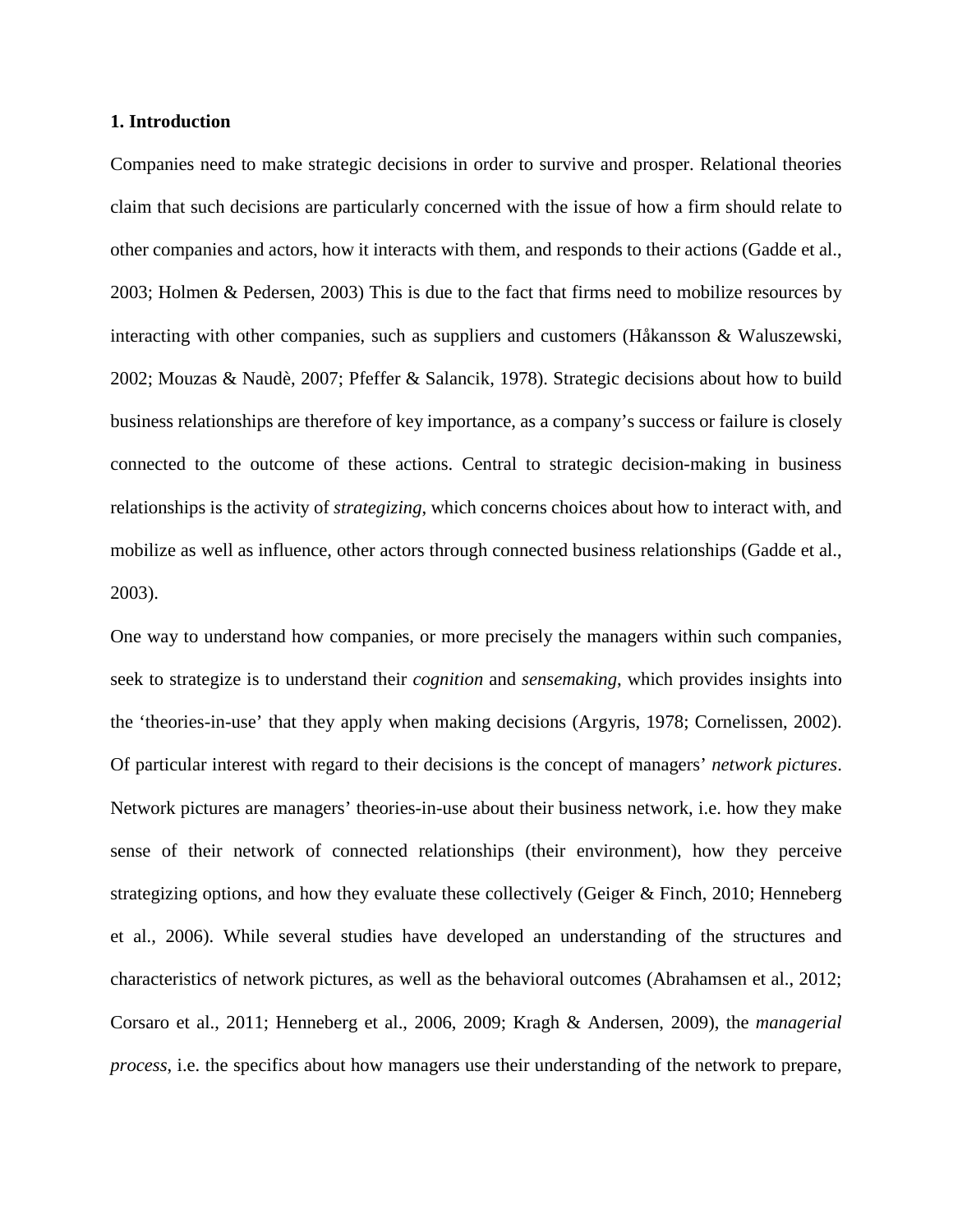evaluate, and make strategizing decisions, has remained somewhat unexplored. In line with Ramos et al. (2012) and Henneberg et al. (2010) we refer to this managerial process as *network picturing*. Thus, we are concerned with network picturing as the interplay between cognition and action, in particular relating to what managers perceive (their network picture) and what they do (their strategizing activities). These two aspects as part of network picturing, i.e. understanding the network on the one hand and strategizing on the other, are linked together through an evaluation of available strategic options. To understand this interplay, our research is based on a specific case study, seeking both conceptual knowledge development as well as managerial problem-solving. This research approach highlights the managerial relevance of the research outcomes, and the problem-solving involvement by the participating researchers (Gibbons et al., 1994; van Aken, 2005). Using network pictures, as well as other network- and relational concepts associated with the industrial network approach, an intervention-based longitudinal study with top managers of a case company explores the network picturing processes, learnings, applications, and adaptations with regard to their strategic decisions. Thus, we as researchers deliberately intervene in the process at different points in time (by providing conceptual input, as well as suggestions for strategizing tools), and then observe the outcome of these interventions.

Our main contribution is therefore to fill a theoretical gap in the literature with regard to the conceptual understanding of managers' network pictures and how such network pictures are used in managers' strategizing decisions. This results in a better understanding of the network picturing processes within a group of managers in a complex business network environment. As such, we explore the use of network pictures in a novel setting, which complements the existing strategy and management literature and provides, to the best of our knowledge, the first action research study within the industrial network research tradition (see McGrath and O'Toole, 2012, for a discussion of action research design in network related studies).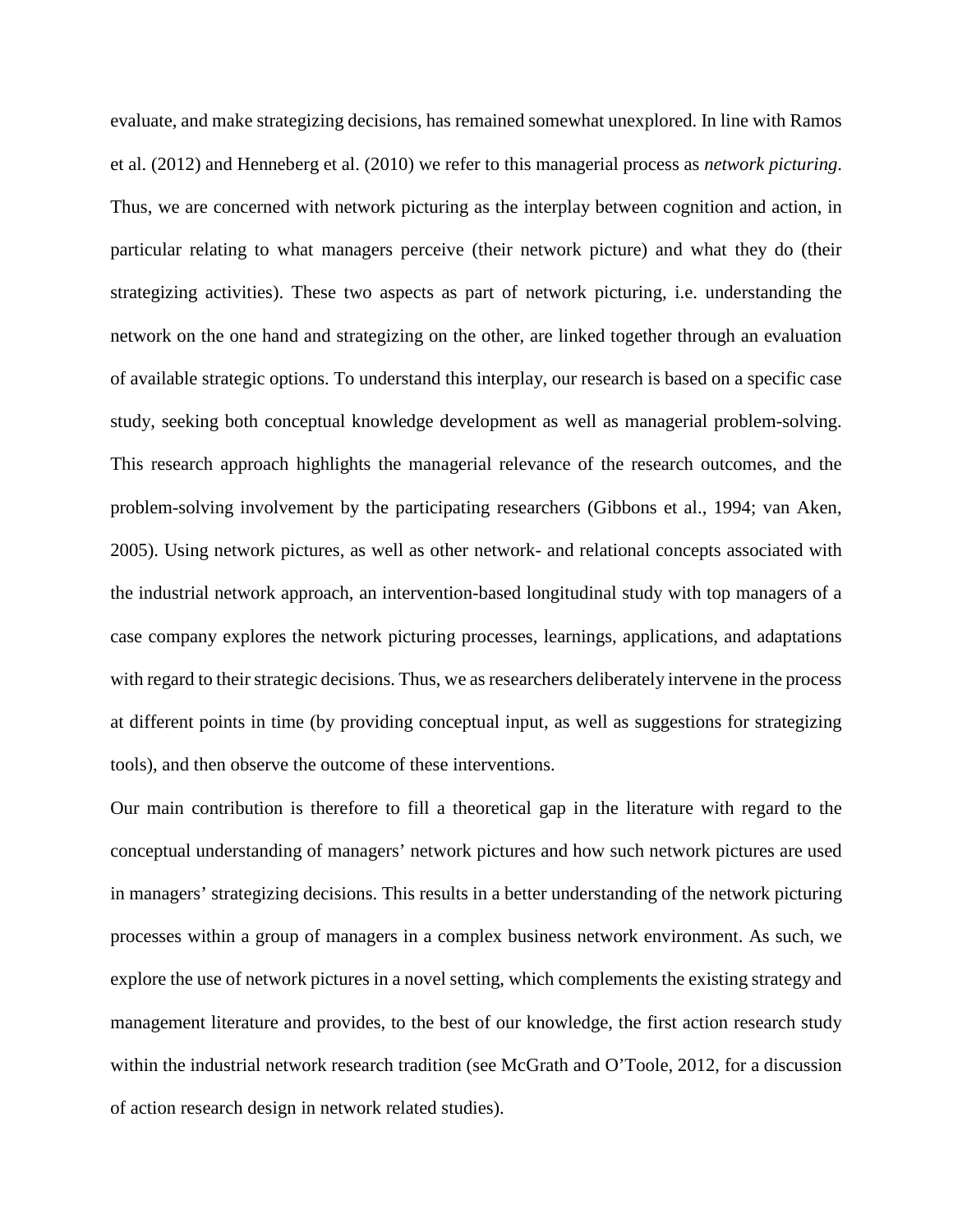The paper starts with a discussion of how actors relate to their wider business environment. Implications for strategizing in networks are discussed, and network picturing is introduced as one way of understanding how strategizing decisions are affected. The rationale for adopting an action research design is introduced and the case company as well as the research process is described. Finally, we discuss our findings, both from an empirical point of view, as well as their implications for theory, before we propose some managerial implications.

#### **2. Strategizing and the Industrial Network Approach**

Within the industrial network approach (also known as the IMP approach), an actor's ability to act seems somewhat limited because of an infinite web of ties within the business network which leads some authors to perceive only limited importance for strategizing activities: "*Accordingly, to suggest strategies for action is problematic: The sheer unknowability of effects and outcomes in a network means that we may even conclude that the effectiveness of strategic business decisions over time is likely to be largely a matter of luck!"* (Ford & Mouzas, 2007, p. 8). Still, while outcomes of strategic decisions may be uncertain, it is possible to say something about strategies, strategizing, and the interplay with the characteristics of business networks. Recently, such issues have become a topic for further research within the IMP tradition (Baraldi et al., 2007)

In this research tradition, strategy and strategizing has become an issue of handling the complexity of relational interdependence; moreover "*strategic action is defined as efforts of a firm to influence its position in the network of which it is part.*" (Gadde et al, 2003, p. 358). In a network, an actor has a distinct *network position* based on its connected business relationships (Abrahamsen et al., 2012; Zaheer & Bell, 2005). These relationships or dyads can be understood in terms of how the resources are tied together, how the activities are linked, and how the different actors interact, also known as the ARA-model (Håkansson & Snehota, 1995). In networking terms, strategizing is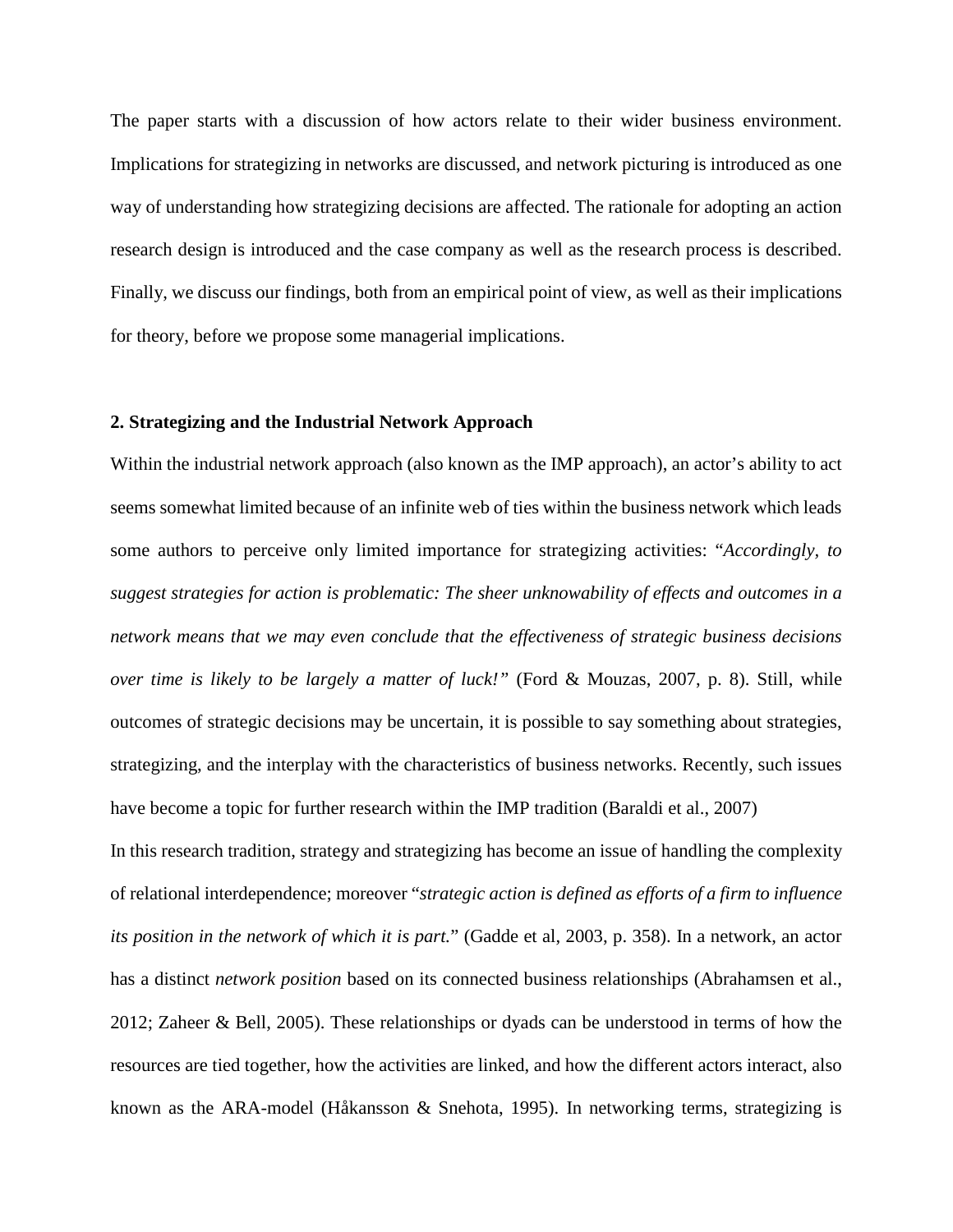concerned with choices related to 'how to network', i.e. how to manage in business relationships and affect one's network position. Networking is seen as "*managers' attempts to change and develop interactions and relationships with others*" (Håkansson et al., 2009, p. 195). Håkansson et al. (2009) suggest three aspects of networking related to strategic choice. The first relates to choices within existing relationships, linked to opportunities and limitations in business networks (Håkansson & Ford, 2001). The second is concerned with choices about position within the business network, and relates to decisions about how a company is simultaneously influencing and being influenced by its network. The third is concerned with how to network, where a company is exerting control over and at the same time is being controlled by other actors. However, such networking decisions are preceded by a specific understanding of the embedding network, by the 'theories-in-use' which managers form about the network, its characteristics, and therefore its options and rigidities (Henneberg et al., 2006). Such issues can be discussed in terms of how actors make sense of the business network, i.e. how they form their *network pictures* and how they reach strategizing decisions, or their *network picturing*.

#### **3. Strategizing and Network Pictures**

Networking decisions can best be seen in relation to the *network pictures* that actors have of their surrounding network. According to the industrial network approach, these concepts are related to each other within the *managing in networks*-model, consisting of three different dimensions: network pictures, networking activities, and network outcomes (Ford et al., 2011; Håkansson et al., 2009). These three dimensions are all interconnected. Actors have their individual network pictures or perceptions of their network, based on their experience from previous interactions with other actors, as well as based on expectations about the future (Henneberg et al., 2006). Network pictures may be idiosyncratic or related to common views and stereotypes related to certain types of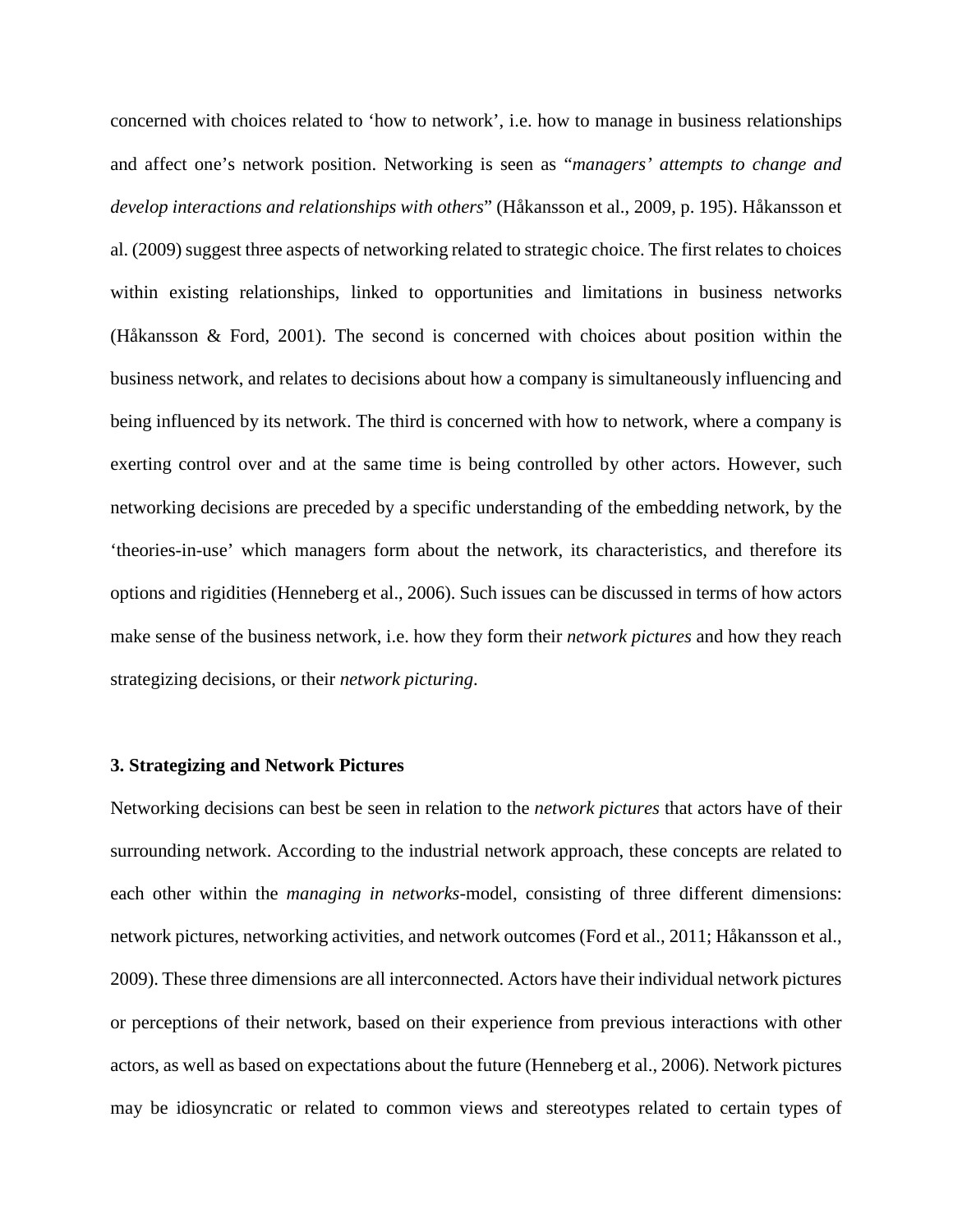network (Cornelissen, 2002), thereby subjectively explaining who should do what in the network, who is in control of the network, why certain outcomes occur in the network, etc. The network pictures concept suggests that an actor interacts with the network on the basis of his/her personal interpretation of the network (Abrahamsen et al., 2012; Henneberg et al., 2006; Henneberg et al., 2010; Mouzas et al., 2008). Network pictures are seen as a way of representing actors' knowledge of their network, i.e. as managers' network theories (Mattsson, 1984, 1987) helping them to make sense of their complex environment and to guide their decision-making and managerial behavior (Cornelissen, 2002; Welch & Wilkinson, 2002). Based on such sensemaking about the network, managers engage in *network picturing*, transforming their subjective knowledge about the business network into managerial options about certain possible *networking activities* and likely outcomes of these. Based on the resulting option analysis of possible network activities, firms strategize by choosing and enacting certain options. As companies interact in different business relationships based on their network picturing and strategizing decisions, this process results in certain network outcomes. Such network outcomes can relate to a single actor, the dyad (business relationship), or the wider network.

This activity perspective of strategizing in networks acknowledges that the strategic problem for the individual firm is to participate in the process of dynamic interactions, and being seen as a viable participant in the networks that evolve (Wilkinson & Young, 2002). Strategizing is therefore concerned with choices regarding how to interact with, and mobilize as well as influence, other actors through connected business relationships (Gadde et al., 2003). Rather than pursuing 'victory' over others based on firm-specific resources, activities or monopoly-like industry positions, "…*strategic thinking involves a company coping with all of those with which it has important relationships or on which it depends, including its suppliers, customers as well as its competitors.*" (Ford et al., 2011, p. 3). These interaction and mobilization choices will affect a company's network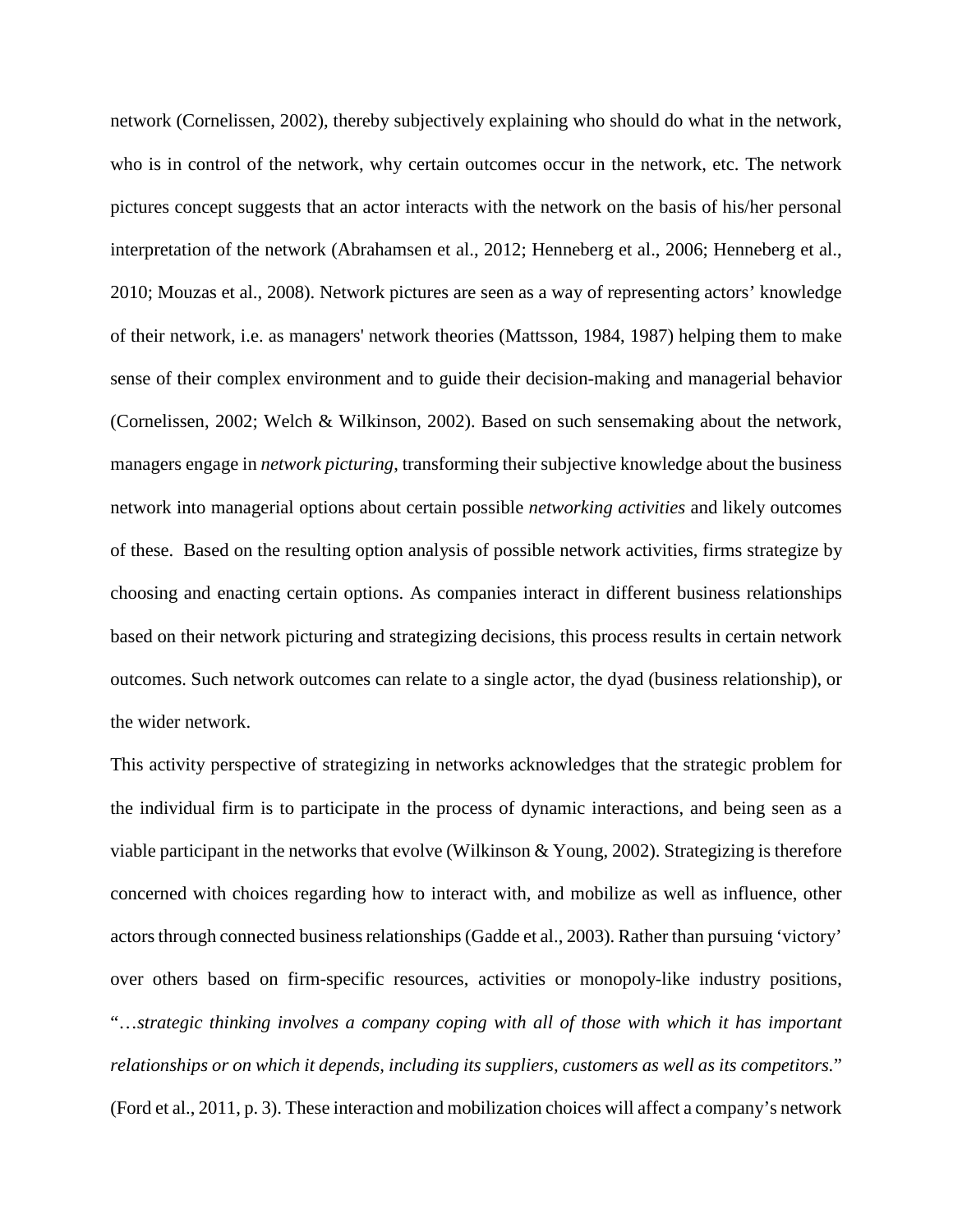position, i.e. how it relates to others in the business network, which in turn affects its performance, in terms of resource availability or sales opportunities (Håkansson et al., 2009; Johanson & Mattsson, 1992; Turnbull et al., 1996). Making sense of and assessing interaction via network picturing, or understanding one's own network picture as well as those held by other actors (Henneberg et al., 2010), is a vital part in this type of strategic analysis as "...*no manager has a complete view of the network and each has to interact with others to try to learn from them or to convince them about their view*" (Håkansson et al., 2009, p. 194).

While recent research has looked at characteristics of network pictures (Colville & Pye, 2010; Geiger & Finch, 2010; Henneberg et al., 2010; Kragh & Andersen, 2009; Purchase et al., 2010) their complexity (Ramos et al., 2012) or inter-subjective nature (Mouzas & Henneberg, 2015), there exists little research into network picturing, examining how managers use network pictures to assess their strategic options, the practices around how they learn in business networks and adapt network pictures as a group, and also how they decide on strategizing activities. As Laari-Salmela et al. (2015) point out, "*…extant literature has to a large extent treated the concept of network pictures as decoupled from strategizing and the empirical evidence on the relationship between actors' network pictures and action is limited.*" (p. 117). There is therefore a need for greater understanding of the link between managers' cognition and action.

#### **4. Research Design and Methodology**

#### *4.1. Research mode and level of analysis*

This research project is aimed at addressing three interconnected research questions, which are related to the issue of network picturing as cognition and strategizing in business networks. In particular, the research questions we focus on are 1) *Do managers perceive network pictures as a useful tool in practice to make sense of their business environment?*, 2) *How do managers express*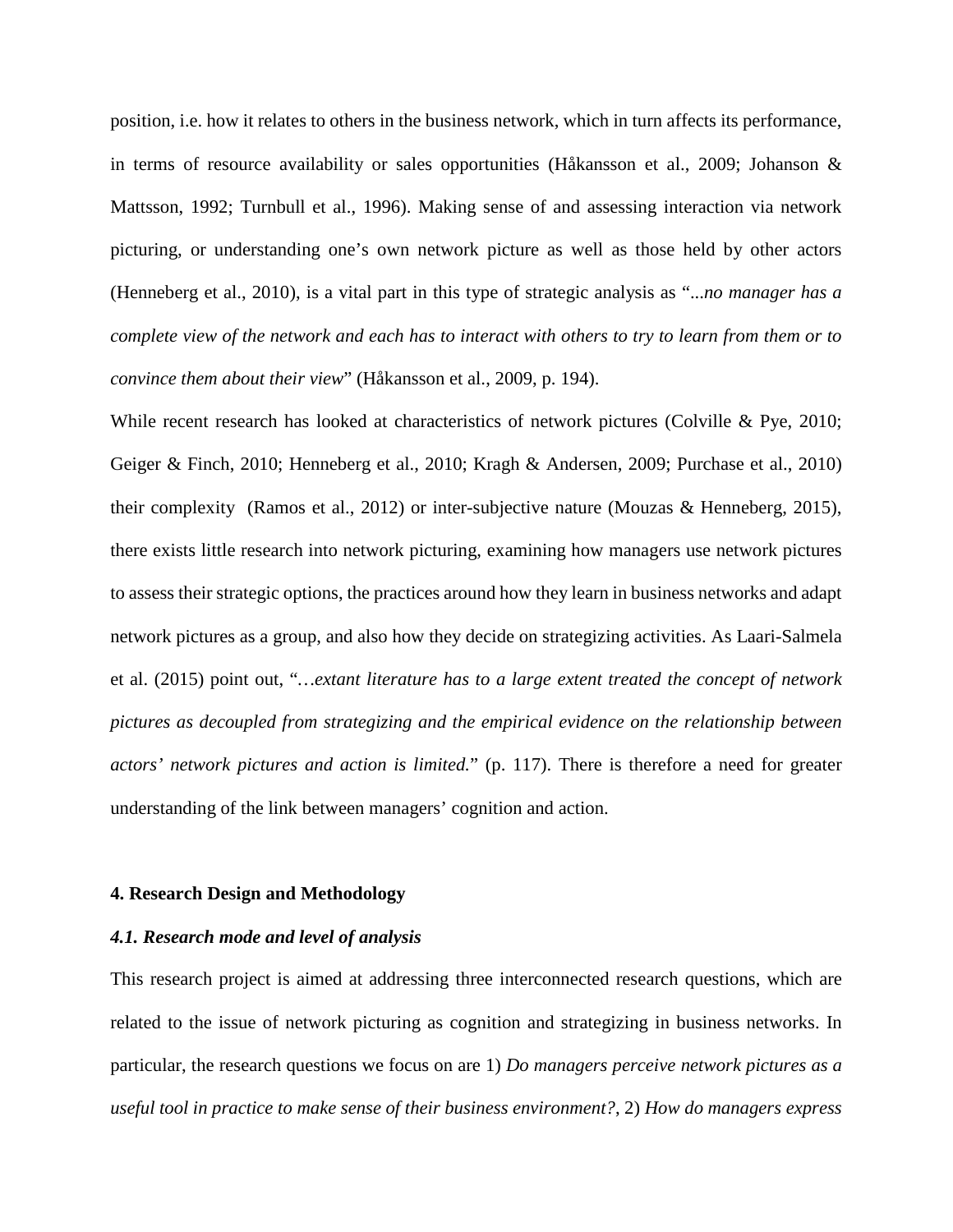*and utilize their network pictures?,* and 3) *How do network pictures translate into managerial analyses, networking options and strategizing actions*? Aligned with these research questions, which are mainly aimed at generating academic knowledge, the research aims at fostering the performance of the case company, in line with 'mode 2' research (Harvey et al., 2002; MacLean et al., 2002; van Aken, 2005). Due to the action research framework, the specific managerial aims emerged during the research process. Thus, they are embedded in the research process and are not given *a priori* as in traditional academic research questions.

Our level of analysis is a group of top-level managers within the case company. During interviews and exercises we have focused on how these managers understand and act in their business network. The interviews and exercises have been conducted mainly on a group level, but we have also followed up individual managers to further understand their sensemaking and subsequent actions (see table 1 for an overview of research methods used).

#### *4.2. Case study company characteristics*

From 2011 to 2014 we conducted a longitudinal case study in which marketing and sales executives of a large industrial corporation in Norway's food industry participated. The focal company, Northcon Industries Ltd<sup>[1](#page-9-0)</sup>, is a leading Norwegian manufacturer of goods and equipment for the food industry. Annual turnover (2013) is 5.5 billion NOK (about US\$670m). The company has a long history - it was founded over a hundred years ago, and today it is the global leader in its field. It has three factories and three sales offices located in Norway totaling 200 employees. In addition, it has sales offices in the UK, Ireland, Australia and Japan. Northcon has two major competitors in Norway, and between them these three companies have 80% of the global market. On the customer

<span id="page-9-0"></span><sup>&</sup>lt;sup>1</sup> The name of the company (as well as of competitors and other actors in the network) was changed due to confidentiality reasons.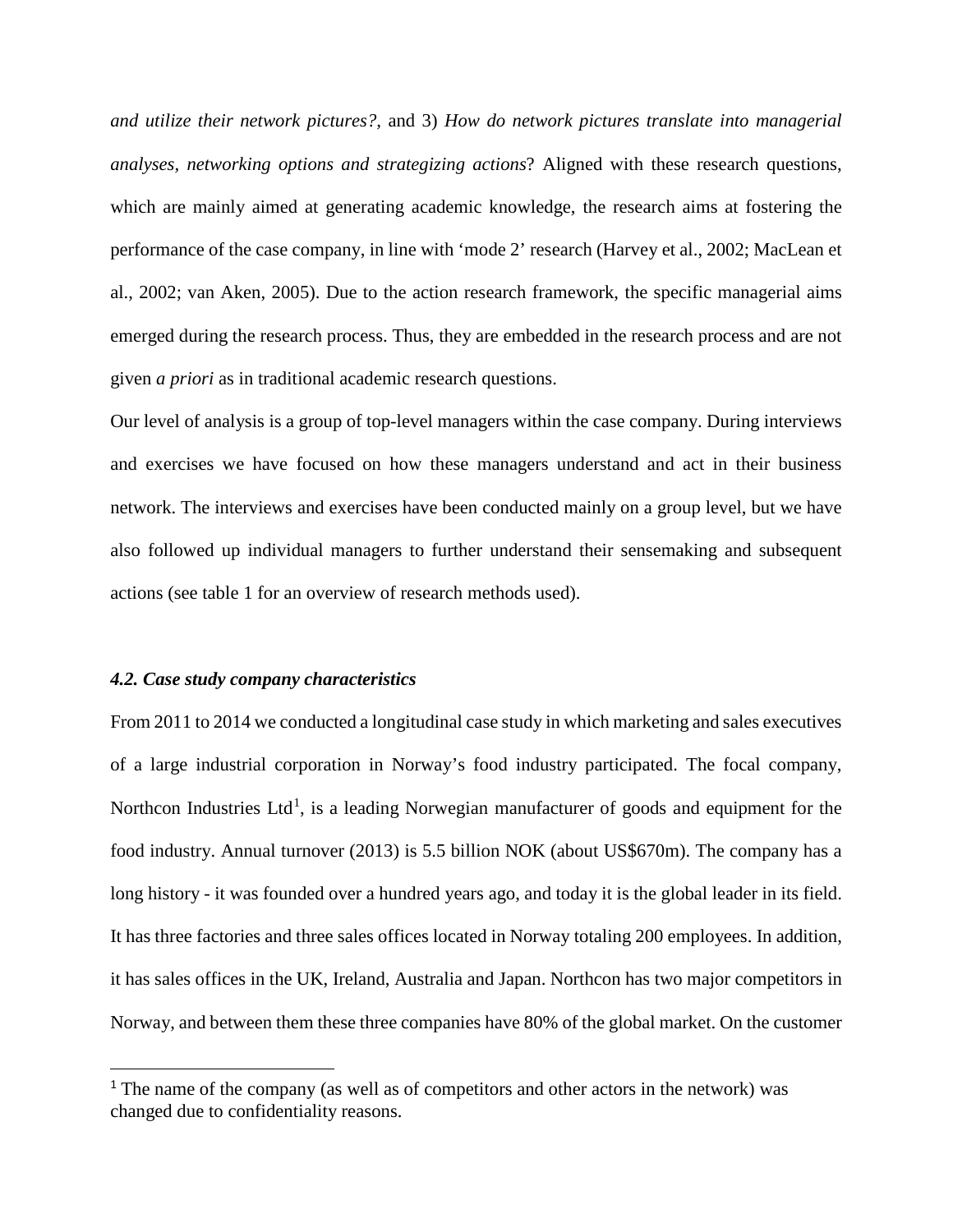side, the picture of a concentrated market is very much the same, with 20% of the industrial customers representing 80% of Northcon's turnover, the two biggest customers being Scanco and Luxor. The industry is highly innovative, and Northcon tries continuously to bring new product solutions to market in order to stay ahead of their competitors and create value for their customers. The products are divided into two main categories; bulk and high-end products. Bulk items represent good quality products, but they are low on innovation, include few customer adaptations and provide low profit margins. This product range represents the majority of sales for Northcon. The high-end product range is more innovative and is based on tailoring product characteristics to specifications according to customer needs; this is often done in close contact with the customers' R&D departments. Profit margins for these products are higher, and an important task for the sales force of Northcon is to try to convince their customers to move their demand from bulk to highend items.

Although the industry is characterized by few sellers and buyers with strong relational ties between them, bulk sales are characterized by more transaction-based interactions where the industry customers shop around based on price. At the same time, the customer companies want to have several suppliers to choose between, so annual rounds of industry negotiations ensure that one supplier never achieves a dominant position. The high-end products are more relationship-based, as a large degree of adaptation between the parties is necessary to create such offerings. Northcon's main marketing and sales strategy is therefore to move their customers over to these types of relationships which in their view act as a barrier to competition, represent higher profits, and enable continuous learning and adaptations with key customers.

#### *4.3. Research Design*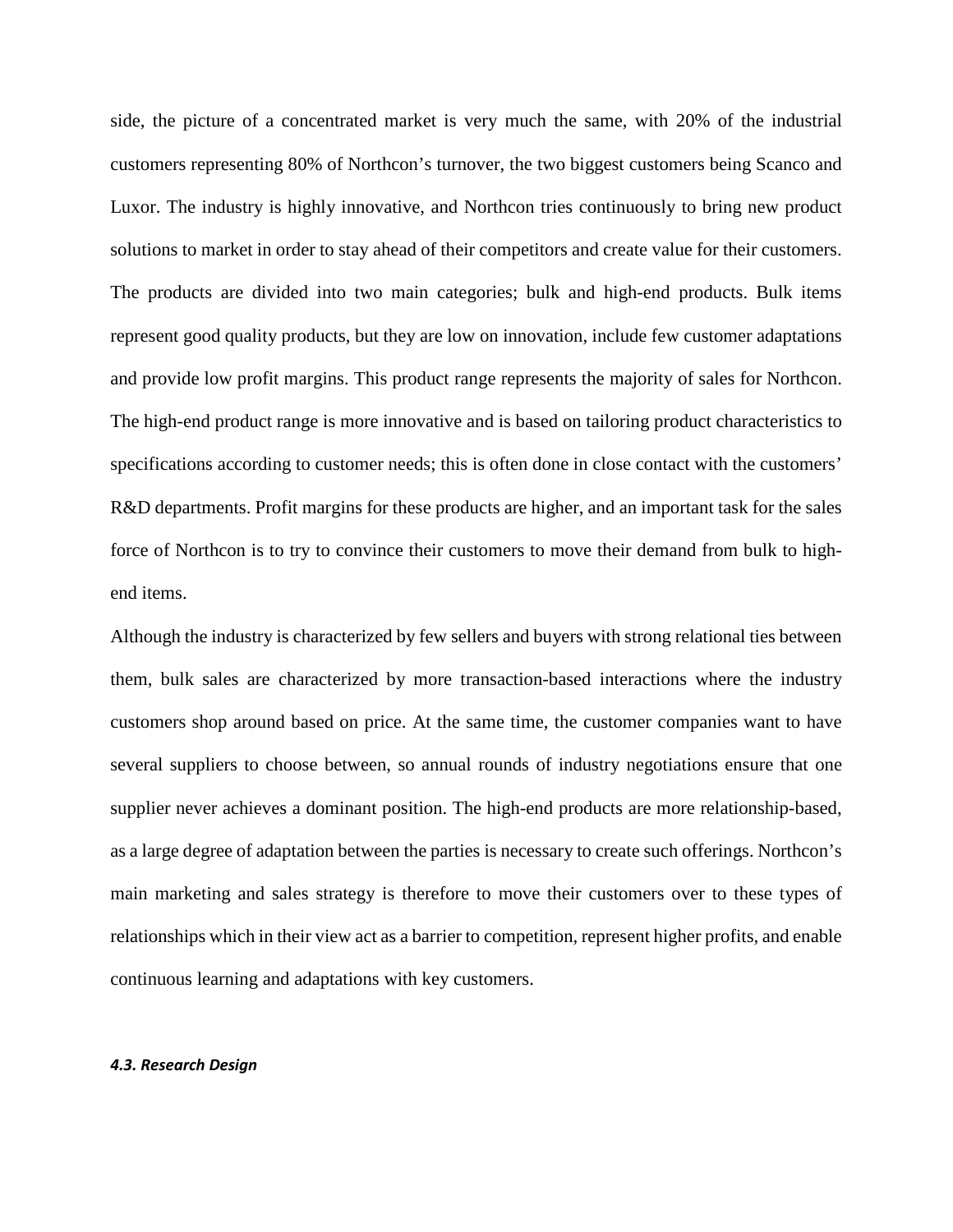An action research framework (Perry & Gummesson, 2004) was chosen for our longitudinal case study analysis. Action research "*… aims to contribute to the practical concerns of people in an immediate problematic situation and to the goals of social science by joint collaboration within a mutually acceptable ethical framework.*" (Rapoport, 1970, p. 499). This choice was driven by the characteristics of the research questions and the notion of mode 2 research, highlighting the managerial relevance of the research outcomes and the problem-solving involvement by the participating researchers (Gibbons et al., 1994; van Aken, 2005). The overlap between action research methods and uncovering theories-in-use by managers has been noted before (Beverland & Lindgreen, 2010). As such, a *participatory action research* (PAR) was deemed most appropriate to develop practical knowledge and improve organizational learning (Reason & Bradbury, 2001). Participatory action research is based on cycles of intervention, action, and reflection by the participating researchers as well as the managers in the case company (Murray & Ozanne, 1991; Ozanne & Saatcioglu, 2008; Reason, 2006). However, participatory action research is not only about improving practical issues, such as organizational performance, but also concerns itself with evaluating certain theories in a specific setting (Reason & Bradbury, 2001). In our research, we test certain strategizing concepts related to the industrial network approach.

Action research represents an interpretivist ontology, which suggests that knowledge is contextual and socially co-created. Therefore, managerial solutions are negotiated in value-laden environments (Ozanne & Saatcioglu, 2008). Epistemologically, both researchers and managers are implicated in the knowledge-creation process, and the resulting accounts are collaborative results of such processes (Reason & Bradbury 2001). This inevitably means linking conceptual models with managerial theories-in-use (Ozanne and Saatcioglu 2008). In our research design, we use the practice of 'academic interventions' to introduce concepts related to the industrial network approach, but then allow 'local expertise', i.e. the managerial theories-in-use, to change and adapt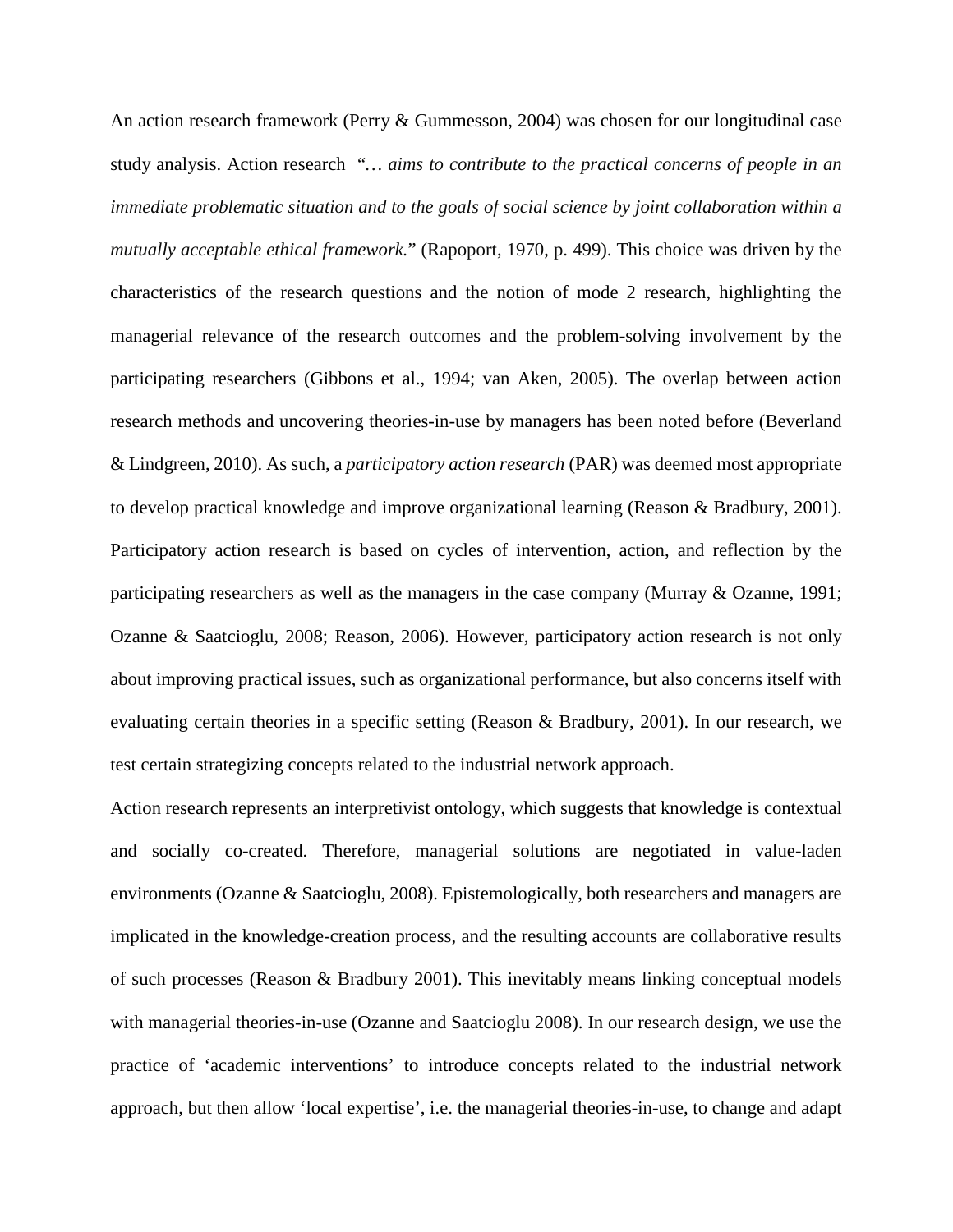these concepts in the context of specific strategizing issues faced by the case company. Heron (1996, p. 41) called this the "*primacy of the practical*". This process is followed in a cyclical way over time, with interventions, use and adaptation, implementation, and reflection phases resulting in further interventions (Susman & Evered, 1978), a process often referred to as the *action research spiral*. This cyclical process ensures that managerial activities ('actions') have been instigated, as "*learning occurs when understanding, insight and explanation are connected with action*" (Argyris, 2003, p. 1179).

To ensure the validity of our participatory action research process, we use the five (interconnected) criteria commonly employed to test the quality of action research (Anderson et al., 1994; Reason, 2006; Reason & Bradbury, 2001): *Outcome validity* refers the fact that a managerial problem has been solved as part of the research process. *Democratic validity* assesses if all relevant stakeholders participate fully in the research process. Whether ongoing learning and development is fostered relates to the *process validity*, while *catalytic validity* is the extent to which collaborators are invigorated by the learning processes, also going beyond the research aims. Finally, *dialogical validity* refers to peer-related check-and-balance systems regarding interpretations made during the process (Ozanne & Saatcioglu, 2008; Reason & Bradbury, 2001; Wilson, 2004).

Our study also has characteristics associated with longitudinal and process research. The terms are sometimes used synonymously, but according to Paavilainen-Mäntymäki and Welch (2013) there is a temporal distinction: longitudinal research refers to a study which takes place over an extended period of time, whereas a process may be short in duration, and may also have explanatory purposes (Mohr, 1982). Halinen and Mainela (2013) see process research as one type of longitudinal research, involving the study of how and why a particular, temporally evolving phenomenon unfolds over time. A commonly used definition of longitudinal research is provided by Menard (1991) characterizing it as research in which a) data are collected for each item or variable for two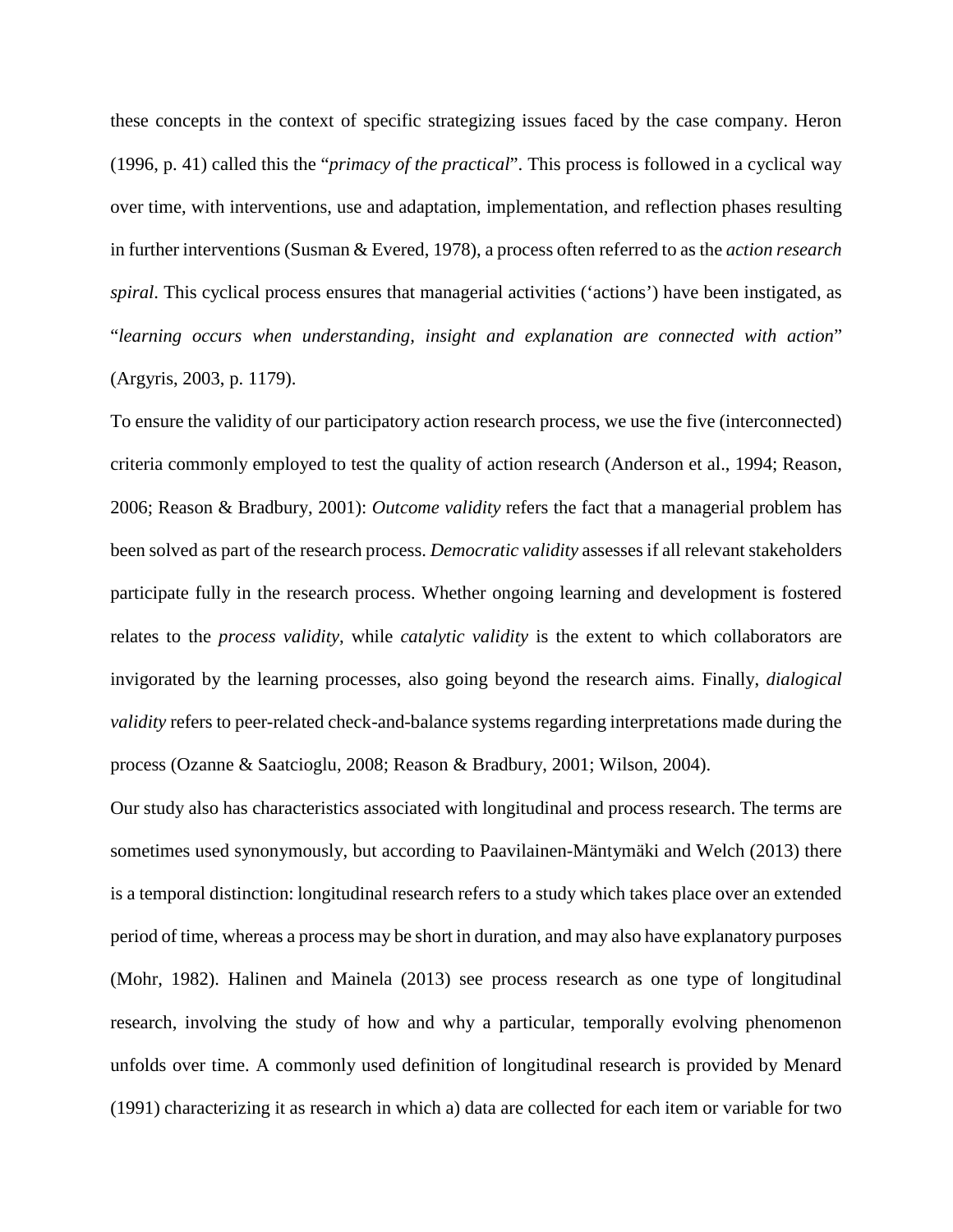or more distinct time periods; b) the subjects or cases analyzed are the same or at least comparable from one period to the next; and c) the analysis involves comparison of data between or among periods. All these characteristics are applicable to our study. Process research is regarded as an important qualitative approach in the study of strategy and organizations (Langley, 2009; Pettigrew, 1997; van de Ven & Poole, 2005), and is particularly useful in the study of networks because of their inherent dynamics and complex processes (Hedaa & Törnroos, 2008; Makkonen et al., 2012). Process research has gained increasing attention by business network researchers (Halinen et al., 2012; Hassett & Paavilainen-Mäntymäki, 2013), but also imposes several challenges (Halinen & Mainela, 2013). The first relates to defining items for which data are collected. A choice with reference to the *unit of observation* and the *network coverage* needs to be made. The unit of observation in process studies is often related to the perceptions of the individual managers, due to the assumption that company level and network level phenomena can be reduced to and described by individual managers. Network coverage relates to data that are typically collected from several companies and relationships. Our study features respondents from a single focal company, but a similar research design has been applied in other process studies (Coviello, 2005; Hallén & Johanson, 2004). The second challenge refers to defining the time periods for which the data are collected. Flick (2004) distinguishes between studies interested in the past (retrospective), the present (snapshots of current events) or the follow-up of a process (longitudinal studies). Our study falls within the third category. Researchers also need to take into account the access point to the process, i.e. how long the investigator is in contact with the phenomenon. Halinen et al. (2012) suggest three approaches: flow mapping (the researcher is continuously involved in the process), sequence mapping (the researcher is involved at several points in time) and point mapping (the researcher takes a snapshot by accessing the field once). Our study can be described as sequence mapping.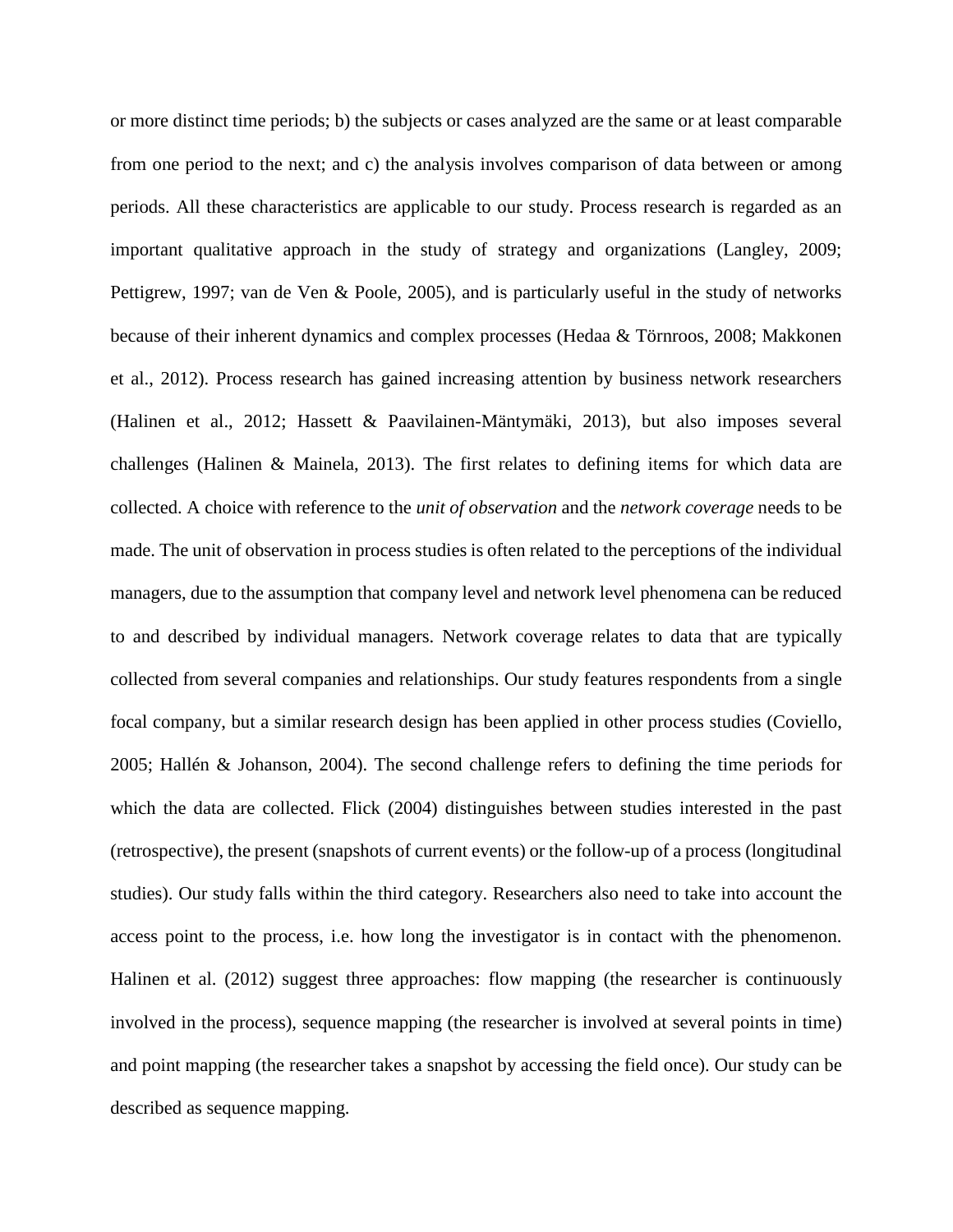The third challenge relates to keeping the subjects of dynamic phenomena comparable over time. This is particularly challenging when studying network processes, because networks are dynamic (Håkansson et al., 2009; Håkansson & Snehota, 1995). Case studies are one way of addressing this issue, as cases provide the basis for a holistic view of a phenomenon (Gummesson, 2000). A case study also "*enables unexpected changes, different viewpoints and complex relations to be considered as they appear*" (Halinen and Mainela 2013, p. 195). Halinen and Mainela (2013) state that it is important to fix a phenomenon in order to be able to study it over time, and recommend that researchers take the focal company view (as we have done in the present study). The fourth and final challenge relates to building comparisons in the analysis of complex data. Longitudinal data should, according to Menard's (1991) definition, allow for comparisons between time periods. Halinen and Mainela (2013) acknowledge that qualitative data is difficult to compare over time, as the actors and the relationships change. However, this represents the inherent nature of process research, and these dynamics are the phenomena we aim to understand. Thus, we are less concerned with comparing data across time periods, wanting instead to use this data to understand how managers act on the basis of their evolving network insights. The ability to capture the temporal dimension is further dependent on the quality of the data collected. Mari and Meglio (2013, p. 299), in a meta analysis of studies using longitudinal research methodology, recommend that "*data collection should preferably be conducted using a multiple-technique approach if scholars want to build evidence which is both broad and deep*" (p. 299). Among their suggested methods are personal interviews, group interviews and participant observation, all of which have been used in the present study (see table 1 for a presentation of research tools used).

Insert Table 1 about here

\_\_\_\_\_\_\_\_\_\_\_\_\_\_\_\_\_\_\_\_\_\_\_\_\_\_\_\_\_\_\_\_\_\_\_\_\_\_\_\_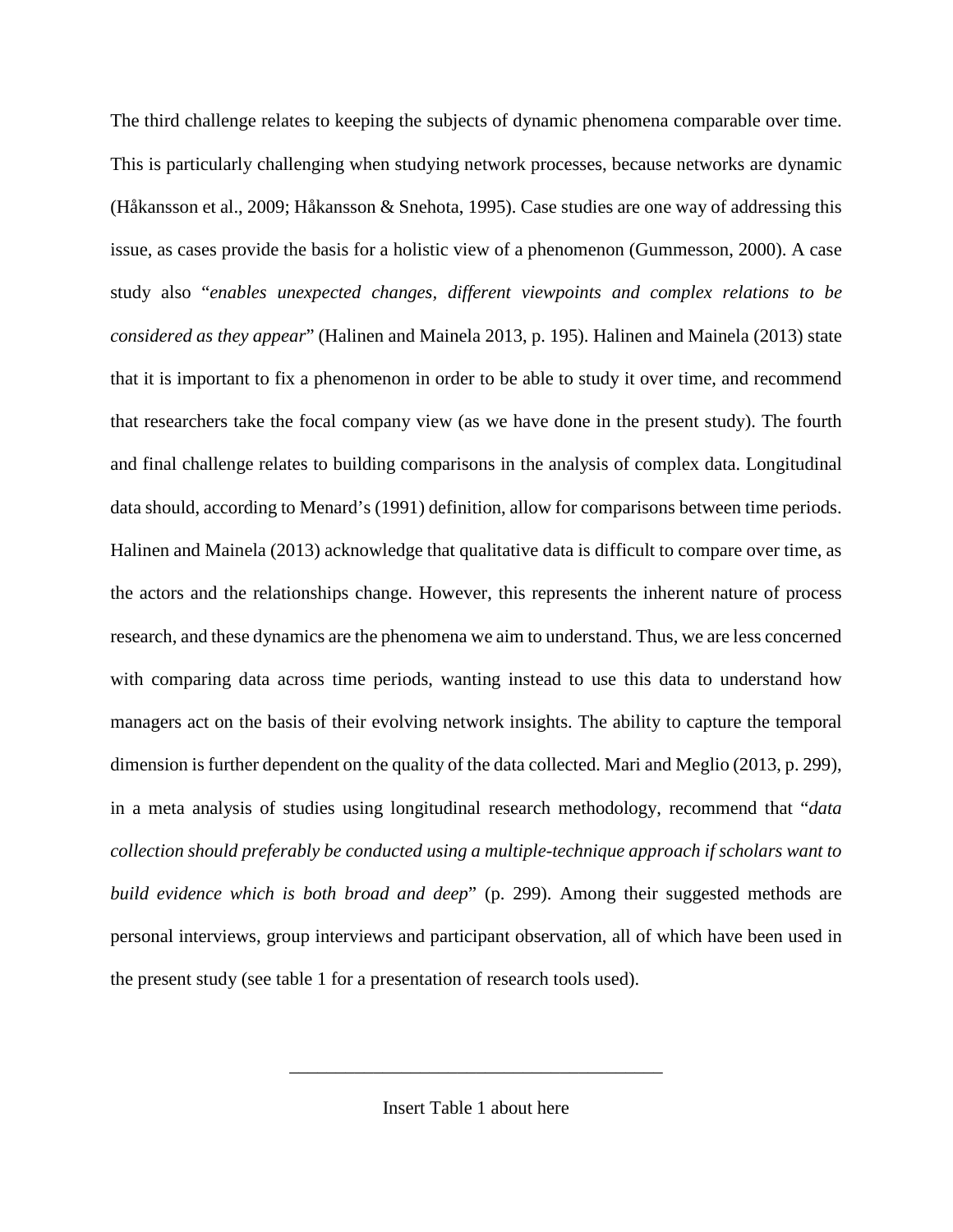### *4.4. Research Process*

The action research process consisted of three main interventions. The first was a workshop, which introduced the participants to the frameworks and tools, and the second was a group interview where the participants reflected on their insights and decisions. The final intervention was in form of individual interviews where the participants reflected further on the insights they had gained and the actions they had taken. The research process design is presented in table 1.

\_\_\_\_\_\_\_\_\_\_\_\_\_\_\_\_\_\_\_\_\_\_\_\_\_\_\_\_\_\_\_\_\_\_\_\_\_\_\_\_

## *4.4.1. First intervention phase: Introduction to key concepts*

The first invention (kick-off intervention) with the case company took place in November 2011. The senior management team, consisting of 20 people representing marketing, sales, product development and finance, was invited to a two-day workshop. This was part of an ongoing executive management program by a Norwegian university. This program introduced the participants to a range of business subjects such as marketing, team leadership, business economics and project management. The intervention was part of the marketing module. The case intervention familiarized the participants with the general theoretical assumptions of the IMP Group, particularly the industrial network approach, and more specifically the interaction model (Håkansson, 1982) and the ARA-model (Håkansson & Snehota, 1995). A particular focus was given to the network picture concept (Henneberg et al., 2006).

The participants were divided into three groups during the workshop. These groups represented the sales regions where the participants had their main customers. Each group was asked to (1) pick a particular relationship with a customer company that they wanted to improve through particular strategizing decisions. The relationship could be either a particularly troublesome one, or one that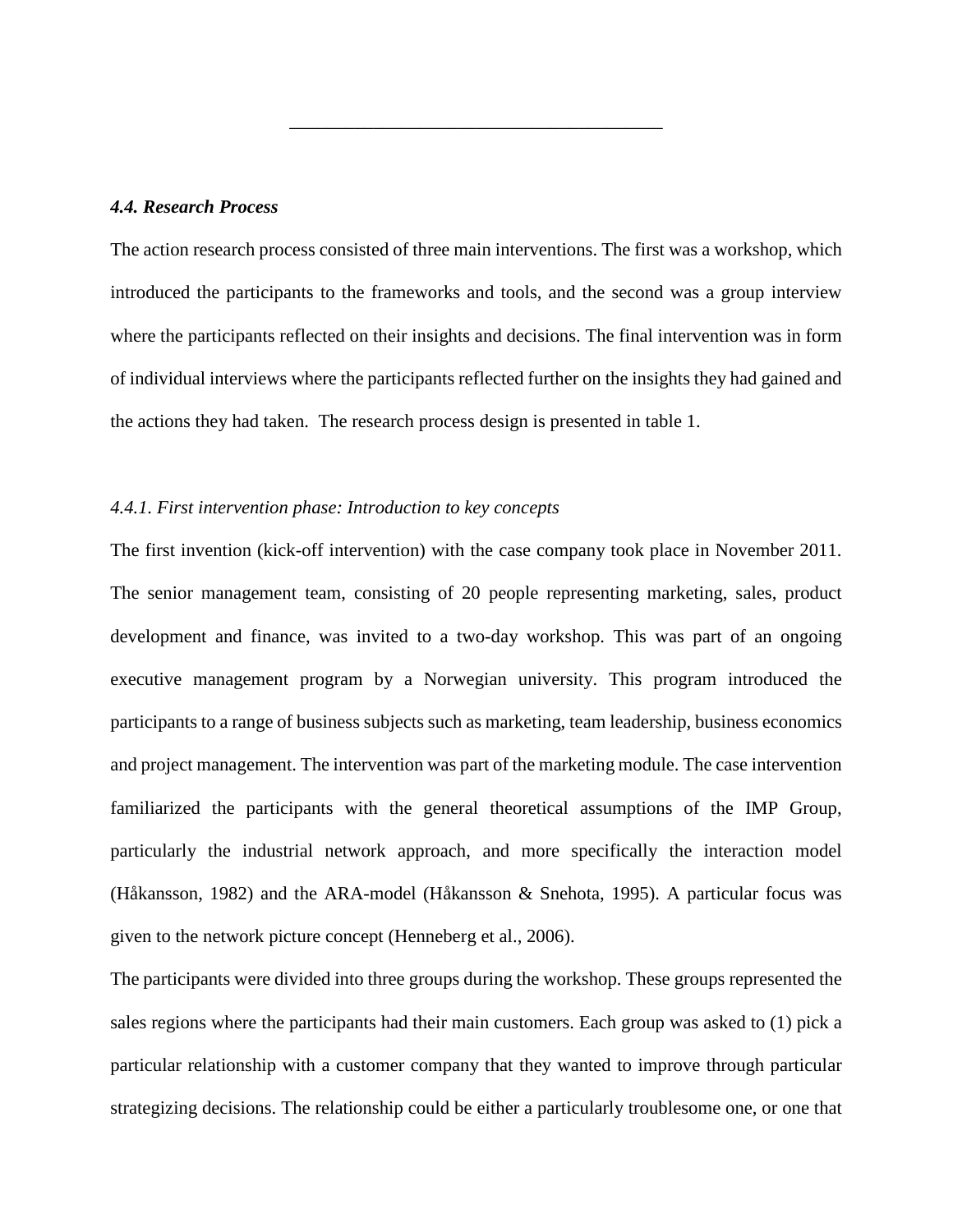was part of the upcoming annual negotiation rounds and which therefore needed particular attention. The participants were then asked to (2) describe this relationship in terms of the ARA-model. Using this relationship and the ARA-model as the basis for their analyses, the groups were asked to (3) draw and discuss the relevant relationships connected to this focal relationship. Particularly interesting were those relationships that could help strengthen the focal relationship through interactions between the actor bonds, resource ties and activity links across these connected relationships. Furthermore, other relationships that hindered the focal relationship were also singled out as relevant. The groups were also asked to discuss network dynamics and 'what if" scenarios (see Appendix A for a detailed description of this process exercise). Subsequently, the participants were asked to (4) bring these analyses and new conceptual perspectives back to their daily working environment, and 'put theory into practice'. They were not restricted in terms of how to use these perspectives, concepts and tools, and were encouraged to adapt them to their specific task and context. Thus, after the first intervention we wanted to understand how managers used (and changed) the concepts and tools, how they embedded them in their managerial practices and routines, and what new insights they created in terms of finding strategizing options. Furthermore, we wanted to capture the resulting networking activities that the managers tried to implement to help address their strategic marketing challenges.

#### *4.4.2. Second intervention phase: Usage and insights provided by key concepts*

In March 2012 we conducted two follow-up workshops with seven of the managers who had participated in the first intervention phase. These two workshops had different characteristics. The first took the form of a group discussion, where the researchers took an active part in the process. At the start of the discussion the participants were given a short summary of the main concepts that had been introduced in the first intervention session. They were then asked to report and describe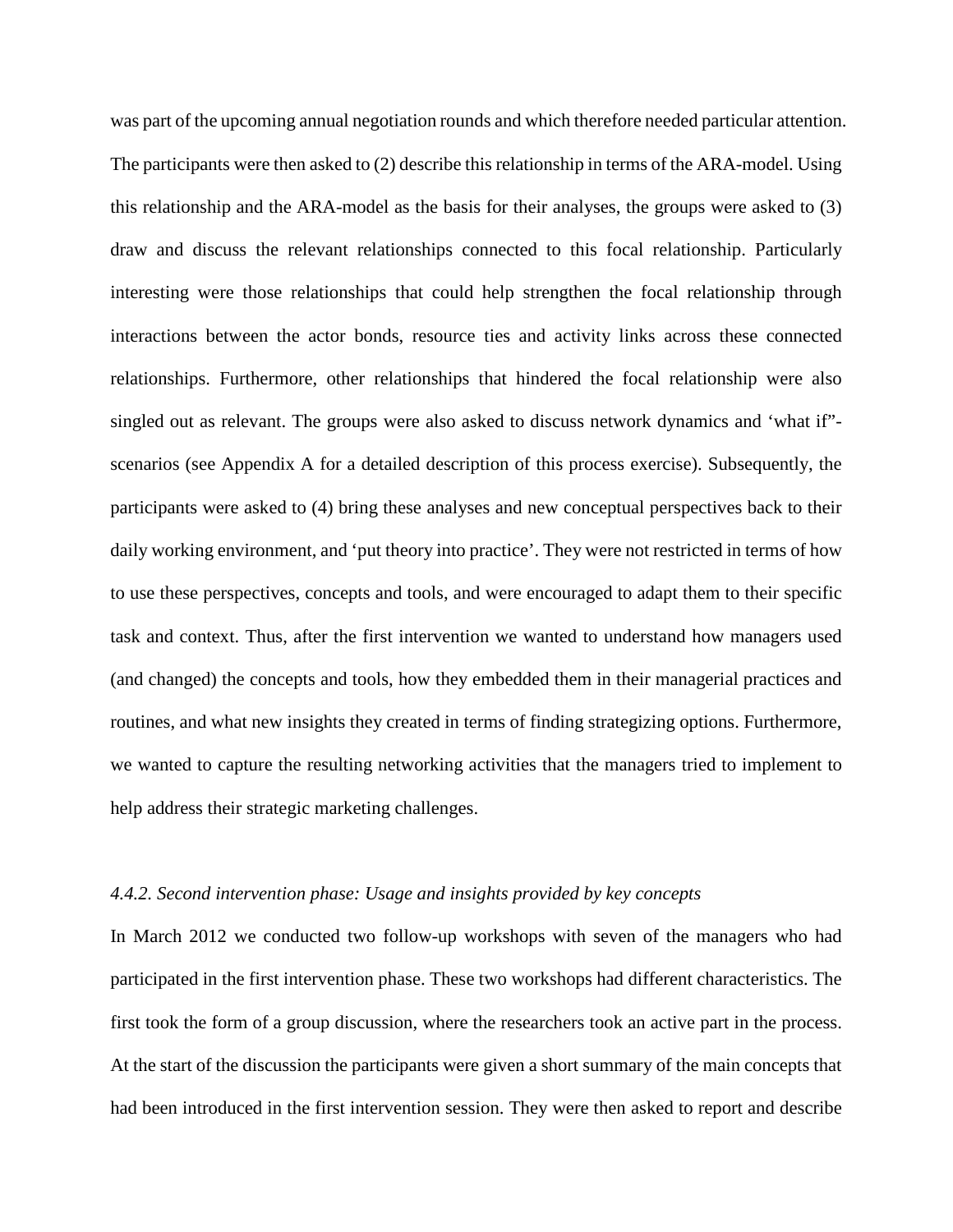if and how they had worked with these perspectives and tools, and if so what insight they had gained and what actions they had taken. In the second workshop, the researchers played the role as a participant observer of the managers' discussions around how they had used the concepts, and what insights they had gained.

#### *4.4.3. Third intervention phase: Usage and insights provided by key concepts*

In August 2014 we conducted a third intervention in form of in-depth personal interviews with four of the managers of our original sample. Due to major developments unfolding in the industry, they were unable to meet with the researchers before this point in time. We would ideally have conducted a group interview with the whole of our sample but, given that this option was not available to us, decided that in-depth personal interviews with a selected number of dedicated respondents would give a sufficient overview of their activities and insights. In these interviews we addressed the status of the focal business relationships identified in the first intervention phase, before identifying changes in the relationships since the second intervention. We then addressed how insights from previous sessions influenced or impacted the understanding of these relationships, and whether these insights impacted on their decision-making and actions. In particular we wanted to see whether the managers had continued to use the tools previously introduced as a way to analyze changes in their most important relationships.

#### **5. Results and Analysis**

Our analysis centers mainly on the second and third interventions, as these two points in time enable a reflection on preceding networking activities. We structure the presentation of results around our two broad categories inferred from our research questions: how have the managers used the tools, and what insights they have gained and what actions have they taken. Using content and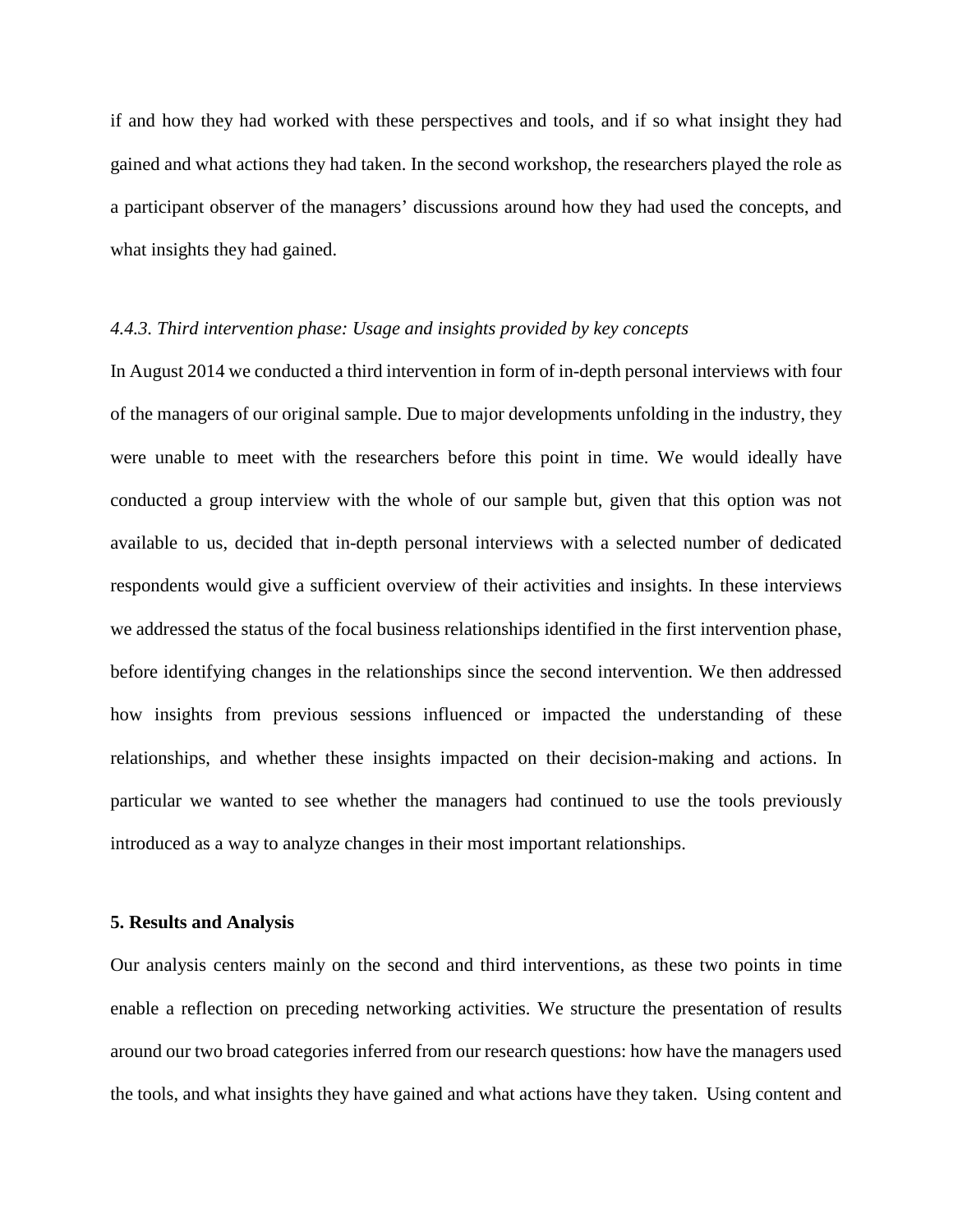thematic analysis techniques (King, 2004), we have then grouped the results under key headings inferred from our empirical data. These are discussed in turn below, and summarized in Table 2 at the end of this section.

## *5.1. From 1st to 2nd intervention: How have the managers used the tools?*

#### *5.1.1. Tools used to map and analyze key relationships*

The managers have clearly used the theory and tools extensively in their daily management practices. They have analyzed Northcon's relationships with its two major customers, Scanco and Luxor, and have created network pictures (referred to as 'relationship maps') identifying how these main relationships are connected to other relationships in the network.

#### *5.1.2. Network pictures used to map customers' internal organization*

This has been mainly an internal exercise, but in some cases Northcon have included their customers in the development of these maps. As one respondent reports: "*We have drawn maps of two particular relationships with Scanco, which is one of our biggest customers. In this particular relationship it is difficult to keep track of who in Scanco are influencing their buying decisions*." They then included the customer in the exercise: "*We used the relationship map to identify Scanco's organization and identify their key people. Then we took this exercise with us to the customer's organization, and asked them about who was influencing whom. Not directly, but we tried to verify our picture and come up with people we needed to have a relationship with. Now we are starting to see some results. We have had three different meetings with people at Scanco to find out who is influencing their buying decisions. This is a complex process, and we are not finished*."

#### *5.1.3. Network picturing is rewarding but challenging*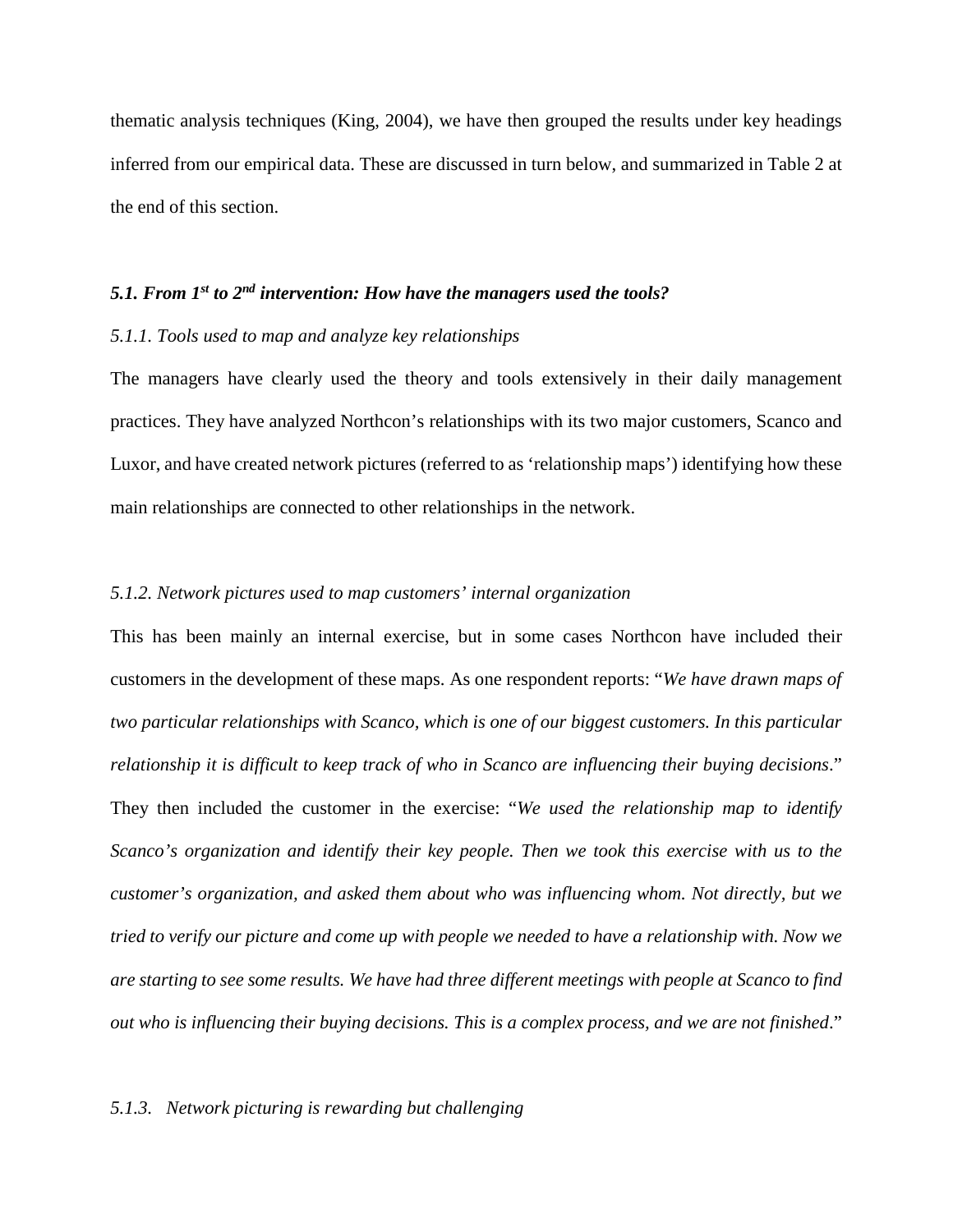Mapping relationships and creating network pictures is a complex process: "*We have mapped our key relationships with our customers, and we have experienced varied results. One of our management team has taken this very seriously. He has created a good relationship map of his region and has made some action points. But our sales people represent different regions, and they have different motivations. Being in a workshop is also different from real life.*" Evidently, one needs to be dedicated to using this tool as it clearly contrasts with other strategy tools with which they are familiar. Another respondent identified a similar issue: "*But at the same time it is not easy. I like the clear and concise strategy tools, such as the SWOT analysis. But this type of analysis gives me added value, and we can apply it in combination with the SWOT. When we for instance have our Key Account Management analysis, we get a lot of information that can be used in mapping our relationship."*

# 5.2. *From 1st to 2nd intervention: What insights have the managers gained and what actions have they taken?:*

#### *5.2.1. Managers have broadened their horizon*

Creating and recreating network pictures as well as using the associated concepts have helped the Northcon managers to broaden their horizon and see a 'bigger picture'. But this is also a complex process: "*In our relationship with Scanco, this was not easy to do because it soon got very complex. It is easy to start off with the relationships you have, and pick out the names. But when you start to*  look at the suppliers of that company, and other suppliers, it rapidly gets from a very small to a *very complex picture. But it's a good exercise. You see all the connections, and even some connections that you are not aware of. This was at first an internal discussion on our part, that*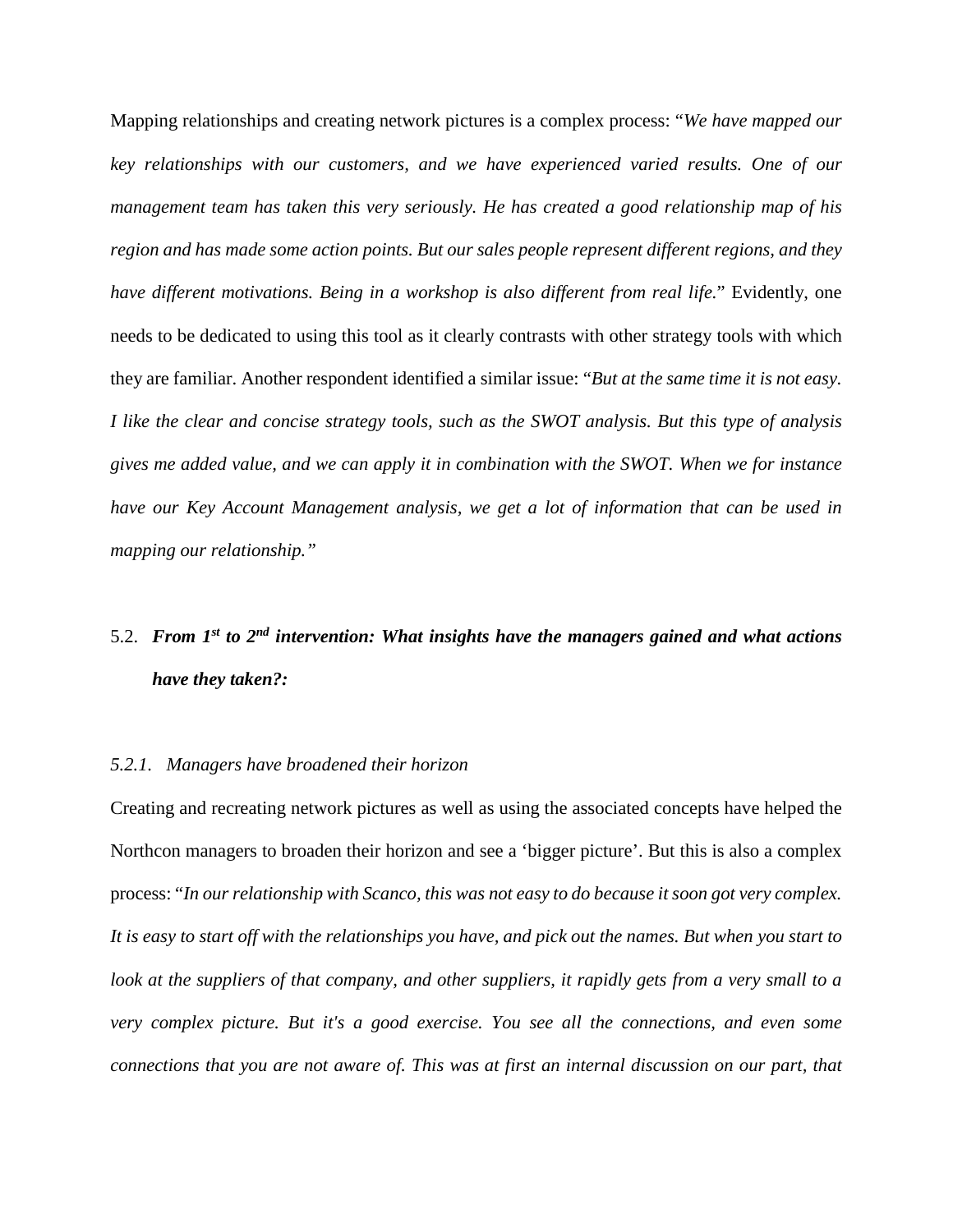*started during the first workshop. But we have now discussed some of these issues directly with Scanco. This has been a good process."*

#### *5.2.2. Better understanding of customers' internal processes and decision-making*

This insight has helped the managers to better understand their customers and their customers' internal processes: "*We now understand Scanco's organization and their decision-making process better. Last week we had a breakthrough. We had struggled for a long time to find the right people to approach at Scanco. At our last meeting we were able to establish just that, and we could approach these persons and make a case for our high-end products. Our information has helped us target the key people in the Scanco's organization that are responsible for developing new items.*" This has also helped Northcon to give more precise information about the usage of their products to the right people at Scanco, and correct apparent misunderstandings about product performance: "*Scanco has previously used our products incorrectly, and have often complained to us about lack of product quality. When we have tried to approach them with information about how to better use or products to make their production more efficient, we have not had access to the right people. But now we have.*"

#### *5.2.3. More distant network actors identified*

The network pictures have further helped Northcon in identifying more distant actors in the network, ones that also have an impact on their customer relationships: "*We have a relationship with Scanco concerning new product development. Here we have become aware of other actors that may be influential to this relationship, such as industry standard agencies, government organizations, NGOs, etc. We have asked ourselves 'who can join the project, what are the consequences if they do, and how can we manage the process?'*" They have also discussed how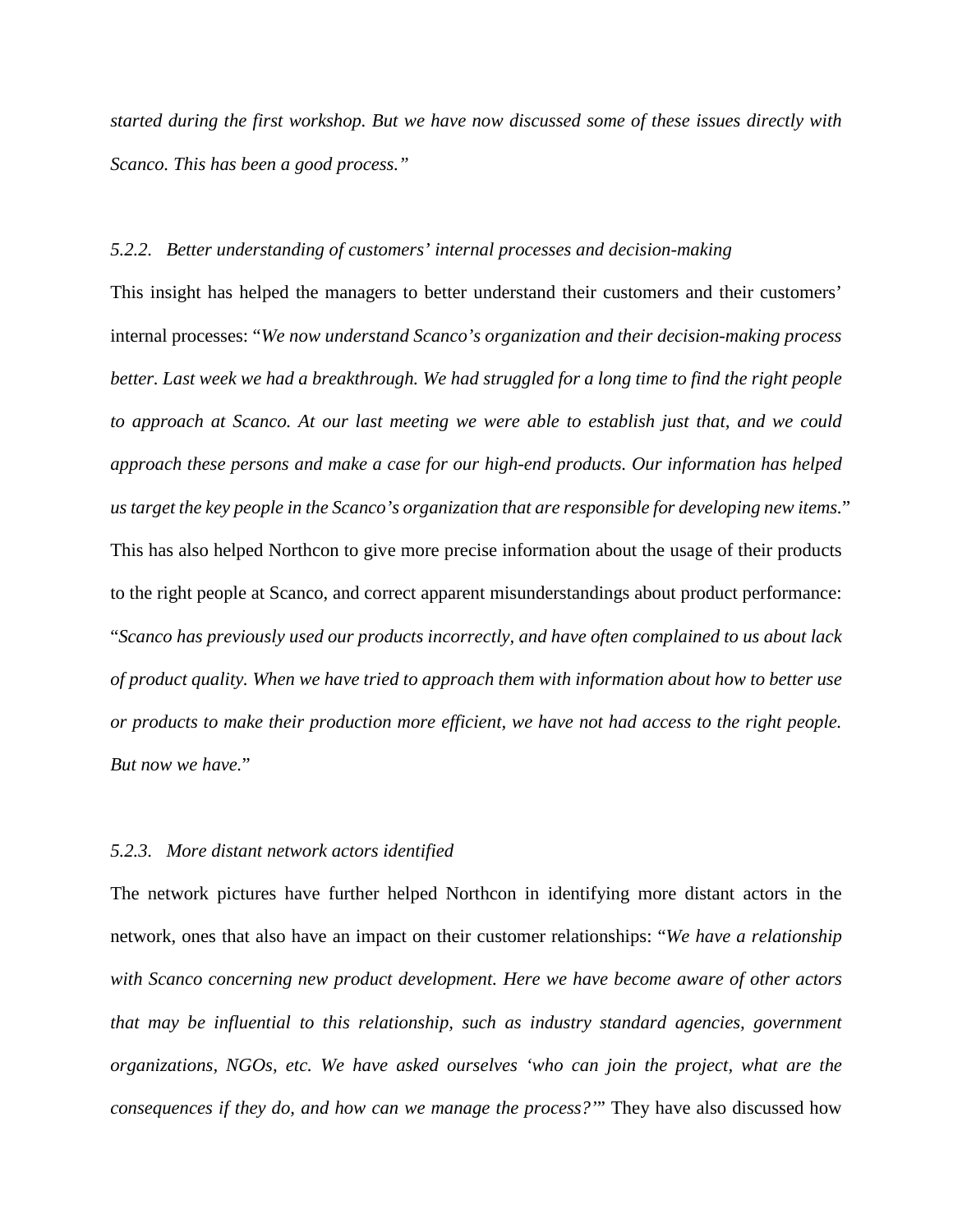these more distant relationships are related: "*Can we sell our high-end products to other customers once we have developed them for Scanco?*", they inquired. This has given them new perspectives on their network: "*As a team we have broadened our horizon and we have challenged any premade assumptions.*"

#### *5.2.4. Sales organization reorganized*

These exercises have given Northcon a better overview of their ties to Luxor, the other main customer, and this has given them new perspectives on their relationship. "*We made a relationship map for Luxor on a worldwide basis, and realized that we didn't have relationships with the key decision-makers. We are therefore changing our sales organization. Now we think in terms of regional networks, not just customers.*" The fact that Northcon has changed the model for its sales organization relates to a major organizational restructuring which is partly the outcome of the action research process. The sales managers came to realize that their current organizational structure did not reflect the understandings gained from creating a broader network picture. Northcon has traditionally organized its marketing and sales activities as relationships where a Key Account Manager (KAM) is responsible for each customer. Looking at how these relationships were connected in a more complex business network picture, they realized that they needed to organize their marketing activities in a way that reflected this complexity. Hence, they have decided to move away from a KAM sales organization to a model where regional managers are responsible for all relationships in one region. Northcon expects that this new structure will enable them to deal with the complexity of all the connected relationships in a region, independent of specific customers.

#### *5.2.5. Improved value to customers and connected actors*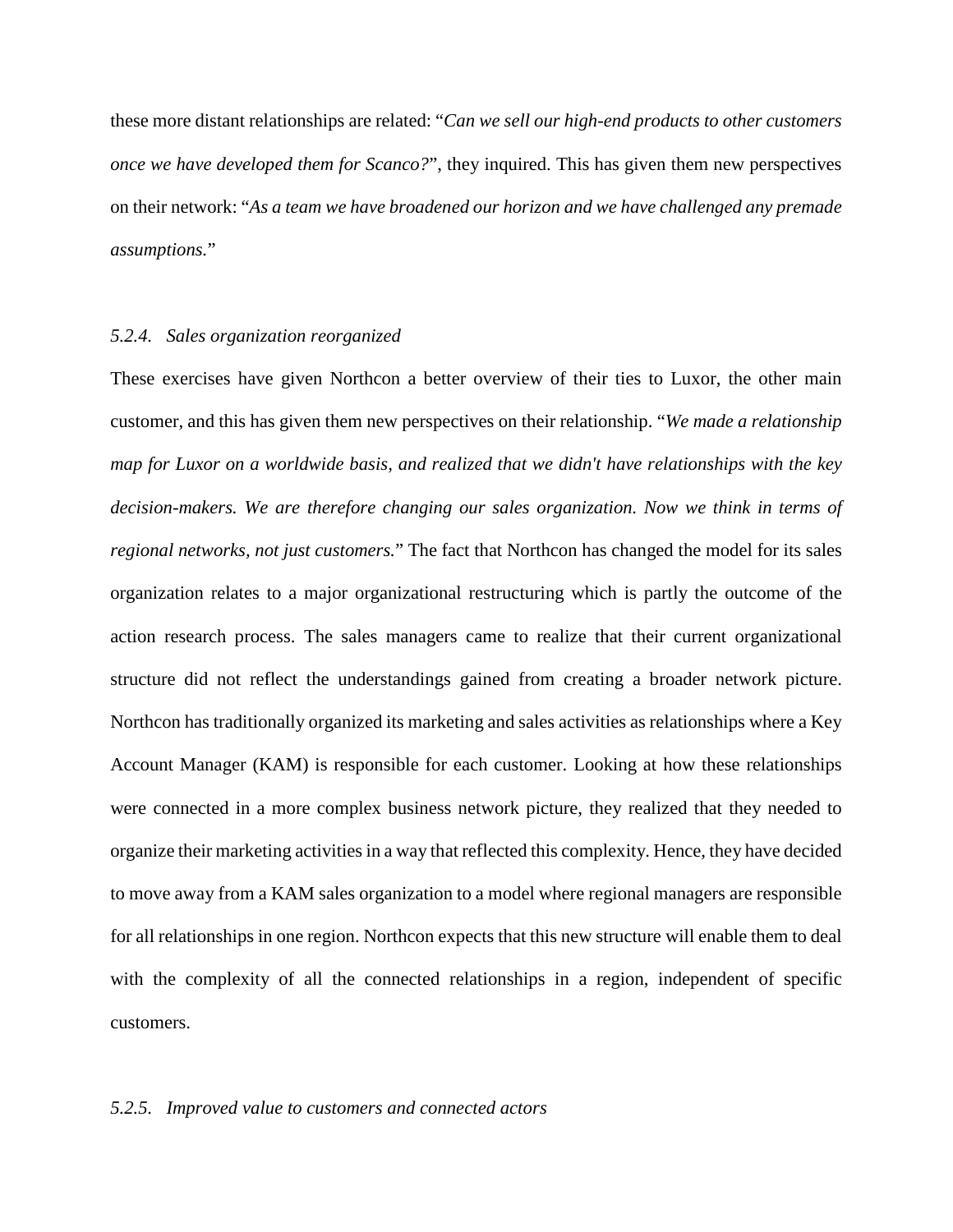Northcon is now in a position to provide better value for their customers, because they talk directly to key decision-makers and are able to provide relevant information on product characteristics. Subsequently, this has strengthened Northcon's position in their network: "*We have had meetings with Luxor's CEO and CFO, and have discovered that they know very little about the value that our products create for them. We were challenged to explain why Luxor should buy these items from us in the first place, and now we could voice our arguments and convince them. We were also invited along to Luxor's end-customers, NGOs and relevant authorities, and together with Luxor we had the possibility to explain the value that our products together represent to these connected actors. This is some achievement! Now we are invited along as their preferred supplier. All this is part of our relationship building. We have mapped our key relationships with Luxor, and built it from a small picture to a bigger picture.*"

#### *5.2.6. New content and focus for customer meeting arenas*

Northcon has similarly gained a new perspective on how they network with people from the customer organizations. For instance, an annual customer teambuilding seminar took a new format: "*In February we went away to a sunny destination with 110 people from all our customers. This was people from different functions and levels; from top management to the shop floor. Together this represented an interesting network, and a good opportunity to mix and meet. We have done this for 15 years, but this time I realized that this was a good opportunity to interact with my network on a 24-hour basis.*" This improved Northcon's ties to their customers: "*It was productive; we deepened our relationships, and actually signed some new contracts. Earlier we have mainly held this seminar for the lower-level management and the production people. But this year we decided to include our top management, and invite top people from the customer side. And it was very successful!*" Apparently, developing a deeper understanding via their network pictures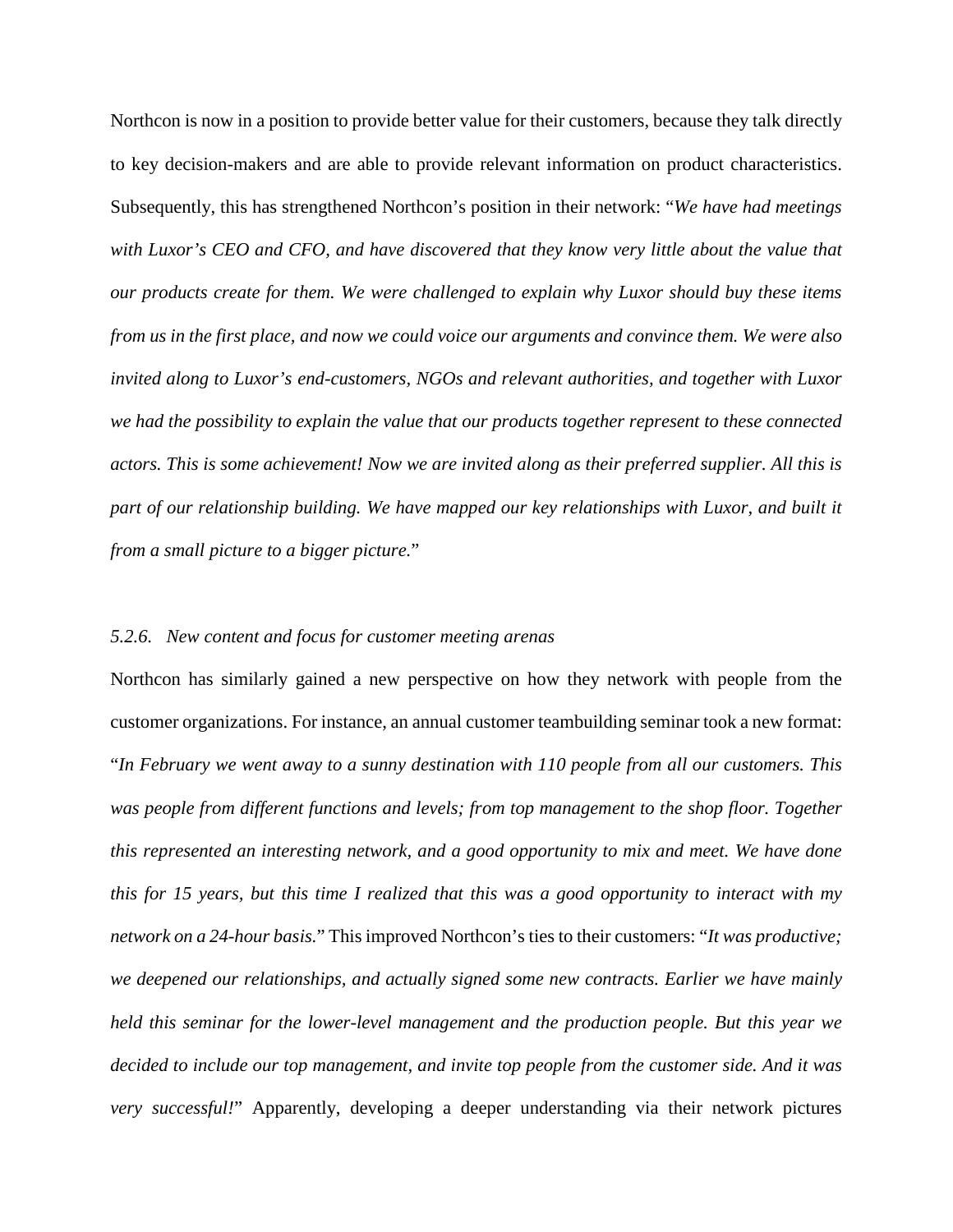allowed Northcon to understand the manifold inter-personal ties underlying their business relationships with their customers, and enabled them to understand the importance of having all of these inter-personal levels represented in their meetings.

#### *5.2.7. Co-creation of network pictures with customers*

Northcon believes that sharing network pictures may be a good way to discuss an upcoming issue with Scanco. Recently, this customer has threatened to start own production of products traditionally supplied by Northcon: "*We need to have a dialog with Scanco about their sincerity of this move. Now we think it is mainly a tactical move, but we are not sure. Sharing our network pictures with Scanco could be one way of approaching them. This could be a good framework for discussion. 'How do you see the world?' 'We see it like this'. Scanco believe that we have higher margins that we actually have. Opening up to them will make them see our cost structures, and discourage them from setting up their own production*." The respondents say that in the future they will use this as a procedure for getting information about their customers: "*We will revisit our customers and further broaden our perspectives about the network and get information about the key players*." As such, Northcon has adopted network pictures as a tool not just for their sensemaking in preparation of making better strategizing decisions, but exchanging network pictures with interaction partners becomes an activity of managing in relationships, i.e. a networking tool as well.

## **5.3. From 2nd to 3rd intervention: How have the managers used the tools?**

#### *5.3.1. Key relationships continuously mapped*

The managers have continued to use the tools introduced in the previous two sessions. They have made network pictures of the internal networks of their two largest customers (Scanco and Luxor)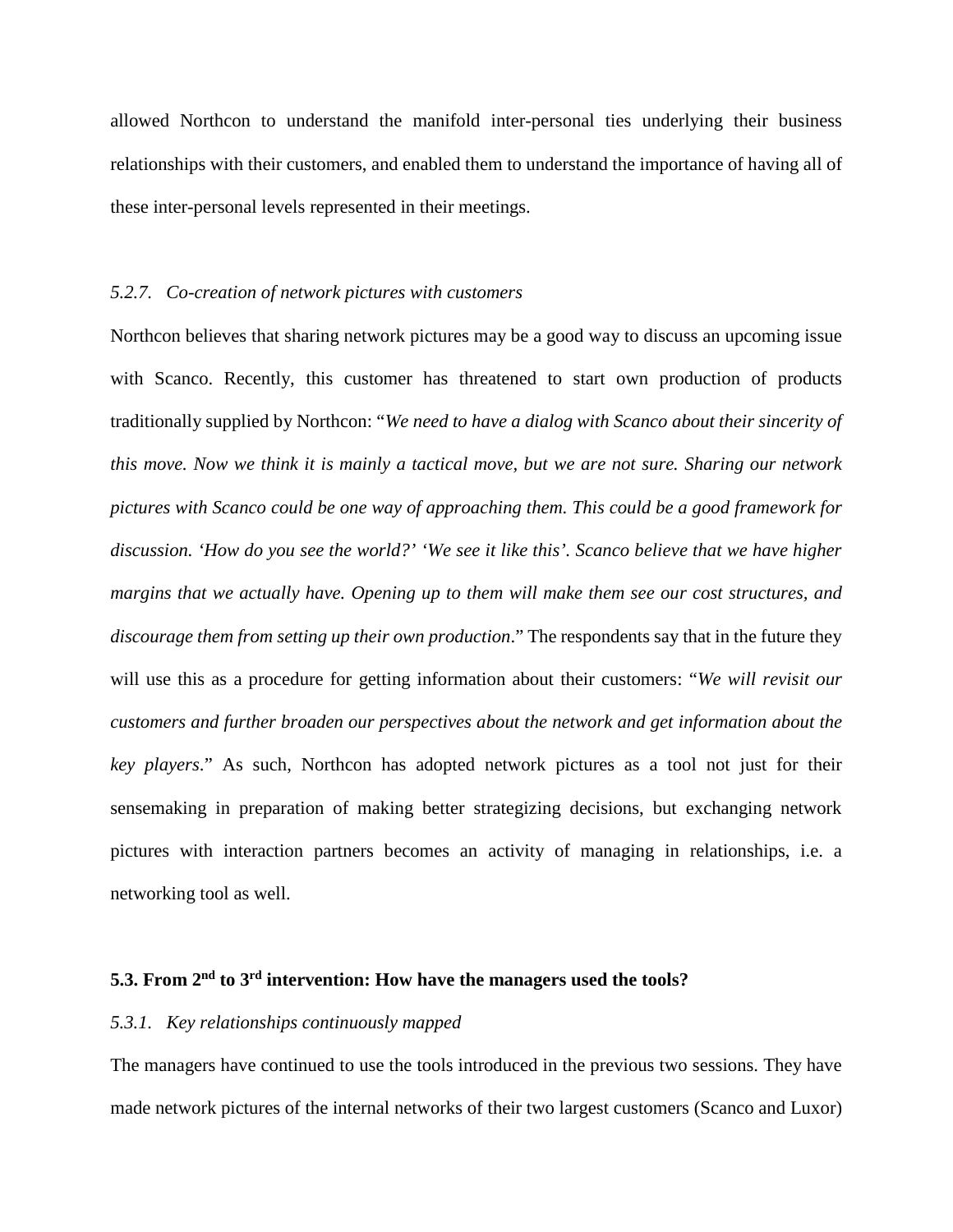and have completed a similar exercise for a third customer (Triplex). They have further created network pictures of Northcon's internal organization. Comparing these internal and external network pictures, they find it easier to assign resources, to handle key relationships and match the people in Northcon's organization with key people in the customer's organization. "*We now think in terms of networks*", one manager explains: "*how can we link people from our side to the people at the customer side?*" They have also presented their network pictures to the customers as a way to "*show how things should be organized and how things should work*", he continues. Another manager explains that they have created network pictures of the inter-personal level (personal relationships) and the organizational level (inter-organizational relationships). This has made them realize that they had weak ties to the top management of the customers' organizations in the first place. Making inter-organizational network pictures further revealed that there were important actors, which they needed to define as part of their network, such as the Stock Exchange and the political establishment. They have also created network pictures of future scenarios.

#### *5.3.2. Failure to predict main customer's decision to integrate production vertically*

The main change in Northcon's customer relationships is that Scanco has set up its own production facility in direct competition with them. This means that their largest customer has now become a competitor, and Northcon's market share has fallen as a result. At the same time, Northcon and Scanco need to be on good terms, since Scanco is a global actor and still buys volumes from Northcon when they have low capacity, or require special product features that they do not produce at their new plant. This move came as a big surprise to the management team at Northcon and they discussed at great lengths why they did not foresee this move: "*Why did we not anticipate this? We discussed this as a threat at our previous session with you in 2012, but we did not believe that Scanco would actually do it. We thought they needed more time, but this seems not to be the case.*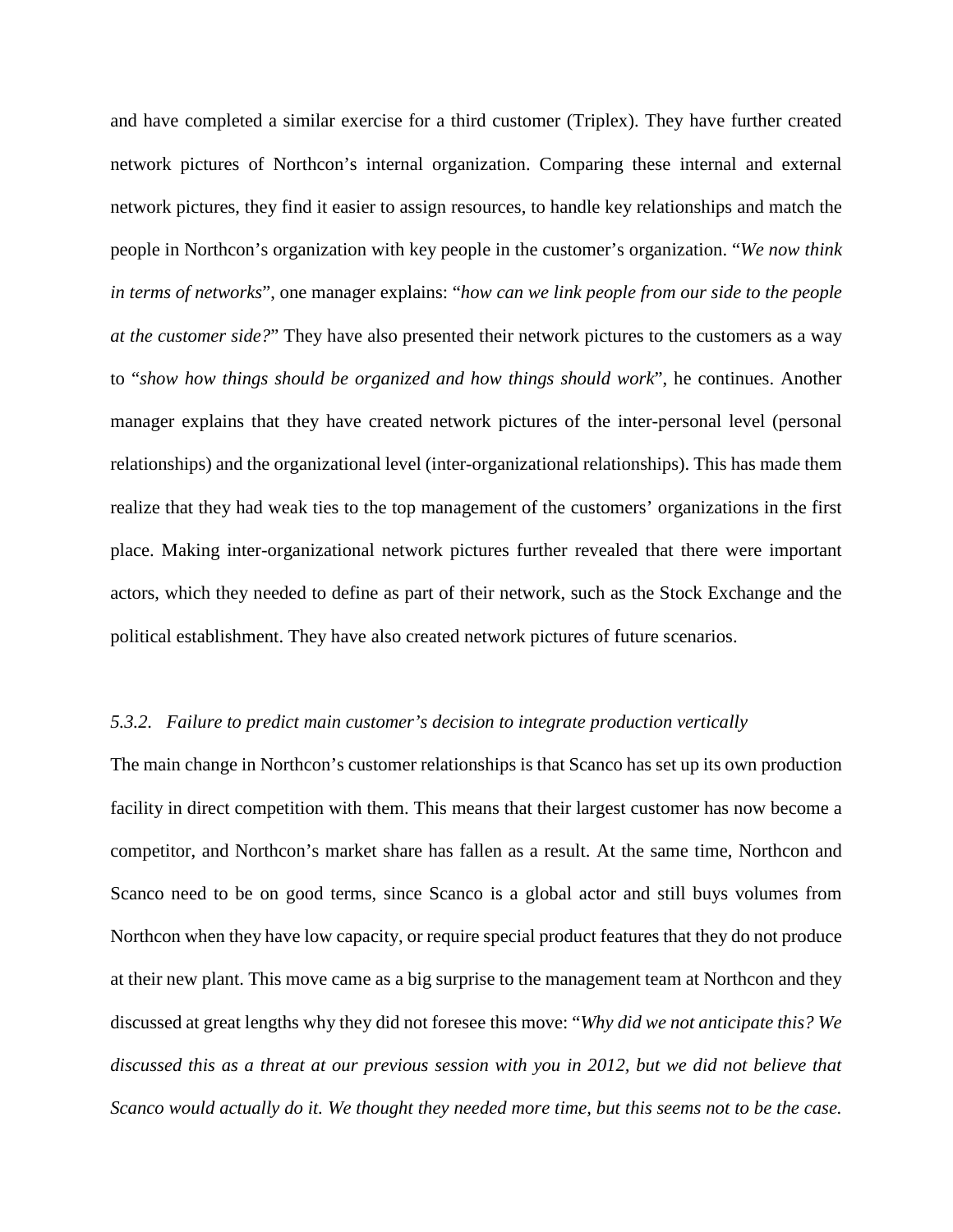*Even though we had good connections within their company, this information did not filter through to us. Our contacts didn't even know about it, only a small number high up in the system knew*." Apparently, the networks that Northcon were connected to inside Scanco's organization did not have access to this level of information.

#### *5.3.3. Ties to other customers strengthened as a result*

Scanco's move has in turn changed the way Northcon works with Luxor, their other main customer. Luxor has realized that it needs to strengthen its ties to its main supplier because their main competitor, Scanco, is now vertically integrated and produces its key products in-house. Scanco is thereby in a better position to serve its industrial end-customers because it has direct access to and control over its production technology. Luxor faces similar challenges, and has consequently involved Northcon in the relationships with their end-customers. This has broadened Northcon's network picture: "*Previously we did not position ourselves in terms of the customers' customer, or the end user. Our contact stopped with our customer. But now we have closer ties also to the customers of our customers, because we are an important part of their brand. We have repositioned ourselves in their network. This has been an important learning process for us. We have also become a better supplier for Luxor. When you change the picture of your network, you also change the idea of your own position and what you can achieve. When Luxor works closely with their customers, we need to be invited into this process. Luxor has a good knowledge of their customer's needs, and we can help them become a better supplier if we all become more connected*." Apparently, this has been a reciprocal process where Luxor's has challenged Northcon's network picture and *vice versa*.

#### *5.3.4. Ties to established customer used to create value for new customer*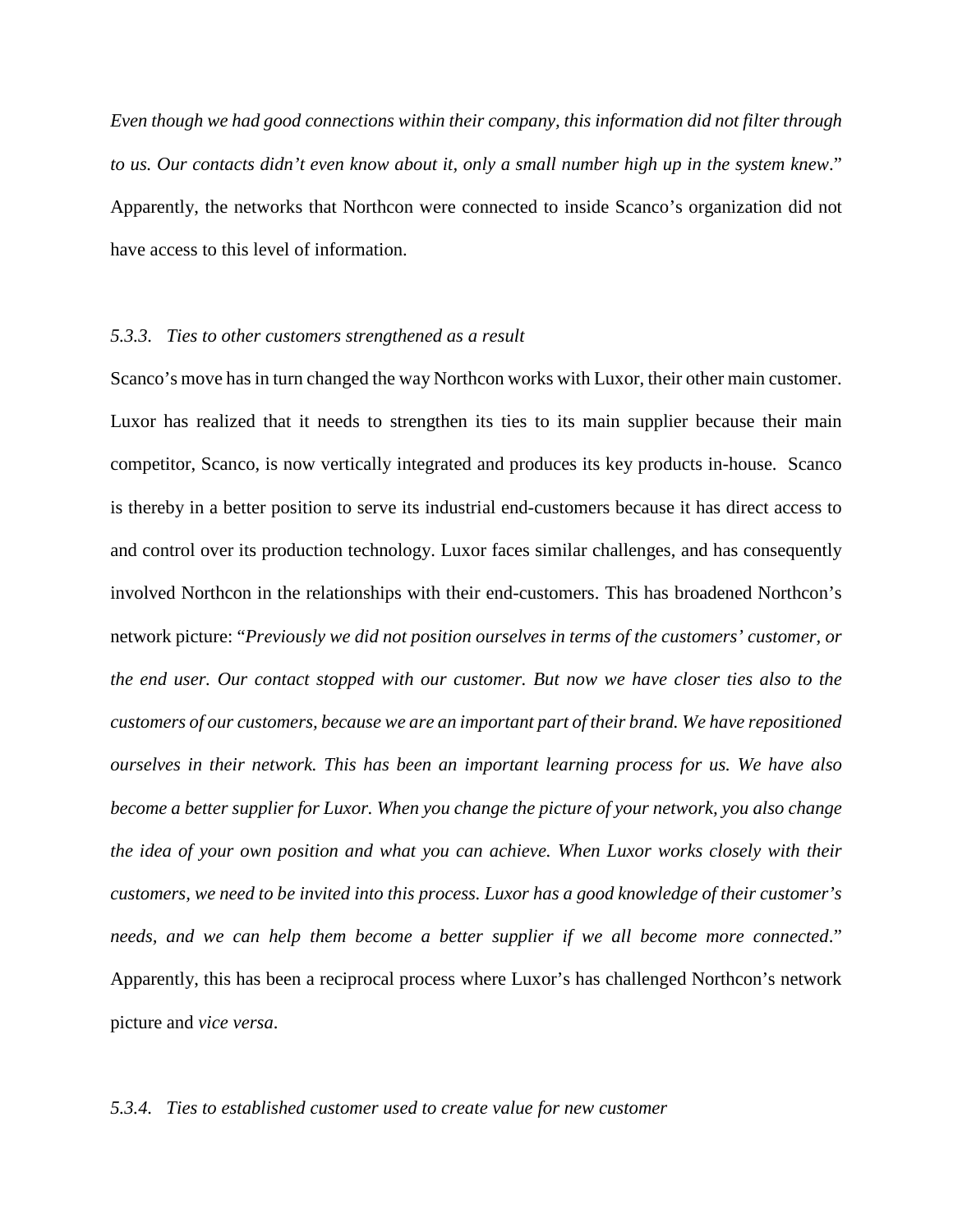Another interesting way in which Northcon has used network pictures in managing their relationship with Luxor, is to bring Luxor into contact with Triplex, a potential new customer of Northcon. In mapping their key relationships and the associated resource flows, Northcon realized that Luxor and Triplex could benefit from having a closer connection. Subsequently Northcon established a forum where managers from the two customers could meet, discuss and learn from common challenges related to using products provided by suppliers like Northcon: "*Our aim is to make Triplex aware of the benefits that our products have by talking to an established customer that has more comprehensive use of our products. This has helped, but it takes time."*

# **5.4. From 2nd to 3rd intervention: What insights have they gained and what actions have they taken?**

#### *5.4.1. Increased understanding of network complexity and embeddedness*

It is apparent that the action research process has helped the managers to broaden their perspective on relationship structure and interaction content, and this has impacted on the way they do business. One manager explains that his greatest insight is that "…*now I realize that there are more layers in a relationship, and there are more contact points/connections around our customers.*" Another explains that "…*my greatest insight is an understanding that there are many layers in a relationship, and that relationships are complex. I cannot make a list of all the things we are doing differently now compared to what we did previous to the sessions, but this is in the back of our minds every day, and we need to take this into consideration when we do business.*" Thereby, the managers have a better understanding of how their relationships are connected to a wider network: "*Relationship management is something that we have done for a number of years, but using these tools and creating maps of our customers, of our ties to the customer and other actors connected to our customer, we discover other points of entry to our network. We have discovered that the*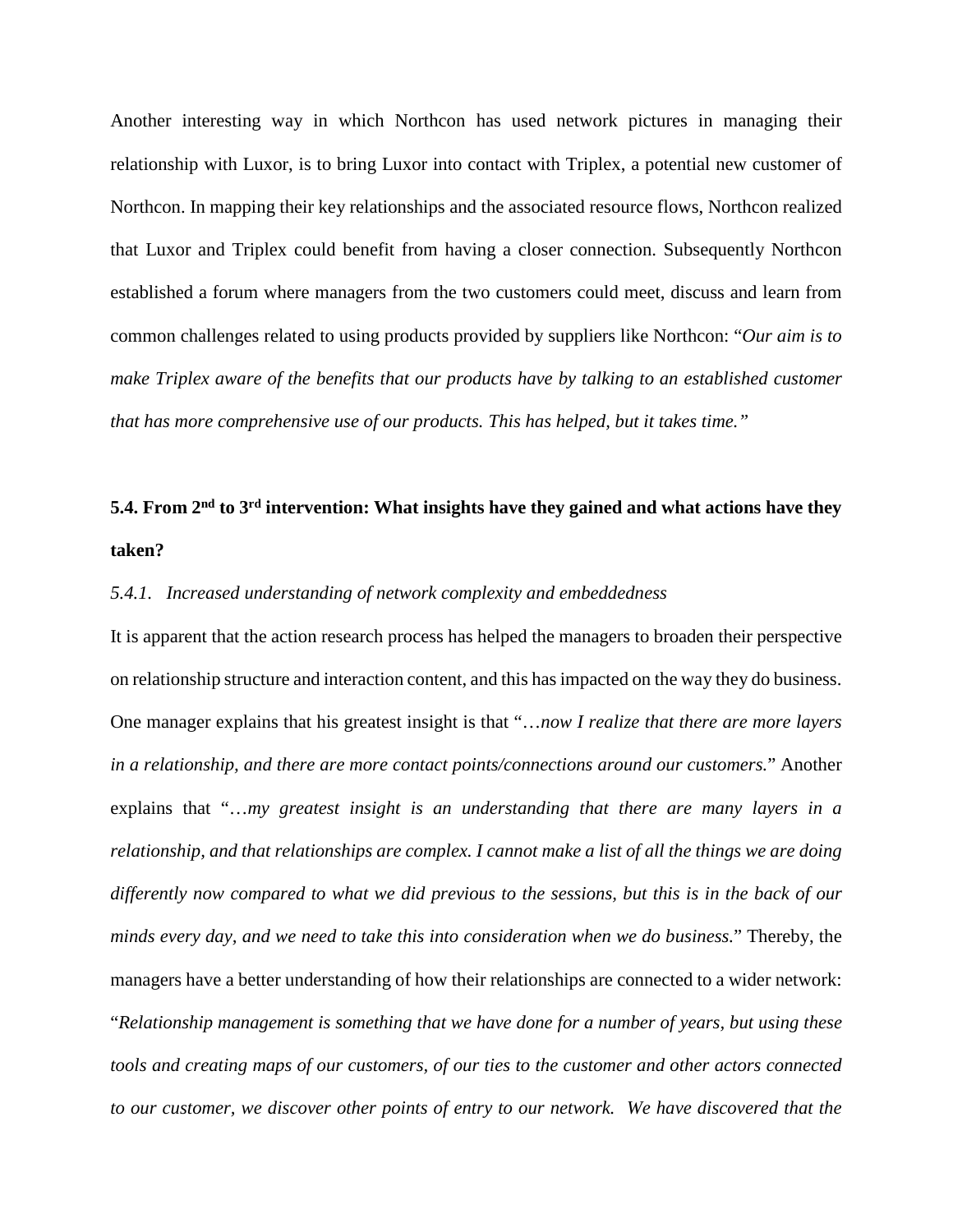*cheese has more holes than one...!"* The managers have also gained new insight into the process of completing network pictures. One of the managers explains that: "*You must have exact knowledge about the various circles you draw in your network picture. You need to know exactly what these actors can provide. A network has dynamism and an energy that can create something. You need to know what you want from your network.*"

#### *5.4.2. New network connections identified*

Moreover, it is apparent that creating network pictures of Northcon's ties to their main customers has enabled them to see possibilities for new network connections, thus strengthening their network position: "*We are now working with other suppliers, together with our customers. This is new to us. And we cooperate on different levels. We are to a greater extent connecting other actors to help us give information about our products, or demonstrate how our products may be used. Thereby we can create more value for our customers. This is very useful. We connect others to our network,*  and we get introduced to other networks where we can have an impact. We realize that a lot of *companies want to cooperate with us. They see that there is an added value in doing it this way.*"

#### *5.4.3. New perspectives on network processes*

The move by Scanco to set up its own factory clearly has raised some vital questions concerning how Northcon should handle this new and complex situation. The process has given the managers new perspectives on co-opetition (Bengtsson & Kock, 2000). One manager explains that: "*We have seen that there are ways you can cooperate without necessarily revealing your business secrets. We have to find such areas together with Scanco. Instead of cooperating in areas of our key competences, we have to seek out areas where we can benefit each other.*" Another manager adds: "*We cooperate on research and development. We have established a research facility together with*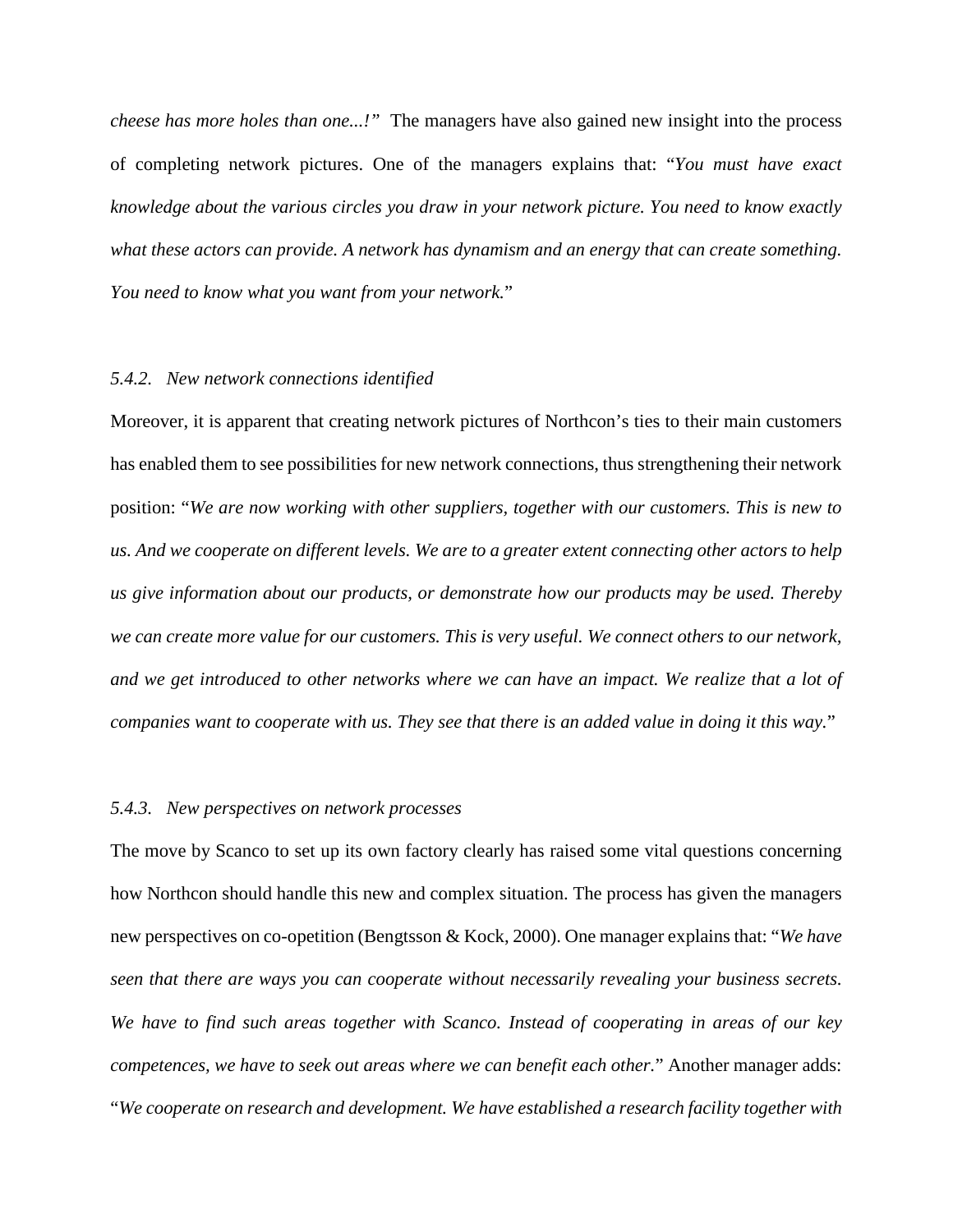*Scanco and another supplier of technical components. Here we develop new product prototypes. We will maintain this relationship, but have to be aware of what information we disclose. The challenge in this network is how to do business with a competitor. We discuss this at length*."

Table 2 presents an overview of the results.

Insert Table 2 about here

\_\_\_\_\_\_\_\_\_\_\_\_\_\_\_\_\_\_\_\_\_\_\_\_\_\_\_\_\_\_\_\_\_\_\_\_\_\_\_\_

\_\_\_\_\_\_\_\_\_\_\_\_\_\_\_\_\_\_\_\_\_\_\_\_\_\_\_\_\_\_\_\_\_\_\_\_\_\_\_\_

#### **6. Discussion of Results**

Building on the findings presented above, our discussion of the main results is structured around answering the three research questions outlined at the start of the paper: 1) Do managers perceive network pictures as a useful tool in practice to make sense of their business environment?, 2) How do managers express and utilize their network pictures?, and 3) How do network pictures translate into managerial analyses, networking options, and strategizing actions? The first two research questions mostly concern network picturing, i.e. what the managers *see or perceive*, whereas the third research question concerns what managers *do* based on their insights, i.e. strategizing.

Overall, our results suggest that network picturing as well as strategizing is an unfolding process (see fig. 1). Whereas earlier studies have tended to look at network pictures as snapshots, mainly because network pictures are not dynamic in themselves (Henneberg et al., 2006), our process research design has facilitated an understanding of how insights based on network picturing unfold over time. On a general level, our results suggest that we can identify three distinct phases where the group of managers have gained increased understanding, which in itself leads to new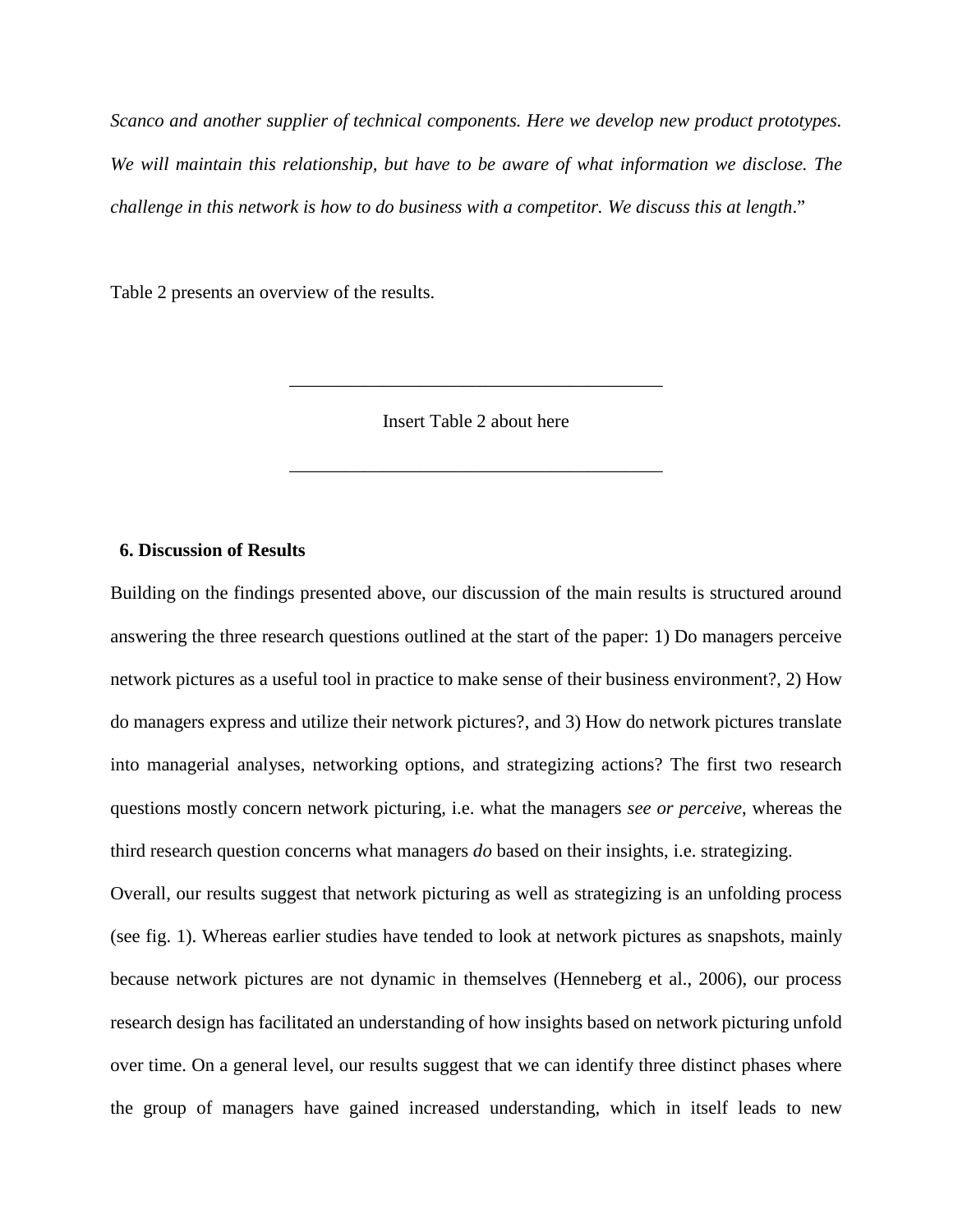strategizing activities. These are termed the *Comprehending*, *Expanding,* and *Amending* phases; note however that this is the researchers' interpretation of how such a process unfolds. The resulting figure 1 does not imply a directional development, and we recognize that the unfolding process of network insight is rather unpredictable, depending on the numerous feedback loops that occur, in line with Mouzas et al. (2008).

Insert Figure 1 about here

\_\_\_\_\_\_\_\_\_\_\_\_\_\_\_\_\_\_\_\_\_\_\_\_\_\_\_\_\_\_\_\_\_\_\_\_\_\_\_\_

\_\_\_\_\_\_\_\_\_\_\_\_\_\_\_\_\_\_\_\_\_\_\_\_\_\_\_\_\_\_\_\_\_\_\_\_\_\_\_\_

In answering the first research question, our findings indicate that the managers find both the theory and the tools particularly applicable to their strategic decision-making about how to handle their customer relationships. Using network pictures to map their connected relationships proves to be a practical tool and a meaningful theory-in-use for the managers, who state that they have gained a broader perspective on how their relationships are influenced by other actors. Several of the respondents state that by using network picturing they have become more aware of the complexity of the relationships, and that relationships have several layers. The results further suggest that network pictures and the associated network picturing activities transform tacit into explicit knowledge (Nonaka et al., 2000). Furthermore, knowledge is then transformed into higher-level collective beliefs by the process of interaction between managers as well as interactions with customers' managers. This has been termed network insight in the context of strategizing in business networks (Mouzas et al., 2008). As such, our action research and process-based methodology initially corroborates the practical usefulness of the concept of network pictures as theories-in-use for managers.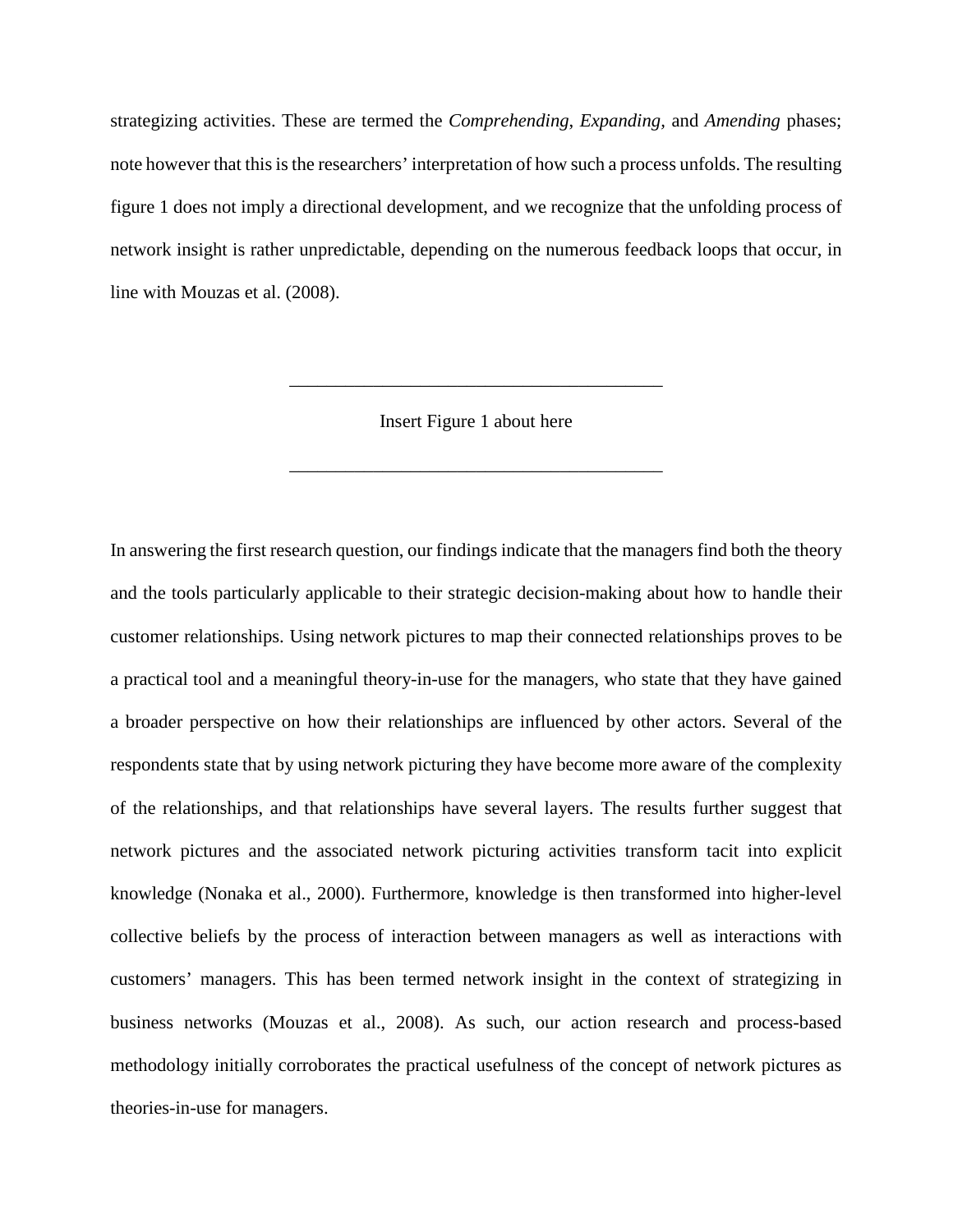In particular, the managers reflect on the insight gained from creating and recreating network pictures, and what this means for their strategic options. One of the respondents neatly encompasses this: "*When you change the picture of your network, you also change the idea of your own position and what you can achieve*." This suggest that network pictures are shaped by interactions which again shape new network pictures, in line with Ford et al.'s (2011) framework of *managing in networks* (i.e. the interrelationship between network pictures, networking, and network outcomes). It is also notable to see that managers bring their customers into this exercise. This gives them the opportunity to verify their network picture, and also as a way to discuss the current challenges to the relationship, and how these can be mutually solved. This exercise helps them to get better information about the network, and enables them to create a more 'complete' network picture. This is a good example of how a company can shape a common understanding of a network or a 'Networked sense-of-Us', in Huemer et al.'s (2004) terms. Overall, mapping the key relationships and connected relationships enables the managers to see connections that they have not previously been aware of, and they see this as a useful exercise. Thus, network picturing as a strategic tool provides managerial value.

Secondly, figure 1 provides a process overview of how managers use network picturing in terms of identifying different phases of development of network pictures, thereby answering our second research question. In the first phase, the managers are concerned with collectively *comprehending* their own and their customers' organizations. Here the network pictures are used to understand the organizational dimension, and how the relationships with key customers are organized. Therefore, initially managers use a very reductionist approach to network pictures, i.e. choosing a very narrow network horizon, which focuses exclusively on direct customer relationships and primarily on the activity bonds related to interpersonal relationships between the focal company and its main customer contacts. During this process, the managers gain an increased understanding of how the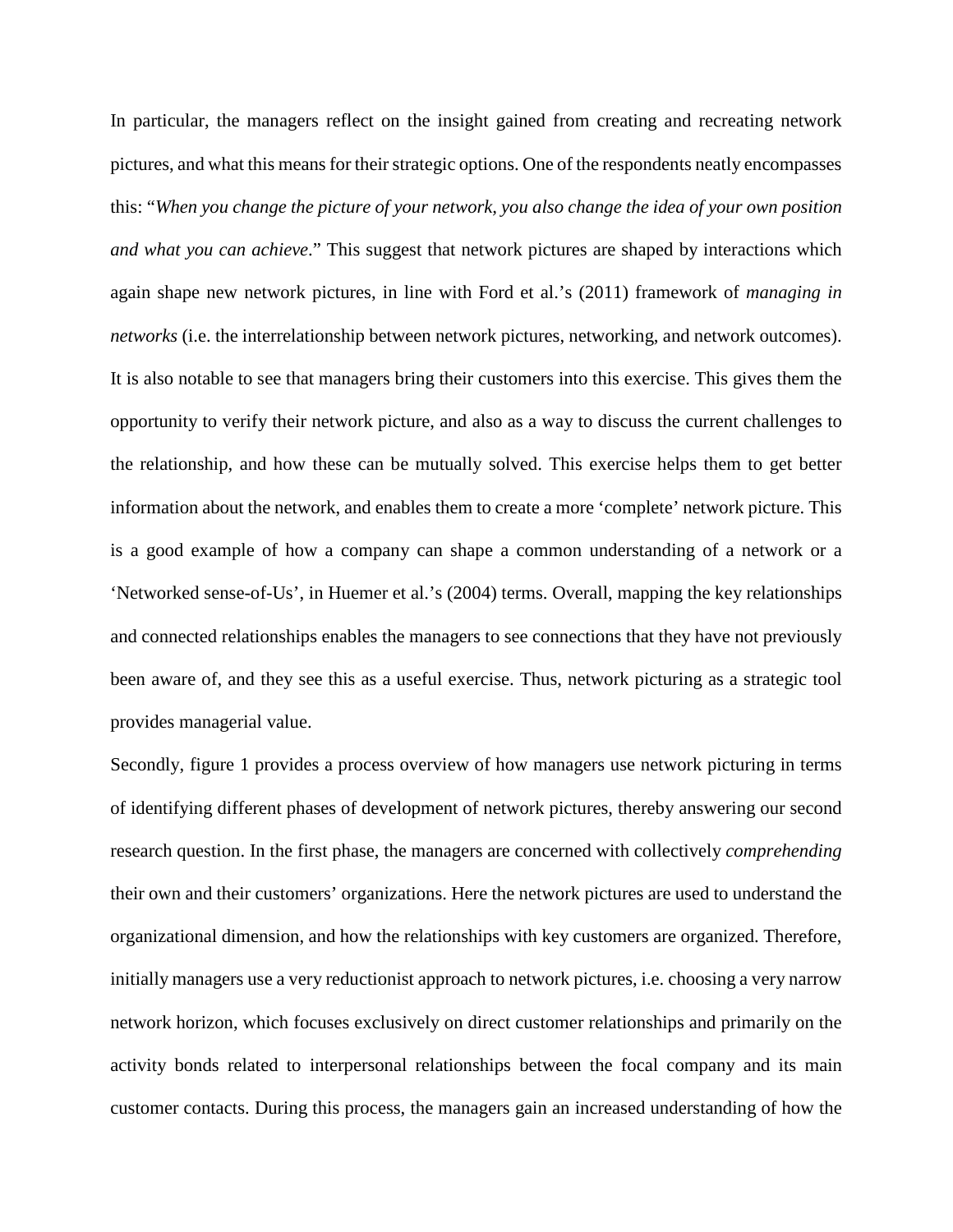relationships can be utilized and strengthened. In the second phase, the managers are concerned with picturing the relationships to connected actors, thus they are *expanding* their insight and are building a more complex network picture. As such, the network horizon widens and more complex resource ties and activity links are incorporated in the network picture. Here, our case managers gain new perspectives about how their relationships are connected to other actors including indirect network partners, and are thus able to better understand their network position as well as networking options. In the third phase, we see that the actors are both actively and reactively involved in changing and realigning their relationships, thus *amending* and thereby reshaping their network picture. This is a consequence of managers perceiving unexpected network outcomes (one of their main customers becoming a major competitor), which was not anticipated in their expanding network picture. As such, this outside 'shock' made it imperative to change (i.e. amend) their network picture based on their realization that they did not include important interpersonal relationships with the customer company in their understanding of the network. Following this amended network picture, some relationships are strengthened, some relationships take on new forms, and some serve as bridges to other relationships. Thus, the managers actively seek to change their network position and are reconfiguring their network as a result. Throughout this process, the managers develop a more nuanced and detailed understanding of their network and the connected actors, and they are actively engaged in networking activities. However, this process is dynamic and messy, and includes incidences of re-evaluating network pictures in light of often unexpected network outcomes, thereby complementing Ford et al.'s (2011) concept of managing in networks. Through the developing phases of network picturing outlined in figure 1, managers in the focal company are now able to better understand their customers' internal decision-making processes and they are in a position to correct misunderstandings, e.g. about product quality, which has previously restricted usage of their products in the customers' production process. They have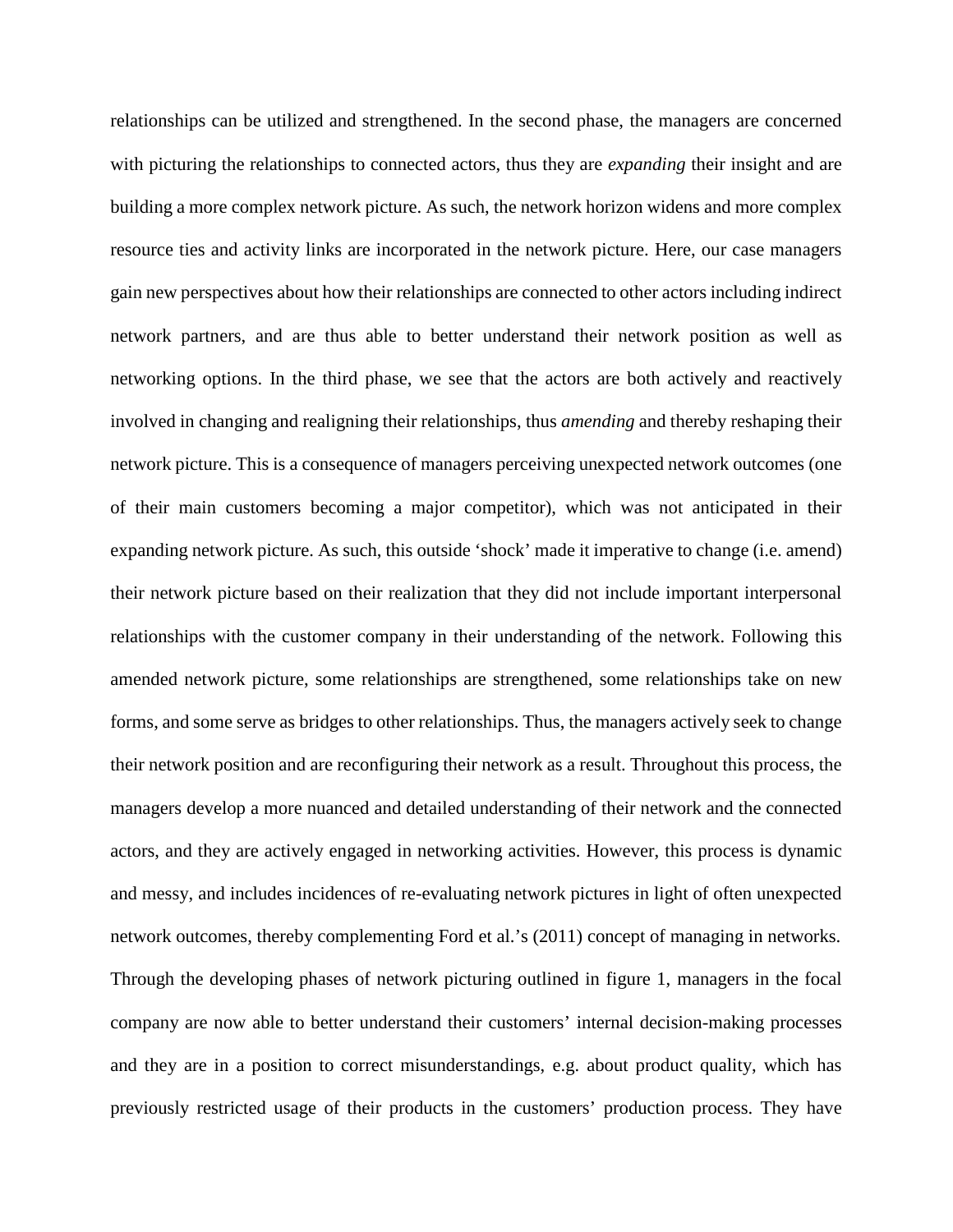successively become more aware of distant actors (indirect network partners), which means that they have broadened their network picture and their scope of the network part of the network picturing process. Interacting with key decision-makers has given them access to indirect actors such as non-governmental organizations, political organizations and research institutes, which again broadens their network picture. Furthermore, the management team has become more aware of how they interact with second-tier customers (the customers of their customers). This has created new resource interfaces in terms of knowledge transfer and new network connections, thereby allowing for bridging strategies (Henneberg et al., 2009). Overall, issues around where to draw the *network horizon* as part of network picturing (Holmen & Pedersen, 2003) relate the underlying rationale of managers' use of network pictures: starting initially with a more reductionist perspective which is expanded and amended over time.

Thirdly, in relation to the last research question regarding how the focal company strategizes in terms of translating network pictures into managerial actions, the most interesting finding is perhaps that the managers in this study have moved from a relational perspective to a network perspective in their dealings with their customers: "*We now think in networks*", as one of the managers explains. Consequently, they also start to strategize in networks. One aspects of this relates to the fact that Northcon has changed the model for its sales organization. The network picture interventions have helped the managers realize that they needed to organize their marketing activities in a way that reflected the complexity they identified in the course of the research process. Another evident finding is the organizational learning that has taken place. The ready-made assumptions about their customers are challenged, as one respondent puts it. For instance, some of the people in the organization have started to approach customer seminars and teambuilding exercises with an attitude to network and influence possible decision-makers. Previously, this was seen as a get-together for the customers' shop-floor representatives. Now, this event has been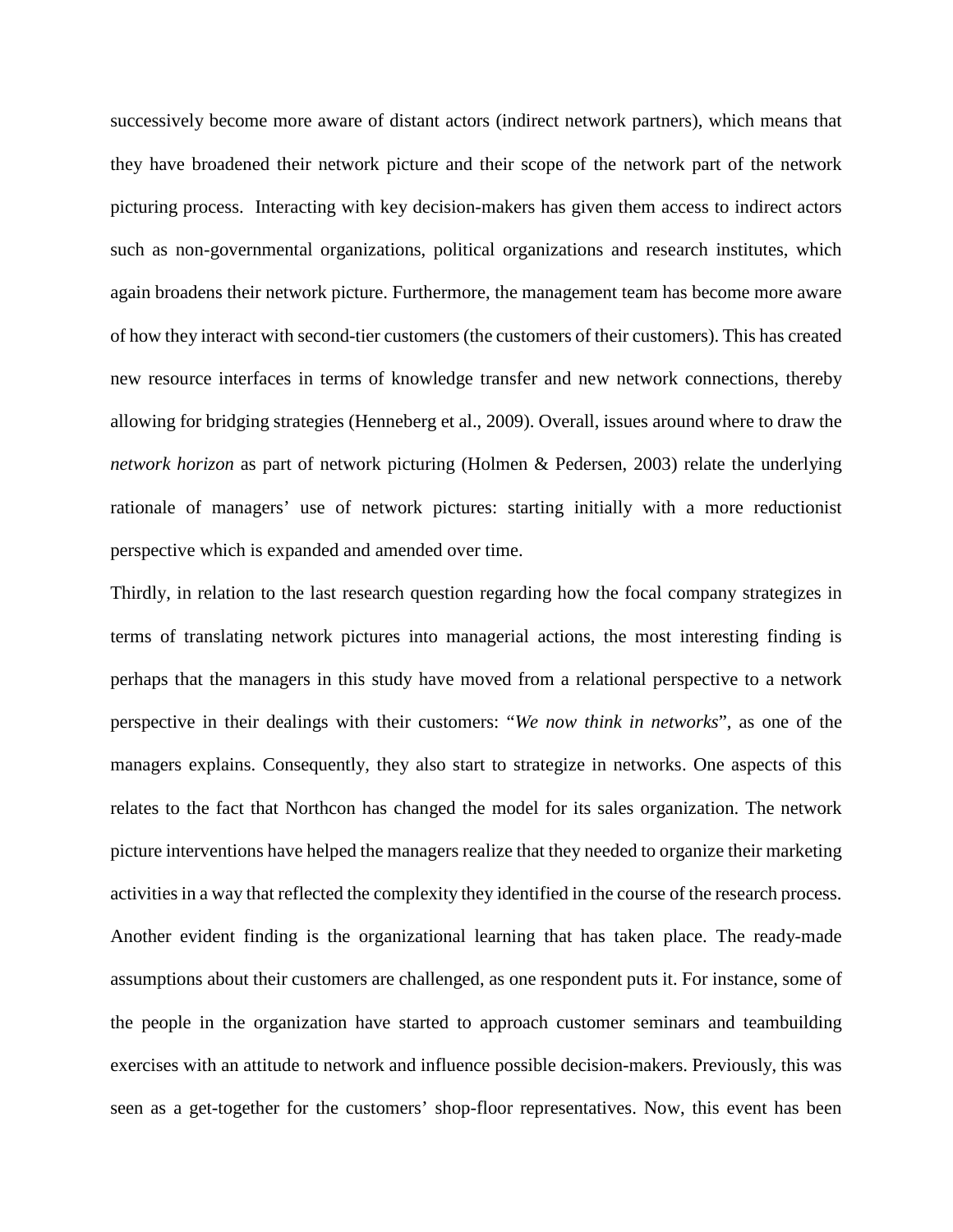extended to include people from the entire organization that enabled networking on a large scale. Overall, the focal company's strategizing activities have allowed them to improve their network position in terms of their power centrality and relevance as an actor.

However, the process of network picturing and strategizing indicates some of the difficulties in using network pictures as a strategizing tool. The network picturing in the first and second intervention phases did not reflect the possible impact of a major customer changing its sourcing strategy, and the imminent changes this created for the connected relationships in the network. The respondents mentioned this briefly during the initial discussions, but they did not take this threat seriously. Therefore, the focal company did not engage in certain strategizing activities that could have counterbalanced the particular customer's change in sourcing strategy. In retrospect, the managers realized that they did not have connections to people in the customer's organization that could have verified this threat. This suggests that network pictures both enable and constrain the strategic options available. This further highlights the importance of interacting with actors who are able to enrich your network picture, and several of the respondents present this as one of the main insights (Mouzas et al., 2008).

As a consequence, our findings contribute to our knowledge of the interplay between cognition and action (network picturing and strategizing), a conceptually as well as managerially underresearched area (Laari-Salmela et al., 2015; Mattsson et al., 2015). In particular, we show the usefulness of network pictures for managerial practice. Through our applied action research methodology, we demonstrate that strategizing concerns choices about how to interact with, and mobilize as well as influence, other actors through interconnected business relationships. Network picturing, i.e. how managers relate perceptions about their business network to decision-making and strategizing activities, thereby becomes a basic component of business network strategizing. Araujo et al. (2003) argued that firms are multi-faceted entities and the definition of their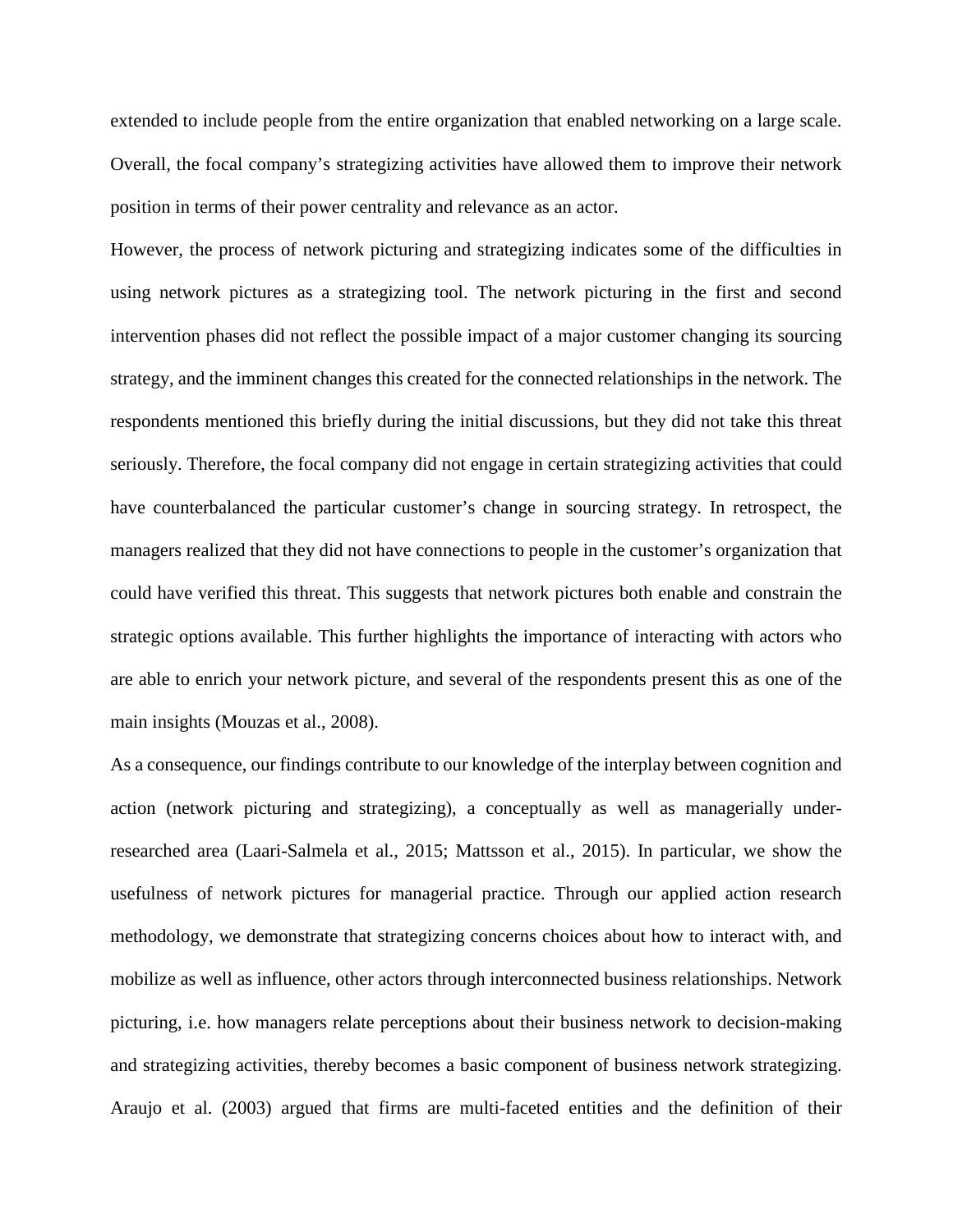boundaries depends largely on the aims and purposes of the observer. Our study indicates that aims and purposes, which supposedly influence boundaries, are shaped by the interactions taking place through network picturing. That is, an actor's aims and purposes are developed through network picturing; firms and relationships are 'made' in such processes where managers create and recreate their understanding of the network by interacting with one another. Network picturing is an analytical approach that concurs with Normann's (2001) title "*Reframing business: when the map changes the landscape*".

The network picturing phases described in figure 1 differ profoundly from the fundamental distinction made between the external and the internal environments found in classical strategy analysis (Achrol, 1991; Gaski, 1984; Glazer & Weiss, 1993; Pfeffer & Salancik, 1978; Quinn & Murray, 2005; Stern & Reve, 1980), where it is commonly suggested that a company should match its internal resources to its external environment (Ansoff & McDonnell, 1988; Menon et al., 1999). Whereas a SWOT analysis bridges these distinctions in a static manner, network picturing is an ongoing process analysis that in itself transforms perceptions of 'inside' and 'outside'. Moreover, in our case the network picturing process did not 'only' result in awareness and a broader view of the network, it also resulted in qualitative changes including perceptions of value creation and knowledge flows. It added to the network identification processes (Huemer et al., 2004) by influencing how others perceive boundaries and identify within the network. Correspondingly, Ellis and Ybema (2010) observed that managers discursively mark different self/other boundaries that position themselves, and their colleagues, competitors, customers, and suppliers either as 'inside' or 'outside' the organization, market, relationship, or field of expertise. They noted that such 'circles of identification' contract or expand depending on managers' boundary work. Network picturing is a systematized and explicit way of visualizing one's network identification; it can thereby be seen as bridge between identification and strategizing.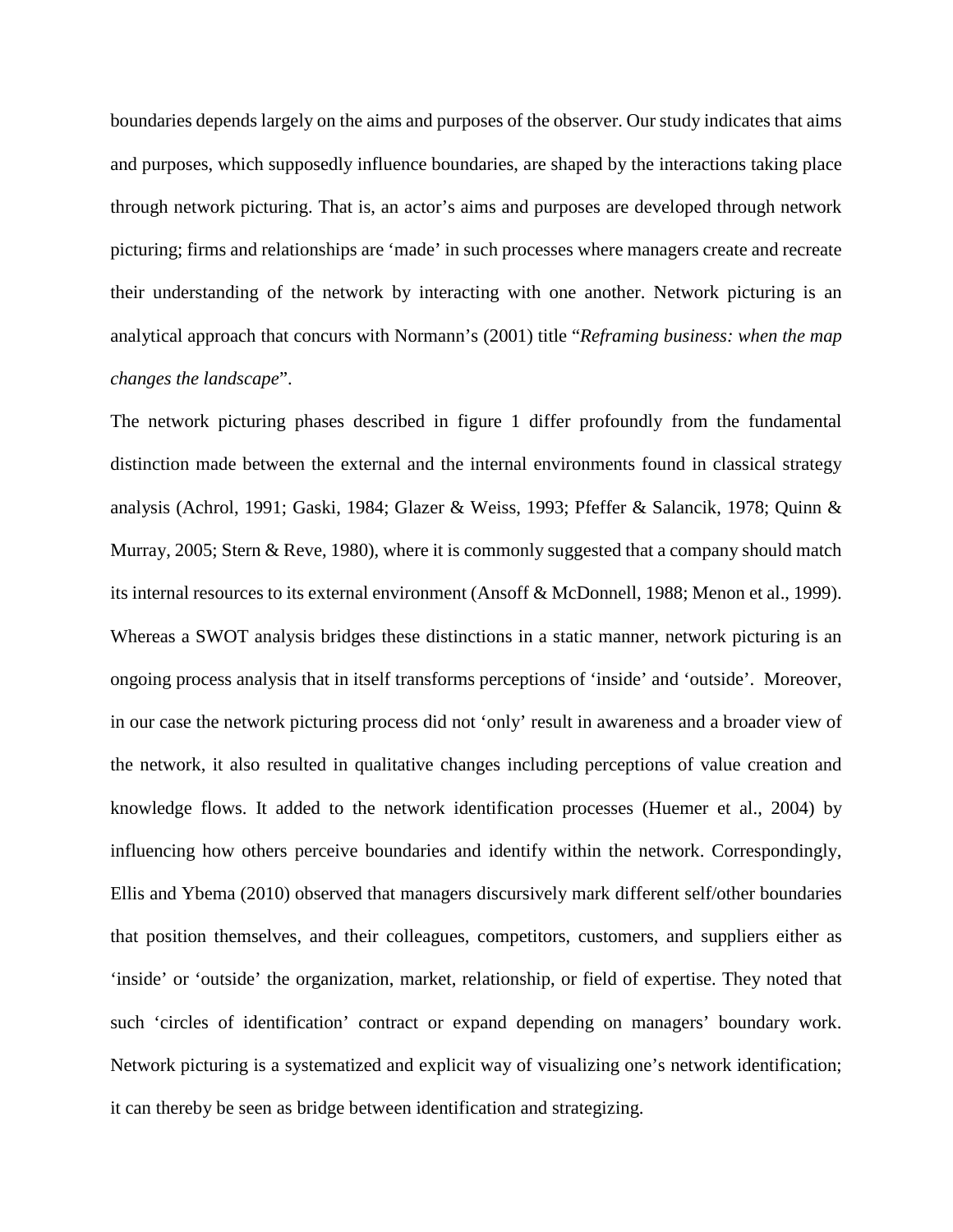#### **7. Managerial Implications**

In many ways, the managerial implications of network picturing and strategizing are addressed throughout this paper, as we have demonstrated how managers use this concept to aid decisions about strategic options and perceive new networking alternatives. This is due to the chosen action research method. For instance, our initial process tool presented in the Appendix (relating to several process steps: 1. define key relationship challenge, 2. analyze relationship dimensions, 3. describe connected relationships, and 4. analyze strategic options), may be a particularly useful starting point for managers in structuring knowledge about network boundaries and subsequent strategizing options. Our paper demonstrates that managers have found this step-wise exercise to be helpful when gaining new network insight and strategizing. However, our discussion indicates that network picturing also is a complex activity, because companies have numerous interfaces and connected relationships. Our study thereby shows that when applying these perspectives in the daily business setting over an extended period of time, the managers have refined this process in order to be applicable to their business environment. The initial concepts presented in the Appendix may be seen as an input to this process (the tools and perspectives we as researchers provide), whereas the findings presented in figure 1 represents an output of the process (how the group of managers applied these perspectives). We have found that this transformation from input to output happens in three phases: a first phase where the managers comprehend their network, a second one where they expand their network horizon, and a third one where they amend or reconfigure their network. This suggests that the network picturing processes may indeed be muddled and recursive because collective learning constantly takes place, which again prompts new actions. Figure 1 shows that there is a relationship between the insight gained during the time we studied the group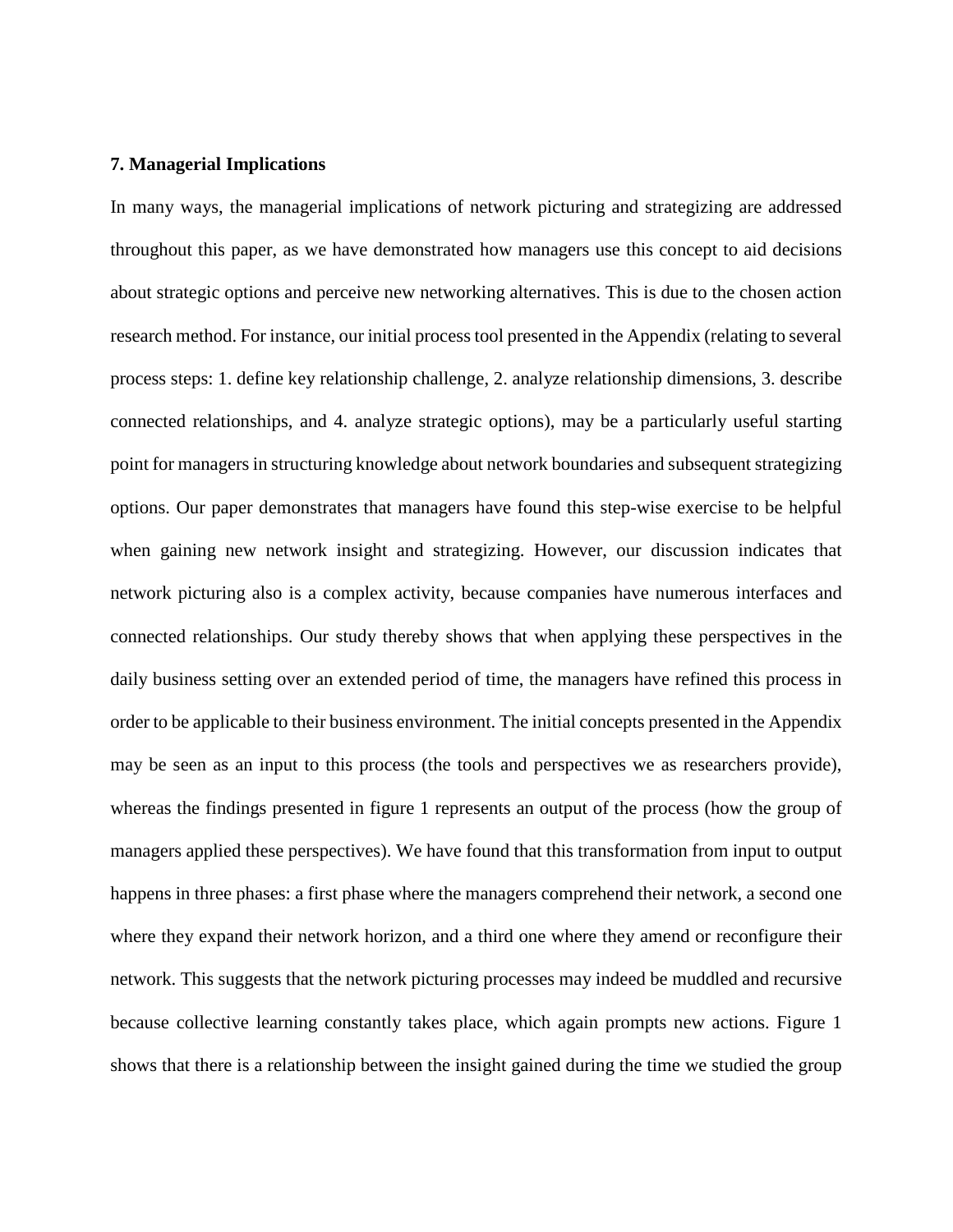of managers in question, and the subsequent decisions that these managers took about their networking options.

Network picturing and the associated strategizing activities thereby have the possibility to practically complement the existing 'strategy tool box'. Our study additionally presents a useful illustration of how strategic options, which are usually limited to an actor's individual network picture, can be made to emerge collectively. Such an extended network picture is only likely to evolve by managers interacting with others; by working jointly and discussing network pictures internally in the organization, with outside customers and other connected actors. This suggests that relational capabilities and boundary work become even more accentuated than classical strategy tools would indicate. Network identifications visualized and made 'concrete' by network pictures arguably improve the capacity to influence how other actors perceive boundaries and identify with the network. From a practical strategizing viewpoint this is essential, since it can be used to place oneself in a constructive position in the network. Although simplicity is an advantage with the classical SWOT approach or other related strategic assessment tools, managers are encouraged to shoulder the complexity of the network picturing approach. The rewards may be radically different views of the network and of how value can be created or captured within and beyond its fluid boundaries.

#### **8. Limitations of Study and Suggestions for Further Research**

One obvious concern that can be raised about our research design is that it may seem deterministic in the sense that, as part of our interventions, we have deliberately given the managers the concepts that we later report on. As such, action research is not value-free (Ozanne & Saatcioglu, 2008; Reason & Bradbury, 2001). We as researchers take an active part in constructing the phenomena we later investigate. A follow-up study focusing only on the managers understanding of their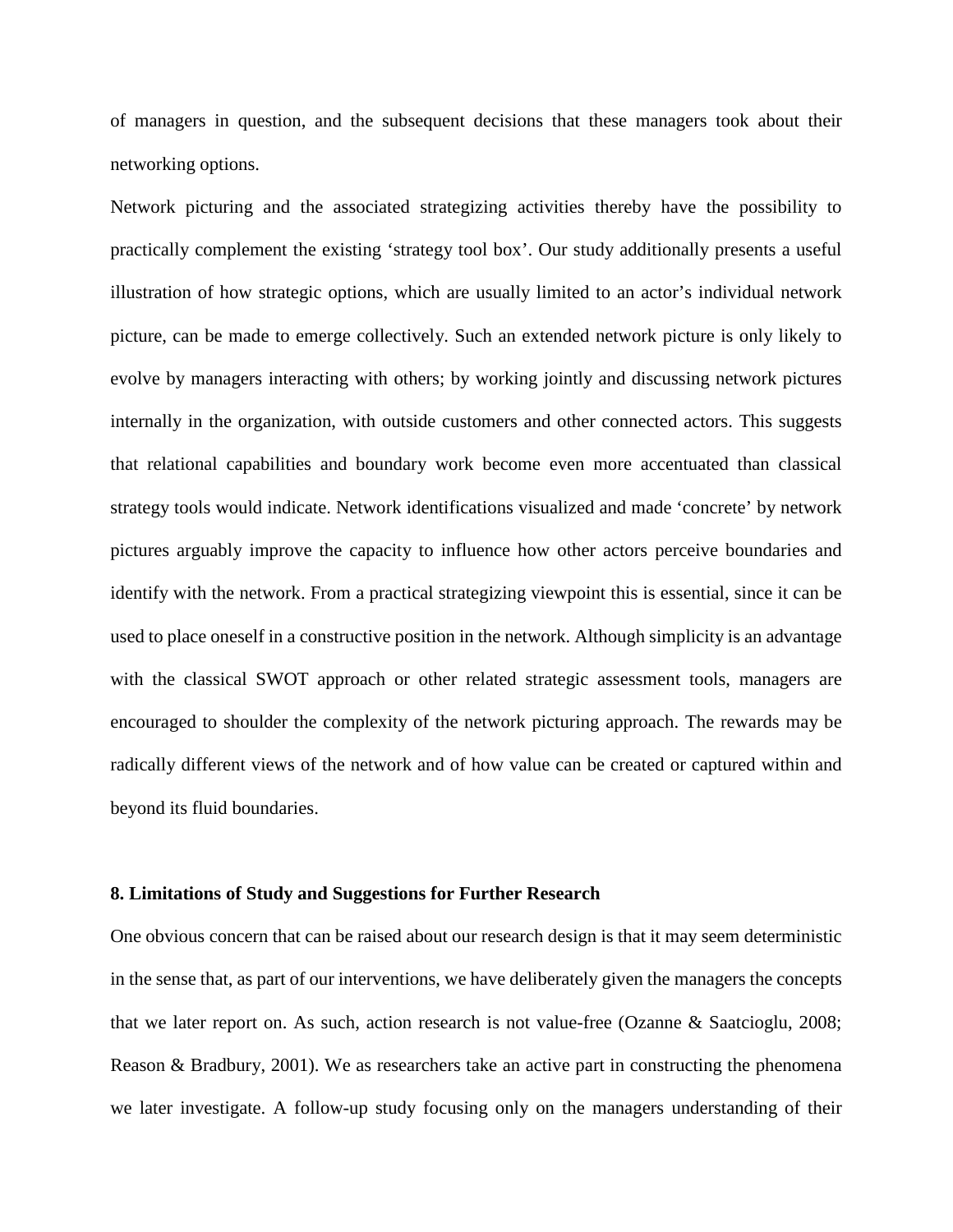subjective environment and their subsequent decisions, without reference to theoretical tools and perspectives as we do in this paper, may indicate whether our results are general to managers or limited to the frame of reference that we use in this study. Secondly, our data relies on a limited set of observations at a given period in time. Even though we have used a range of research tools and several researchers have been involved in the data collection and analysis to ensure validity, with particular reference to specific types of validities relating to action research, care should be taken when generalizing and building theory from one particular case. For instance, a study involving companies from several industries, may contribute to the generalizability of our results. Thirdly, our study is longitudinal and we have intervened in the process at three distinct points in time. We are content to have covered the participants' recollection and description of events over this period, but it may also be possible that the respondents would have had different interpretations if we approached them at other time intervals. For instance, if we had conducted the final intervention earlier, our data would not have covered the decision by one of their main customers to build its own factory. A study involving several points of contact at regular intervals will probably give a more nuanced picture. Finally, we rely only on the observations of one company. We have not conducted interviews with the other actors mentioned in this case, such as suppliers, customers and competitors. Dyadic interviews may provide a richer description of how our focal company managed in this network, and verify whether the networking effects appeared in the extent to which the respondents describe them in our interviews and observations. Still, as we are interested in how our respondents interpret their environment, and what actions they take based on their understanding, this understanding can never be verified objectively, neither has this been our intention.

#### **9. Conclusion**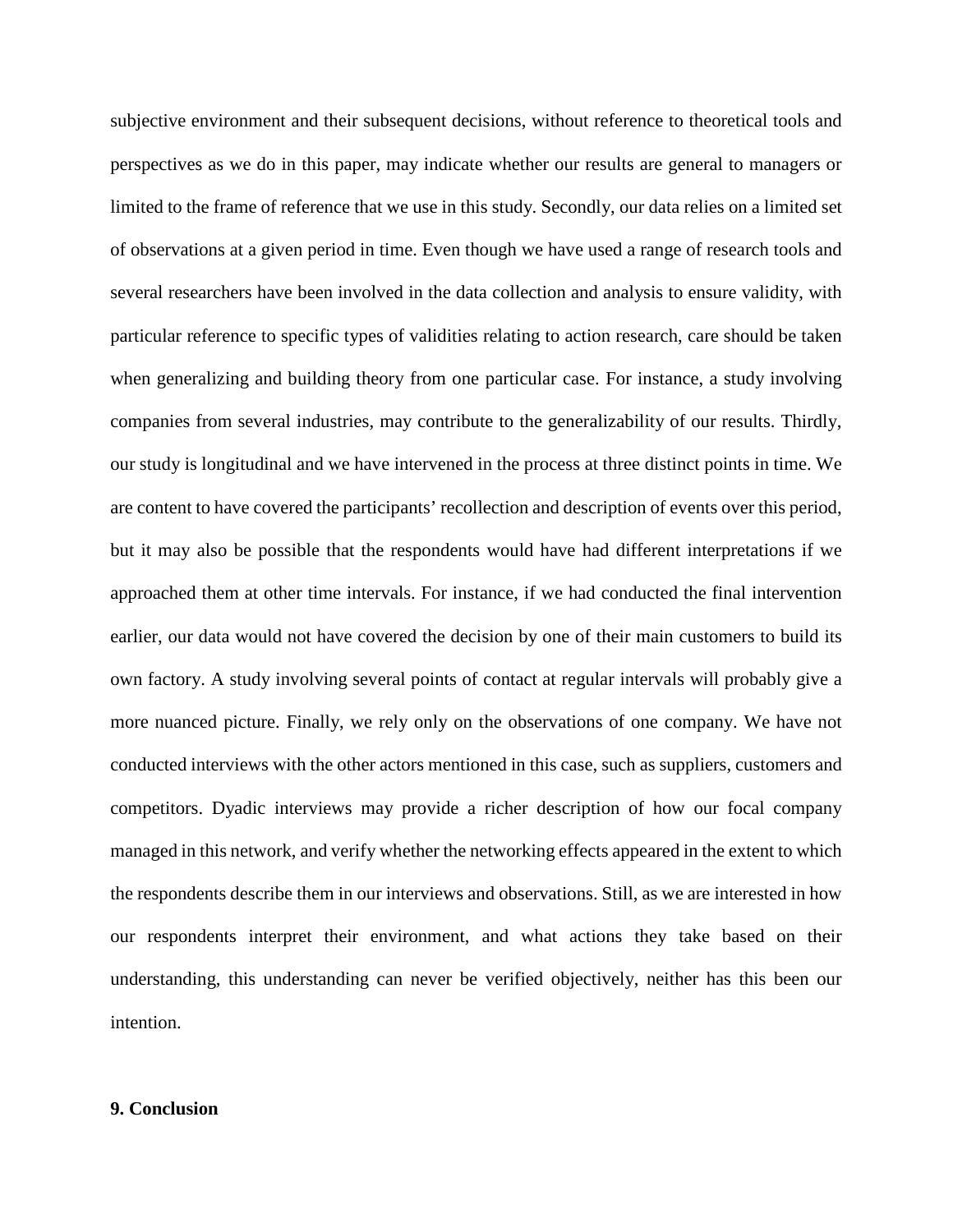This paper has been concerned with the interplay between cognition and action; how managers understand their surrounding network, and what strategic actions they take based on this understanding. To do this, we have applied a novel research design based on process research and action research methodology. We have introduced a group of managers to several theoretical concepts aimed at broadening their understanding of industrial networks, and we assessed in a stepwise manner how they have put this theory into practice.

Our findings contribute to the existing literature on network pictures and strategy. The results suggest that managers find network pictures, and the related process of network picturing, useful as a way to understand the mutuality or reciprocity that their business relationships depend upon. Thereby, our results imply that the network picturing exercises help managers to better structure their knowledge of their surrounding network and consequently help them to perceive and synthesize various possible strategic options. This adds to our knowledge of how managers' perceptions aid their decision-making processes, which is an area where more empirical and theoretical development is called for (Mattsson et al., 2015). Our results further indicate that network picturing is an evolving process by which managers increasingly gain an understanding of their environment and the available options, which in itself leads to new strategizing activities. However, this process is a dynamic and messy exercise, including re-evaluating network pictures in light of unexpected network outcomes, where collective learning constantly takes place, which again prompts new actions. In the field of strategy, network picturing may be one way to understand managers' perceptions of the boundaries of the firm and how this understanding affects their decision-making (Araujo et al., 2003; Normann, 2001). Network picturing thereby differs from the fundamental distinction between the external and the internal environments commonly found in classical strategy analysis (Achrol, 1991; Gaski, 1984; Glazer & Weiss, 1993; Pfeffer & Salancik, 1978; Quinn & Murray, 2005; Stern & Reve, 1980). Whereas a SWOT analysis bridges these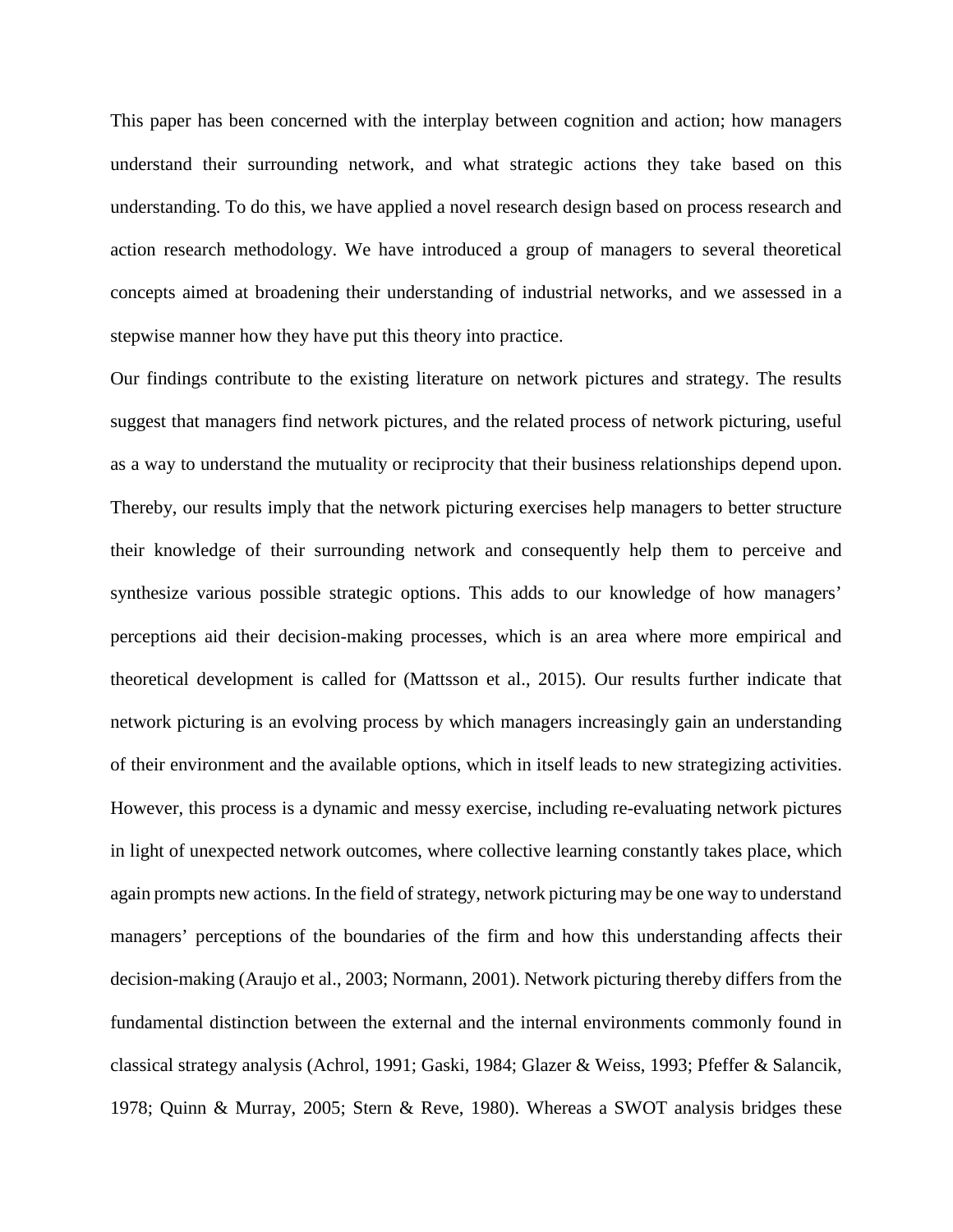distinctions in a static manner, network picturing represents an ongoing process analysis that in itself transforms perceptions of the 'inside' and 'outside' of an organization. Moreover, our case suggests that network picturing processes do not only result in awareness and a broader view of the network, they also facilitate qualitative changes within the focal firm including new perceptions of value creation and knowledge flows. Network picturing thereby creates new network interfaces, or boundaries, which again prompt new strategizing options.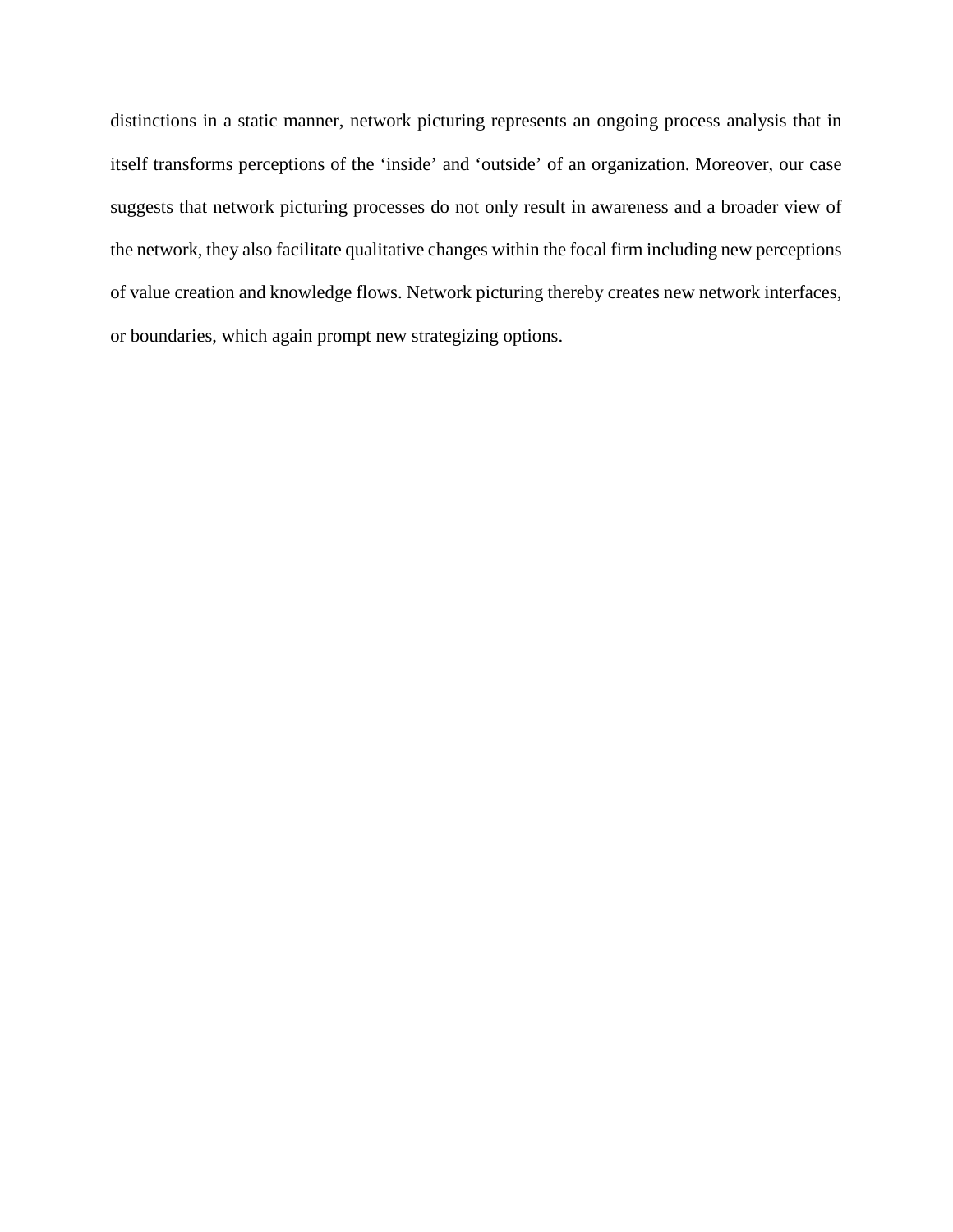#### **Appendix A**

Questions and themes used to start off the network picturing and strategizing decisions process during first intervention:

## **1. Define key relationship challenge**

This stage starts with defining a crucial relationship challenge that needs to be addressed, collectively agreed by the relevant management group. The challenge may derive from a problem related to the resource dimension, e.g. can our resources be utilized better?, or it can be related to the activity dimension, e.g. can we perform our operations more efficiently?; or it is about the actor bond dimension, e.g. can our cooperation with key partners be improved?

## **2. Analyse relationship dimensions**

This stage involves expanding the analysis of the key relationship challenge to include the interplay between all three ARA-dimensions, e.g. how do the resource ties, activity links, and actor bonds mutually affect each other? This exercise will provide an overview of the *current* status of the relationship, but additional insight may be gained if questions addressing the *history* of the relationship are included, e.g. why do we have this relationship in the first place? What have been the key challenges so far? Regarding the *future* of the relationship, e.g. what involvement do we want to have ? What are the opportunities for and threats to the relationship? (For a similar relationship assessment exercise, see Ford et al., 2011).

## **3. Describe connected relationships**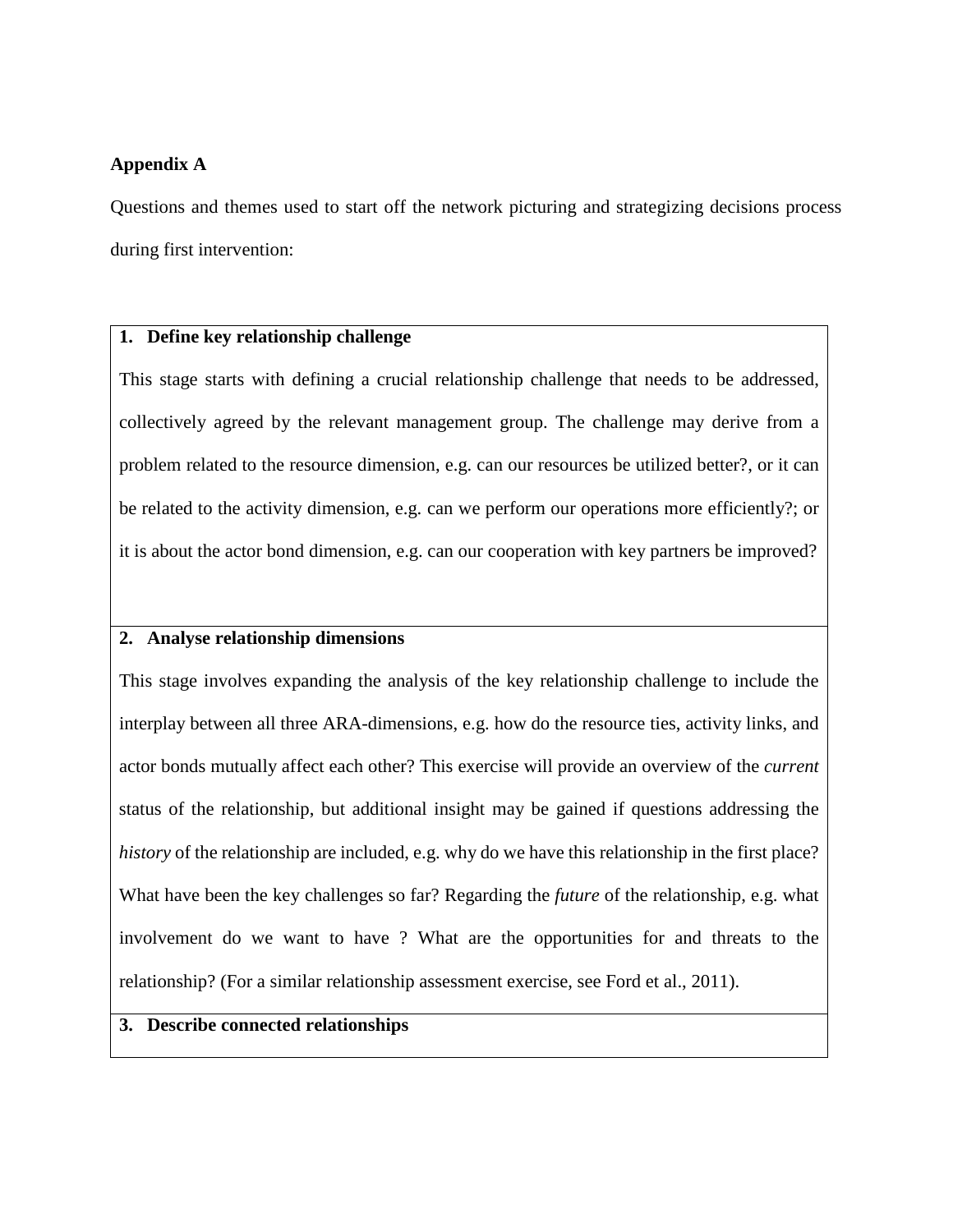This stage starts with picturing the network of connected relationships affecting the key relationship. The ARA-concept may be used to detail the network picture. Insight may be gained by asking relevant questions such as: How is this relationship tied to other relationships? What is the interplay between this relationship and others? What are the key interdependencies affecting the focal relationship? Can this relationship be strengthened by a different combination of resources and activities in connected relationships? What happens in the relationship if there is a change in the connected relationships?

## **4. Analyse strategic options**

Using the network picture, possible strategizing options may be derived by asking questions such as: What options do we now perceive? How do we change the way we manage our relationships? What internal changes are needed in order to achieve this? How should we involve our partners?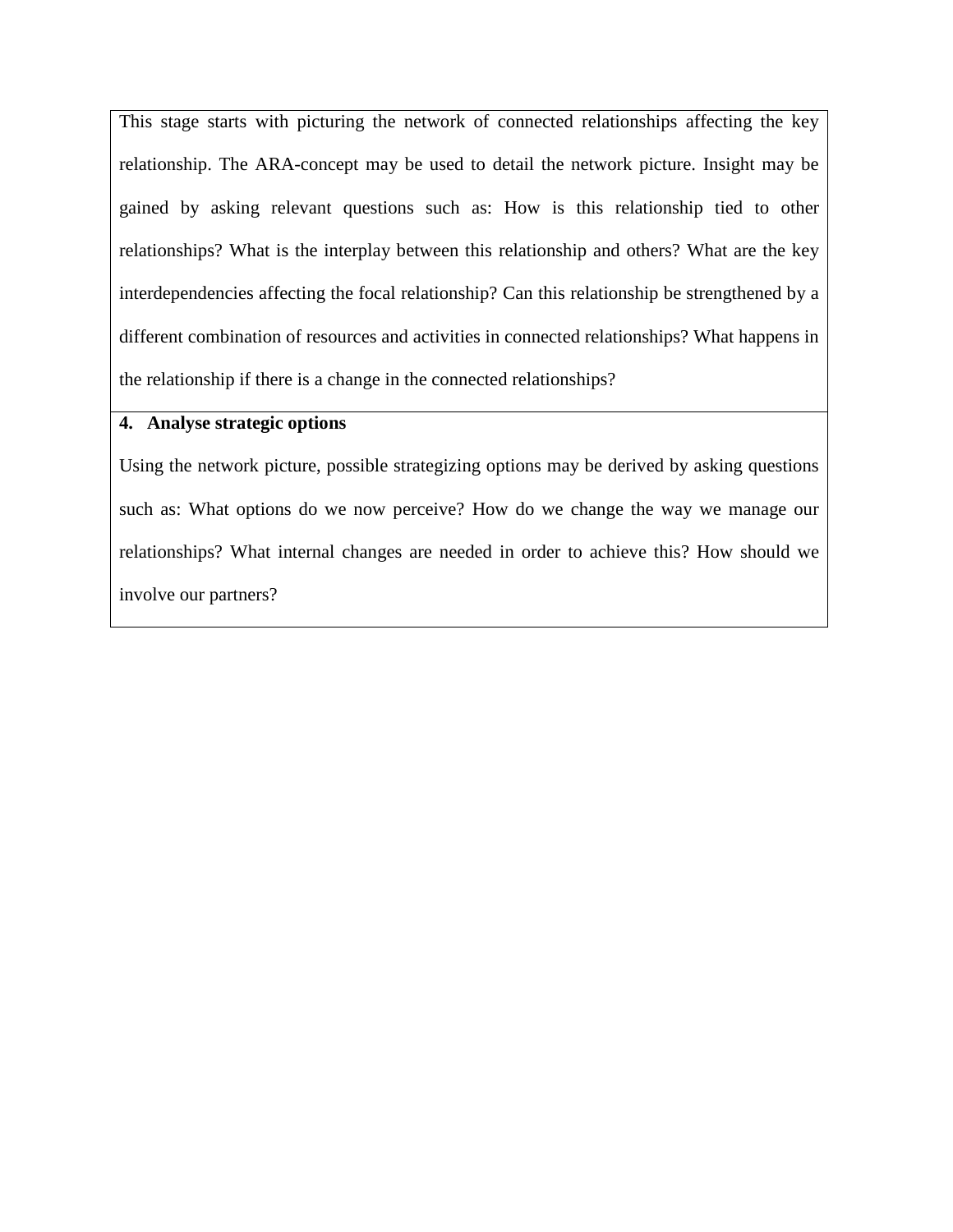#### **References**

- Abrahamsen, M. H., Henneberg, S. C., & Naudé, P. (2012). Using actors' perceptions of network roles and positions to understand network dynamics. *Industrial Marketing Management, 41*(2), 259-269.
- Achrol, R. S. (1991). Evolution of the Marketing Organization: New Forms for Turbulent Environments. *Journal of Marketing, 55*(4), 77-93.
- Anderson, G. L., Herr, K., & Nihlen, A. S. (1994). *Studying Your Own School: An Educator's Guide to Qualitative Practitioner Research*. Thousands Oaks, CA: Sage.
- Ansoff, H. I., & McDonnell, E. J. (1988). *The new corporate strategy*. New York: Wiley.
- Araujo, L., Dubois, A., & Gadde, L.-E. (2003). The Multiple Boundaries of the Firm. *Journal of Management Studies, 40*(5), 1255-1277.
- Argyris, C. (1978). Organization Design. *Administrative Science Quarterly, 23*(1), 163-165.
- Argyris, C. (2003). A life full of learning. *Organization Studies, 24*, 1178 1192.
- Baraldi, E., Brennan, R., Harrison, D., Tunisini, A., & Zolkiewski, J. (2007). Strategic thinking and the IMP approach: A comparative analysis. *Industrial Marketing Management, 36*(7), 879-894.
- Bengtsson, M., & Kock, S. (2000). "Coopetition" in Business Networks—to Cooperate and Compete Simultaneously. *Industrial Marketing Management, 29*(5), 411-426.
- Beverland, M., & Lindgreen, A. (2010). What makes a good case study? A positivist review of qualitative case research published in Industrial Marketing Management, 1971–2006. *Industrial Marketing Management, 39*(1), 56-63.
- Colville, I., & Pye, A. (2010). A sensemaking perspective on network pictures. *Industrial Marketing Management, 39*(3), 265-277.
- Cornelissen, J. (2002). Academic and practitioner theories of marketing. *Marketing Theory, 2*(1), 133-143.
- Corsaro, D., Ramos, C., Henneberg, S. C., & Naudé, P. (2011). Actor network pictures and networking activities in business networks: An experimental study. *Industrial Marketing Management, 40*(6), 919-932.
- Coviello, N. E. (2005). Integrating qualitative and quantitative techniques in network analysis. *Qualitative Market Research: An International Journal, 8*(1), 39-60.
- Ellis, N., & Ybema, S. (2010). Marketing Identities: Shifting Circles of Identification in Inter-organizational Relationships. *Organization Studies, 31*(3), 279-305.
- Flick, U. (2004). Design and process in qualitative research. In E. Flick, E. von Kardoff, & I. Steinke (Eds.), *Qualitative research*. London: Sage Publications.
- Ford, D., Gadde, L.-E., Håkansson, H., & Snehota, I. (2011). *Managing Business Relationships*. Chichester: Wiley.
- Ford, D., & Mouzas, S. (2007). *The idea of strategy in business networks*. Paper presented at the 23rd Annual IMP Conference, Manchester Business School, UK.
- Gadde, L.-E., Huemer, L., & Håkansson, H. (2003). Strategizing in industrial networks. *Industrial Marketing Management, 32*(5), 357-365.
- Gaski, J. F. (1984). The theory of power and conflict in channels of distribution. *Journal of Marketing, 48*(3), pp 9-29.
- Geiger, S., & Finch, J. (2010). Networks of mind and networks of organizations: The map metaphor in business network research. *Industrial Marketing Management, 39*(3), 381-389.
- Gibbons, M., Limoges, C., Nowotny, H., Schwartzman, S., Scott, P., & Trow, M. (1994). *The New Production of Knowledge: The Dynamics of Science and Research in Contemporary Societies*. London: Sage.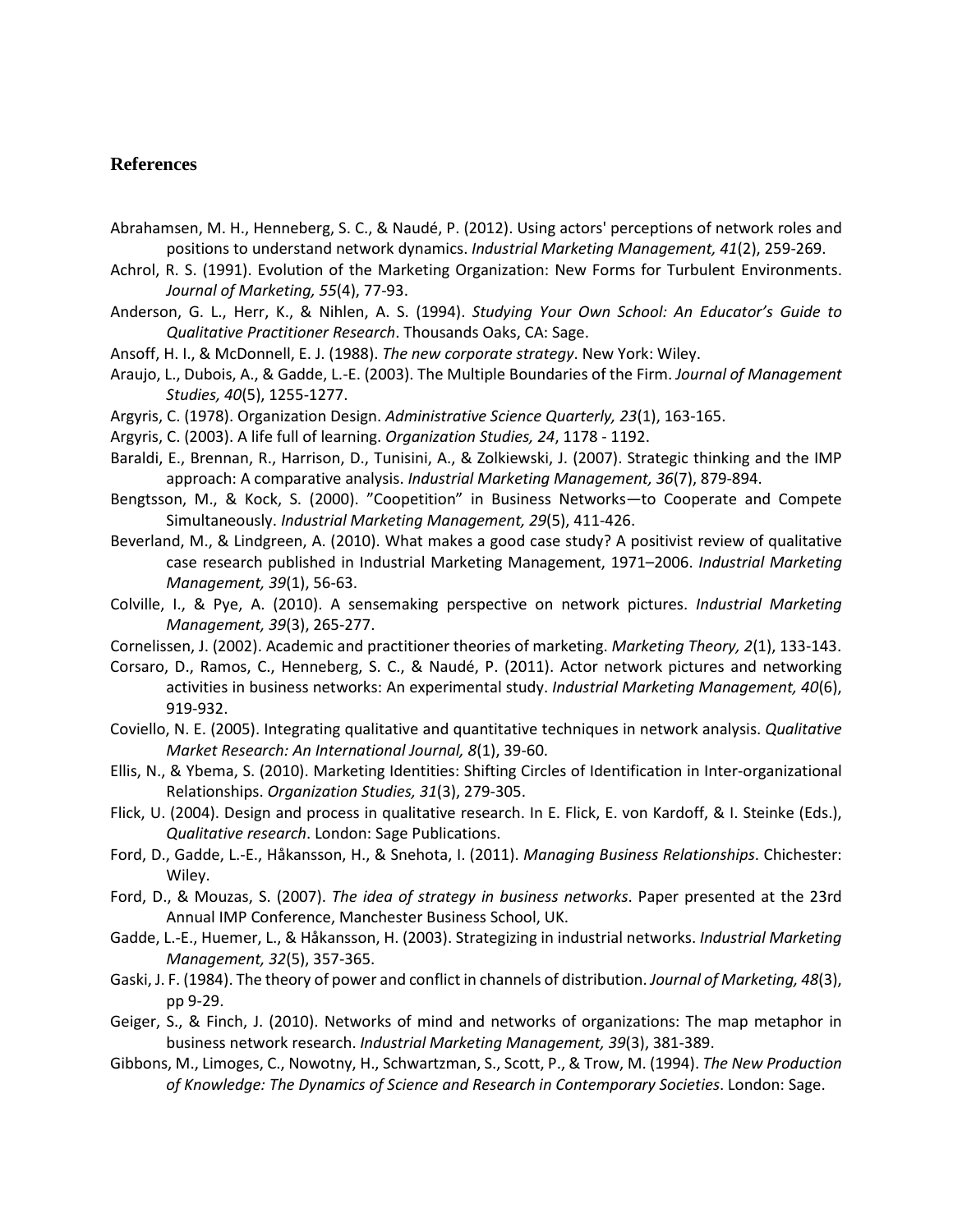- Glazer, R., & Weiss, A. M. (1993). Marketing in Turbulent Environments: Decision Processes and the Time-Sensitivity of Information. *Journal of Marketing Research (JMR), 30*(4), 509-521.
- Gummesson, E. (2000). *Qualitative methods in management research* (2nd ed. ed.). Thousand Oaks, Calif: Sage.
- Halinen, A., & Mainela, T. (2013). Challenges of longitudinal filed research in process studies on business networks. In M. E. Hassett & E. Paavilainen-Mäntymäki (Eds.), *Handbook of Longitudinal Research Methods in Organisation and Business Studies* (pp. 185-203). Cheltenham, UK Edward Elgar.
- Halinen, A., Medlin, C. J., & Törnroos, J.-Å. (2012). Time and process in business network research. *Industrial Marketing Management, 41*(2), 215-223.
- Hallén, L., & Johanson, M. (2004). Integration of relationships and business network development in the Russian transition economy. *International marketing review, 21*(2), 158-171.
- Harvey, J., Pettigrew, A., & Ferlie, E. (2002). The determinants of research group performance: Towards Mode 2? *Journal of Management Studies, 39*(6), 747-774.
- Hassett, M. E., & Paavilainen-Mäntymäki, E. (2013). *Handbook of Longitudinal Research Methods in Organisation and Business Studies*. Cheltenham, UK: Edward Elgar.
- Hedaa, L., & Törnroos, J., Å. (2008). Understanding Event-based Business Networks. *Time & Society, 2*(3), 319-348.
- Henneberg, S. C., Mouzas, S., & Naudé, P. (2006). Network pictures Concepts and representations. *European Journal of Marketing, 40*(3/4), 408-429.
- Henneberg, S. C., Mouzas, S., & Naudé, P. (2009). Going beyond customers A business segmentation approach using network pictures to identify network segments. *Journal of Business Market Management, 3*(2), 91-113.
- Henneberg, S. C., Naudé, P., & Mouzas, S. (2010). Sense-making and management in business networks some observations, considerations, and a research agenda. *Industrial Marketing Management, 39*(3), 355-360.
- Heron, J. (1996). Quality as a primary of the practical. *Qualitative Inquiry, 2*(1), 41-56.
- Holmen, E., & Pedersen, A.-C. (2003). Strategizing through analyzing and influencing the network horizon. *Industrial Marketing Management, 32*(5), 409 - 418.
- Huemer, L., Becerra, M., & Lunnan, R. (2004). Organizational identity and network identification: relating within and beyond imaginary boundaries. *Scandinavian Journal of Management, 20*(1/2), 53-73.
- Håkansson, H., & Ford, D. (2001). How should companies interact in networks? *Journal of Business Research, 55*, 133 - 139.
- Håkansson, H., Ford, D., Gadde, L.-E., Snehota, I., & Waluszewski, A. (2009). *Business in Networks*. Chichester: Wiley.
- Håkansson, H., & Snehota, I. (1995). *Developing Relationships in Business Networks*. London: Routledge.
- Håkansson, H., & Waluszewski, A. (2002). *Managing Technological Development*. London: Routledge.
- Håkansson, H. e. (1982). *International Marketing and Purchasing of Industrial Goods*. Chichester: Wiley.
- Johanson, J., & Mattsson, L. G. (1992). Network position and strategic action An analytical framework. In B. Axelsson & G. Easton (Eds.), *Industrial Networks: A New View Of Reality* (pp. 205 - 217). London: Routledge.
- King, N. (2004). Using templates in the thematic analysis of text. In C. Cassell & G. Symon (Eds.), *Essential Guide to Qualitative Methods in Organisational Research*. London: Sage.
- Kragh, H., & Andersen, P. H. (2009). Picture this: Managed change and resistance in business network settings. *Industrial Marketing Management, 38* (6), 641-653.
- Laari-Salmela, S., Mainela, T., & Puhakka, V. (2015). Beyond network pictures: Situational strategizing in network context. *Industrial Marketing Management, 45*, 117-127.
- Langley, A. (2009). Studying processes in and around organisations. In D. A. Buchanan & A. Bryman (Eds.), *Sage Handbook of Organisational Research Methods* (pp. 409 - 429). London: Sage Publications.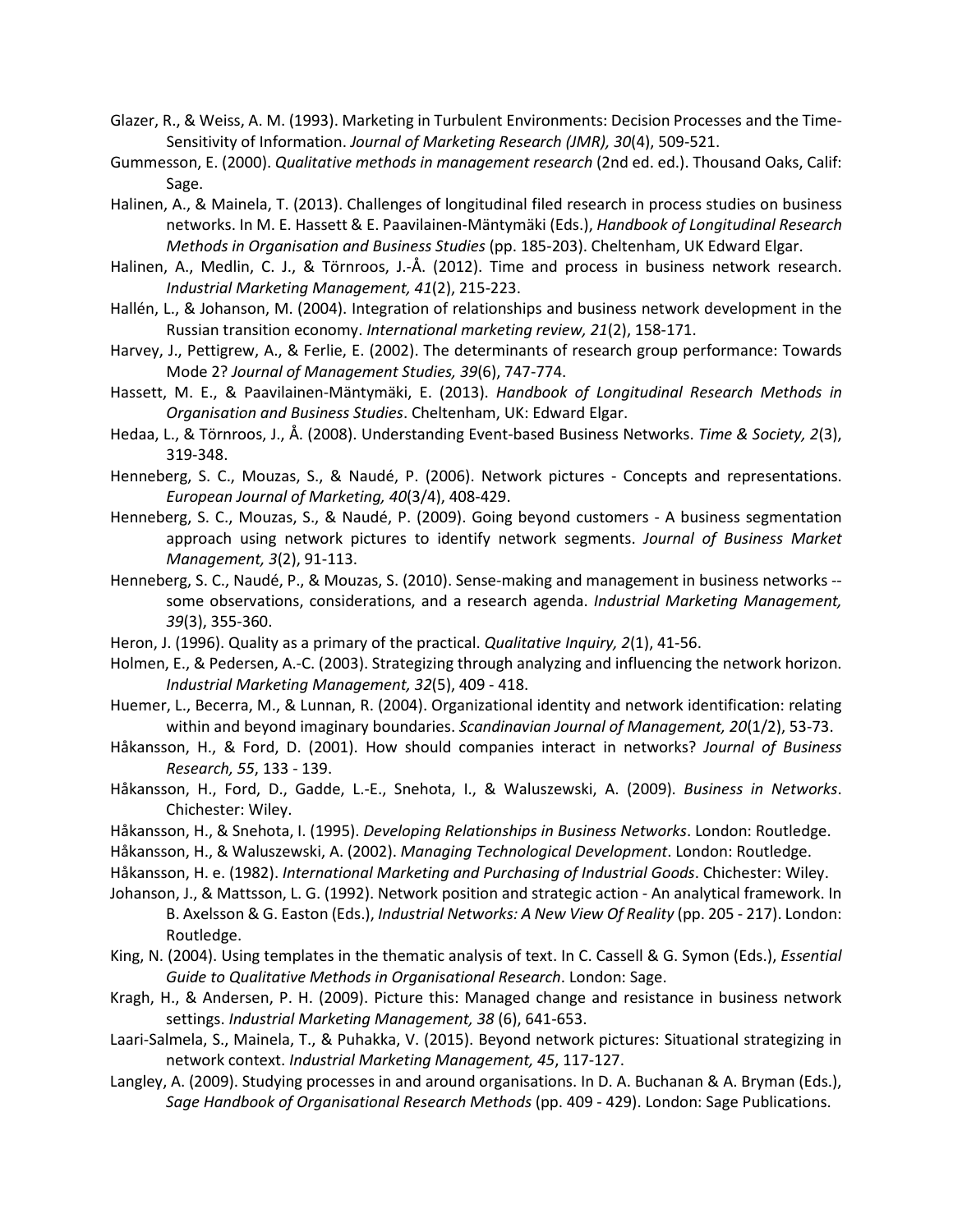- MacLean, D., MacIntosh, R., & Grant, S. (2002). Mode 2 Management Research. *British Journal of Management, 13*(3), 189-207.
- Makkonen, H., Aarikka-Stenroos, L., & Olkkonen, R. (2012). Narrative approach in business network process research — Implications for theory and methodology. *Industrial Marketing Management, 41*(2), 287-299.
- Mari, C., & Meglio, O. (2013). Planning data collection in longitudinal filed research: Small and not so small practical issues. In M. E. Hassett & E. Paavilainen-Mäntymäki (Eds.), *Handbook of Longitudinal Research Methods in Organisation and Business Studies*. Cheltenham, UK: Edward Elgar.
- Mattsson, L.-G. (1984). An applictation of a network approach to marketing: Defending and changing market positions. In N. Dholakia & J. Arndt (Eds.), *Changing the course of marketing: Alternative paradigms for widening marketing theory*. Greenwich , Conn.: JAI Press.
- Mattsson, L.-G. (1987). Management of strategic change in a "Market-as-networks" perspective. In A. M. Pettigrew (Ed.), *The Management of Strategic Choice* (pp. 234-260): Basil Blackwell.
- Mattsson, L. G., Corsaro, D., & Ramos, C. (2015). Sense-making in business markets the interplay between cognition, action and outcomes. *Industrial Marketing Management, 48*, 4-11.
- McGrath, H., & O'Toole, T. (2012). Critical issues in research design in action research in an SME development context. *European Journal of Training & Development, 36*(5), 508-526.
- Menard, S. (1991). *Longitudinal Reseach*. Thousand Oaks, CA: Sage.
- Menon, A., Bharadwaj, S. G., Adidam, P. T., & Edison, S. W. (1999). Antecedents and Consequences of Marketing Strategy Making: A Model and a Test. *Journal of Marketing, 63*(2), 18-40.
- Mohr, L. B. (1982). *Explaining Organisational Behaviour*. San Fransisco, CA: Jossey-Bass.
- Mouzas, S., & Henneberg, S. C. (2015). Inter-cognitive representations in business networks. *Industrial Marketing Management, 48*, 61-67.
- Mouzas, S., Henneberg, S. C., & Naudè, P. (2008). Developing network insight. *Industrial Marketing Management, 37*(2), 167-180.
- Mouzas, S., & Naudè, P. (2007). Network mobilizer. *Journal of business and industrial marketing, 22*(1), 62- 71.
- Murray, J. B., & Ozanne, J. L. (1991). The Critical Imagination: Emancipatory Interests in Consumer Research. *Journal of Consumer Research, 18*(2), 129-144.
- Nonaka, I., Toyama, R., & Nagata, A. (2000). A firm as a knowledge-creating entity: a new perspective on the theory of the firm. *Industrial & Corporate Change, 9*(1), 1.
- Normann, R. (2001). *Reframing business : when the map changes the landscape*. Chichester: Wiley.
- Ozanne, J. L., & Saatcioglu, B. (2008). Participatory Action Research. *Journal of Consumer Research, 35*(3), 423-439.
- Paavilainen-Mäntymäki, E., & Welch, C. (2013). How to escape an unprocessual legacy? A viewpoint from international business research. In M. E. Hassett & E. Paavilainen-Mäntymäki (Eds.), *Handbook of Longitudinal Research Methods in Organisation and Business Studies*. Cheltenham, UK: Edwards Elgar.
- Perry, C., & Gummesson, E. (2004). Action research in marketing. *Investigación en marketing., 38*(3/4), 310-320.
- Pettigrew, A. M. (1997). What is a processual analysis? *Scandinavian Journal of Management, 13*(4), 337- 348.
- Pfeffer, J., & Salancik, G. R. (1978). *The external control of organizations: a resource dependence perspective*. New York: Harper & Row.
- Purchase, S., Lowe, S., & Ellis, N. (2010). From "taking" network pictures to "making" network pictures. *Journal of Organizational Change Management, 23*(5), 595-615.
- Quinn, J., & Murray, J. (2005). The Drivers of Channel Evolution: A Wholesaling Perspective. *International Review of Retail, Distribution & Consumer Research, 15*(1), 3-25.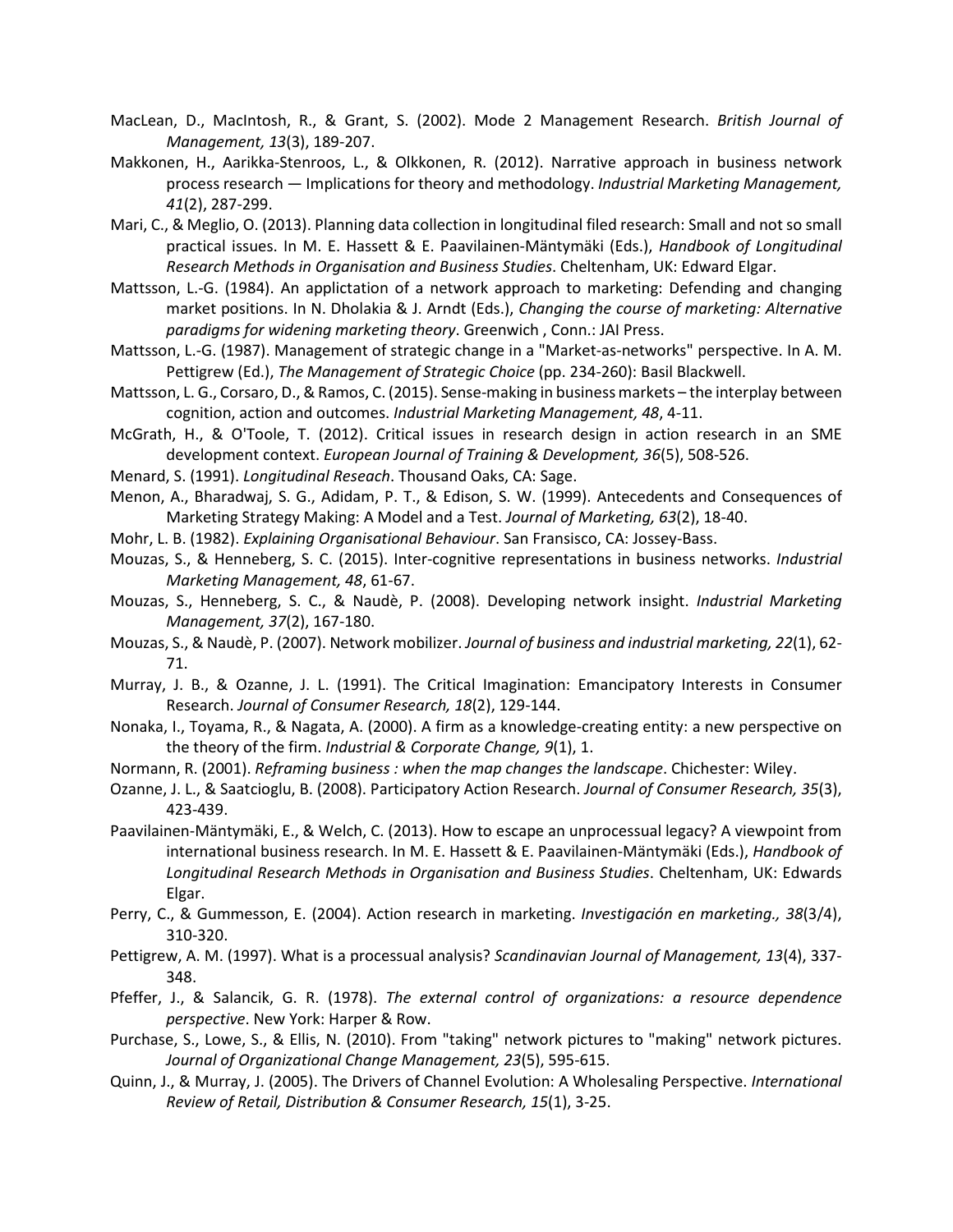- Ramos, C., Henneberg, S. C., & Naudé, P. (2012). Understanding network picture complexity: An empirical analysis of contextual factors. *Industrial Marketing Management, 41*(6), 951-972. doi:10.1016/j.indmarman.2011.12.001
- Rapoport, R. N. (1970). Three Dilemmas in Action Research. *Human Relations, 23*(6), 499-513.
- Reason, P. (2006). Choice and Quality in Action Research Practice. *Journal of Management Inquiry, 15*(2), 187-203.
- Reason, P., & Bradbury, H. (2001). Introduction: Inquiry and Participation in Search of a World Worthy of Human Aspiration. In P. Reason & H. Bradbury (Eds.), *Handbook of Action Research* (pp. 1-14). Thousand Oaks: Sage.
- Stern, L. W., & Reve, T. (1980). Distribution channels as political economies: A framework for comparative analysis. *Journal of Marketing, 44*(3), 52 - 64.
- Susman, G. I., & Evered, R. D. (1978). An Assessment of the Scientific Merits of Action Research. *Administrative Science Quarterly, 23*(4), 582-603.
- Turnbull, P., Ford, D., & Cunningham, M. (1996). Interaction, relationships and networks in business markets: An evolving perspective. In D. Ford (Ed.), *Understanding Business Marketing and Purchasing*. London: Thomsom.
- van Aken, J. E. (2005). Management Research as a Design Science: Articulating the Research Products of Mode 2 Knowledge Production in Management. *British Journal of Management, 16*(1), 19-36.
- van de Ven, A. H., & Poole, M. S. (2005). Alternative Approaches for Studying Organizational Change. *Organization Studies, 26*(9), 1377-1404.
- Welch, C., & Wilkinson, I. (2002). Idea logics and network theory in business marketing. *Journal of Businessto-Business Marketing, 9*(3), 27.
- Wilkinson, I., & Young, L. (2002). On cooperating Firms, relations and networks. *Journal of Business Research, 55*(2), 123-132.
- Wilson, H. N. (2004). Towards rigour in action research: a case study in marketing planning. *Mehr Strenge in der Aktionsforschung: eine Fallstudie zur Marketingplanung., 38*(3/4), 378-400.
- Zaheer, A., & Bell, G. G. (2005). Benefitting from network posision: Firm capabilities, structural holes, and performance. *Strategic Management Journal, 26*(9), 809-825.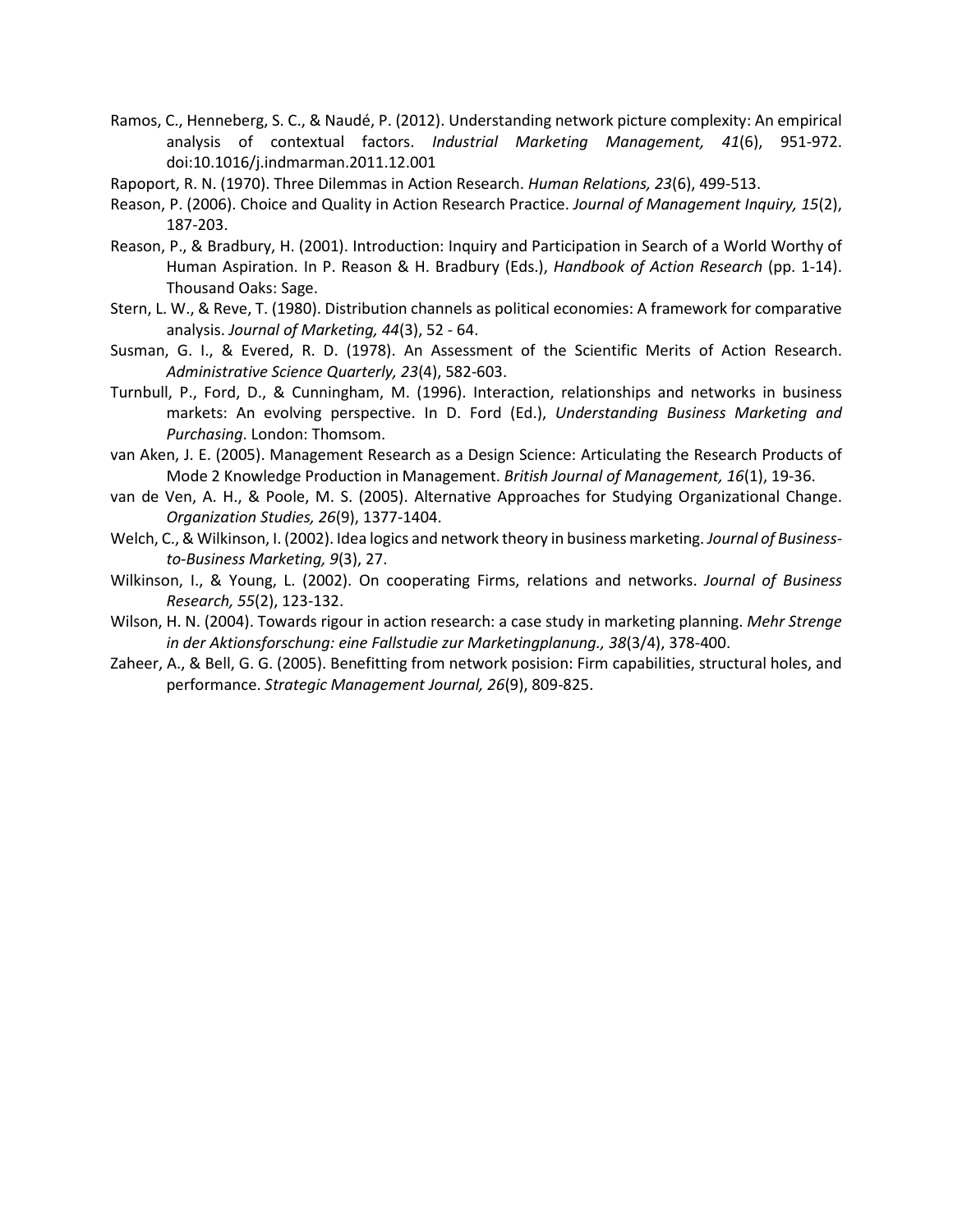| Intervention        | <b>Intervention content</b>                      | <b>Research tools</b> | Participants         |
|---------------------|--------------------------------------------------|-----------------------|----------------------|
| phases              |                                                  | used                  |                      |
| First intervention  | Main theoretical perspectives                    | Individual and        | Company senior       |
| phase (2011)        | introduced:                                      | collective network    | management team,     |
|                     | The Interaction model<br>$\bullet$               | pictures              | consisting of 20     |
|                     | The ARA model<br>$\bullet$                       |                       | people representing  |
|                     |                                                  | Group discussions     | marketing, sales,    |
|                     | Main tools used to conduct exercise              |                       | product development  |
|                     | (see Appendix A)                                 |                       | and finance          |
|                     | Network picture of focal                         |                       |                      |
|                     | relationship                                     |                       |                      |
|                     | Network picture of connected<br>$\bullet$        |                       |                      |
|                     | relationships (enabling as well as               |                       |                      |
|                     | hindering)                                       |                       |                      |
|                     | Network picture of network<br>$\bullet$          |                       |                      |
|                     | dynamics                                         |                       |                      |
| Second intervention | Short repetition of main concepts                | Group interviews      | Seven managers       |
| phase (2012)        | from the first intervention                      | Participant           | representing HQ and  |
|                     | The interaction model<br>$\bullet$               | observation           | three sales regions  |
|                     | The ARA model<br>$\bullet$                       |                       |                      |
|                     | Network pictures<br>$\bullet$                    |                       |                      |
|                     | Key questions for group discussion               |                       |                      |
|                     | Report and description of how the                |                       |                      |
|                     | group has worked with these                      |                       |                      |
|                     | perspectives and tools                           |                       |                      |
|                     | Adaptations and changes of the<br>$\bullet$      |                       |                      |
|                     | tools by the managers                            |                       |                      |
|                     | Insights gained and actions taken                |                       |                      |
| Third intervention  | Key questions for in-depth                       | In-depth personal     | Four managers from   |
| phase (2014)        | interviews                                       | interviews            | HQ and sales regions |
|                     | Changes and current status of focal<br>$\bullet$ |                       |                      |
|                     | relationship                                     |                       |                      |
|                     | Insights gained and actions taken<br>$\bullet$   |                       |                      |
|                     | Use of conceptual tools such as<br>$\bullet$     |                       |                      |
|                     | ARA model and network pictures                   |                       |                      |

**Table 1: Research process design and content**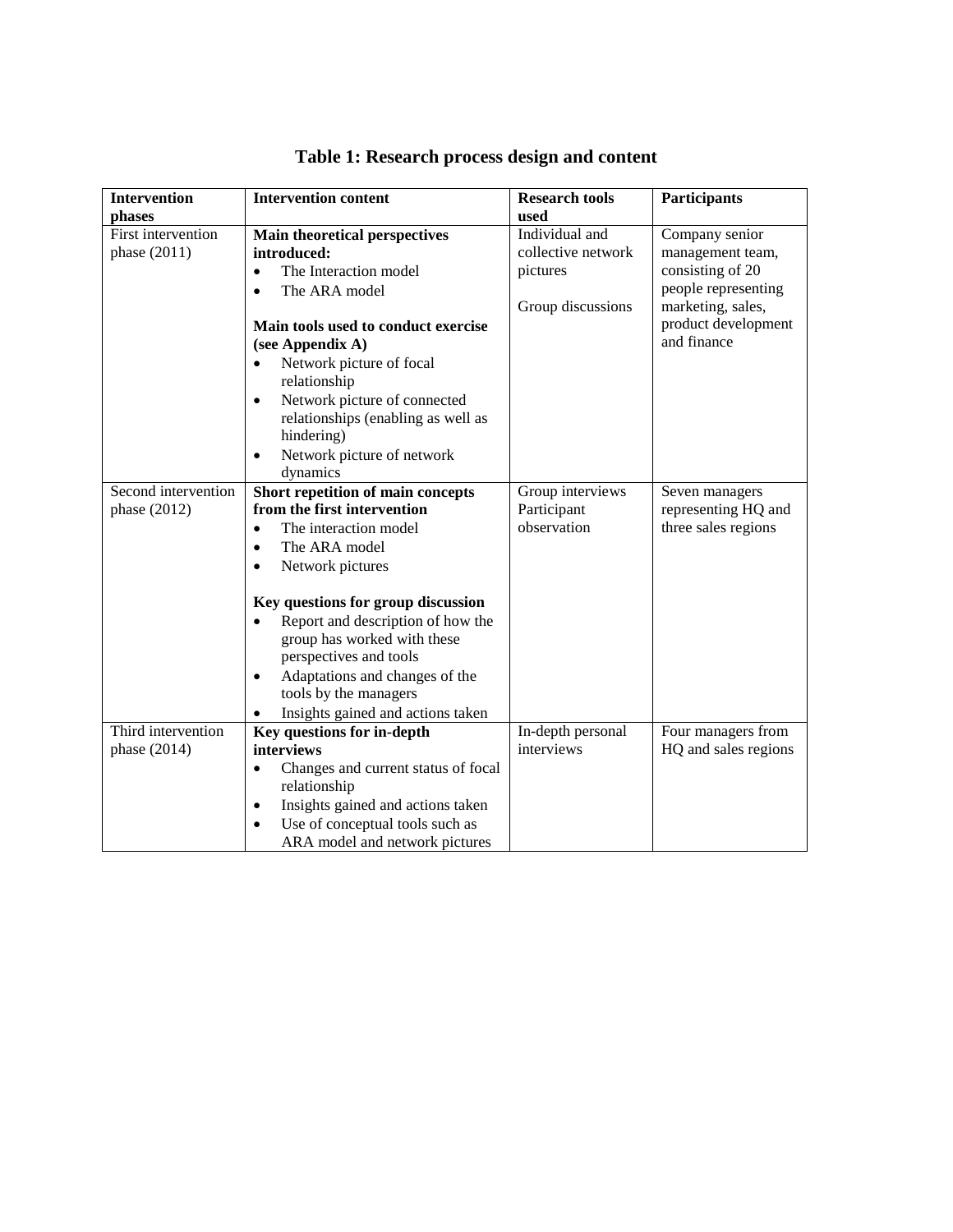| Use of key concepts                                                                                                                                                                                                                                                                                          | <b>Insights gained (cognition)</b>                                                                                                                                                                                                                                                                                                                                                                                                                                                                                               | Managerial decision-making and<br>networking options (action)                                                                                                                                                                                                                                                                                                                                                                                                                                                                                                                                                                                                                |  |  |
|--------------------------------------------------------------------------------------------------------------------------------------------------------------------------------------------------------------------------------------------------------------------------------------------------------------|----------------------------------------------------------------------------------------------------------------------------------------------------------------------------------------------------------------------------------------------------------------------------------------------------------------------------------------------------------------------------------------------------------------------------------------------------------------------------------------------------------------------------------|------------------------------------------------------------------------------------------------------------------------------------------------------------------------------------------------------------------------------------------------------------------------------------------------------------------------------------------------------------------------------------------------------------------------------------------------------------------------------------------------------------------------------------------------------------------------------------------------------------------------------------------------------------------------------|--|--|
| From $1^{st}$ to $2^{nd}$ intervention phase                                                                                                                                                                                                                                                                 |                                                                                                                                                                                                                                                                                                                                                                                                                                                                                                                                  |                                                                                                                                                                                                                                                                                                                                                                                                                                                                                                                                                                                                                                                                              |  |  |
| Key relationships with two<br>$\bullet$<br>major customers analyzed<br>Network pictures of ties to<br>$\bullet$<br>external actors created<br>Network pictures of<br>$\bullet$<br>customers' internal<br>organization created<br>Customer included in<br>$\bullet$<br>exercises to verify network<br>picture | Broadened horizon, sees a<br>$\bullet$<br>"bigger picture"<br>More distant network actors<br>$\bullet$<br>identified<br>Better understanding of<br>$\bullet$<br>customers' internal<br>organization and decision-<br>making processes<br>Customer better informed<br>$\bullet$<br>about product capabilities<br>and usage<br>NPs used as a strategy tool<br>$\bullet$<br>NP mapping seen as a<br>$\bullet$<br>complex process                                                                                                    | Improved contact and<br>$\bullet$<br>communication with key<br>people at customers'<br>organization<br>Relationships to key people<br>$\bullet$<br>strengthened<br>Correct usage of Northcon<br>$\bullet$<br>product improves customer<br>value<br>Improved product efficiency<br>$\bullet$<br>Better informed about<br>$\bullet$<br>customers' decisions and way<br>of thinking<br>Sales organization reorganized<br>$\bullet$<br>from Key Account<br>Management to regional sales<br>networks                                                                                                                                                                              |  |  |
| From 2 <sup>nd</sup> to 3 <sup>rd</sup> intervention phase                                                                                                                                                                                                                                                   |                                                                                                                                                                                                                                                                                                                                                                                                                                                                                                                                  |                                                                                                                                                                                                                                                                                                                                                                                                                                                                                                                                                                                                                                                                              |  |  |
| Key relationships to<br>$\bullet$<br>customers continuously<br>analyzed using NP concepts<br>Mapping of internal and<br>$\bullet$<br>external customer<br>relationships<br>Third customer included in<br>$\bullet$<br>exercise                                                                               | Have adopted a "network<br>$\bullet$<br>view" to their industry<br>Understand the richness and<br>$\bullet$<br>complexity of business<br>relationships<br>Distant actors in the network<br>$\bullet$<br>identified and approached<br>New network connections<br>$\bullet$<br>and networking options<br>identified<br>Failed to predict that a major<br>$\bullet$<br>customer decided to build<br>own production facility due<br>to weak relationships to top<br>management<br>New perspectives on<br>cooperation and competition | Easier to handle key<br>$\bullet$<br>relationships, assign resources<br>and match people in customer<br>organization<br>$\bullet$<br>Ties to other customers<br>strengthened because of<br>Scanco's decision to produce<br>internally<br>Closer ties to customers'<br>$\bullet$<br>customer mean better tailoring<br>of products and value creation<br>Forum established to enable<br>$\bullet$<br>learning between old and new<br>customers<br>$\bullet$<br>New customer approached<br>with help of established<br>customer<br>Broader interaction with key<br>$\bullet$<br>customers in terms of research<br>and development<br>Network position strengthened<br>$\bullet$ |  |  |

## **Table 2: Summary of key results**